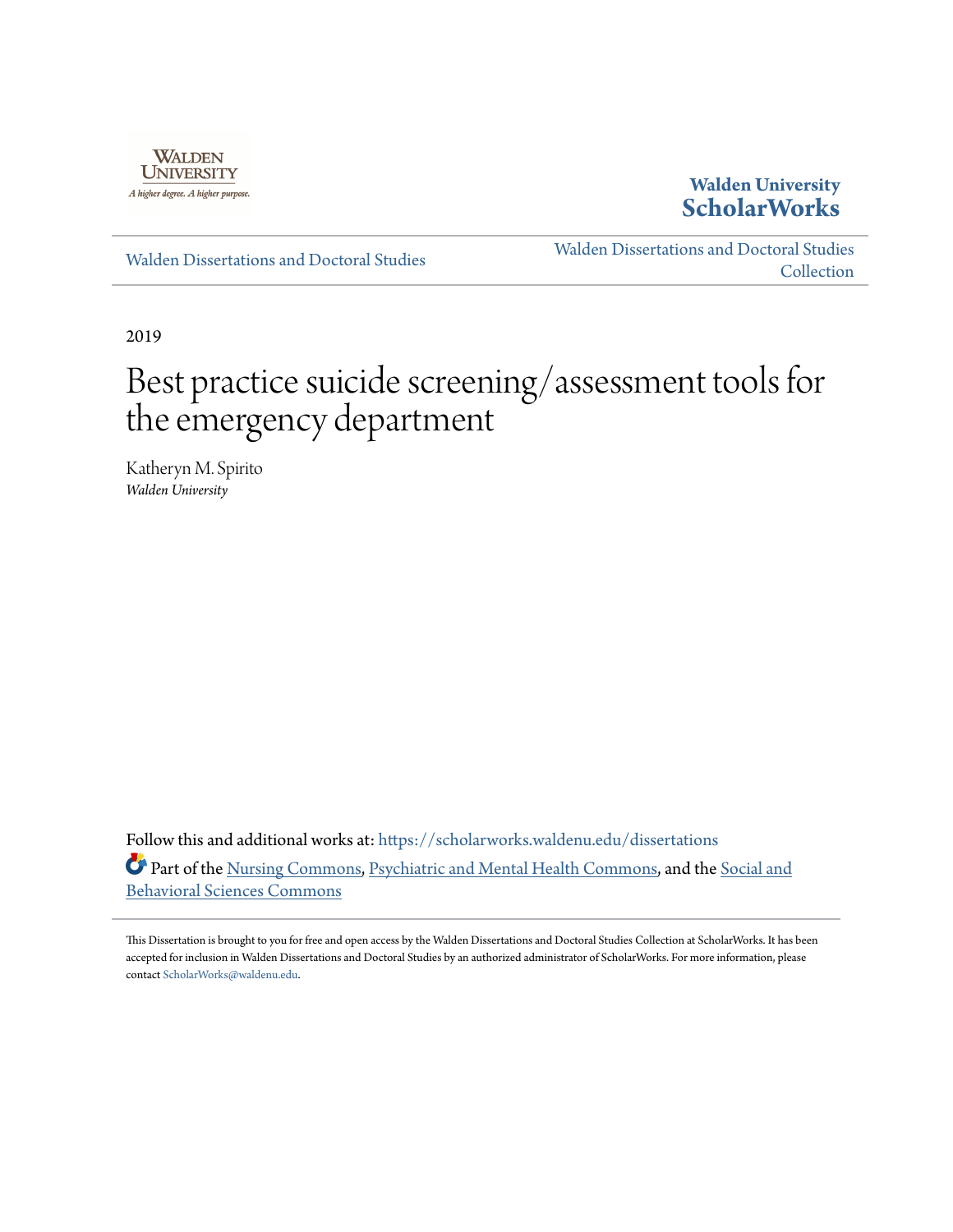## **Walden University**

College of Health Sciences

This is to certify that the doctoral study by

Katheryn Spirito

has been found to be complete and satisfactory in all respects, and that any and all revisions required by the review committee have been made.

Review Committee Dr. Deborah Lewis, Committee Chairperson, Nursing Faculty Dr. Mary Martin, Committee Member, Nursing Faculty Dr. Faisal Aboul-Enein, University Reviewer, Nursing Faculty

The Office of the Provost

Walden University 2019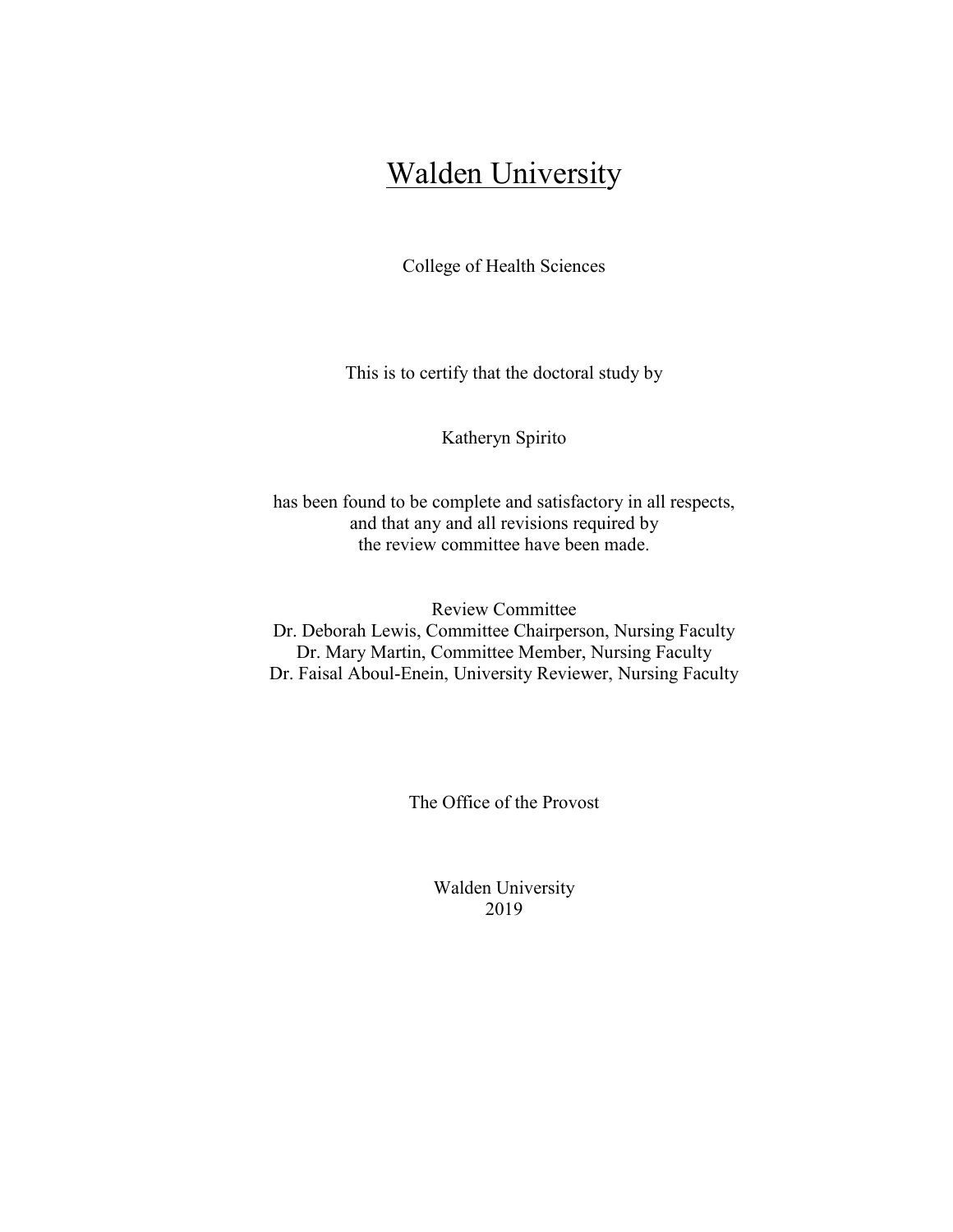#### Abstract

Best Practice Suicide Screening/Assessment Tools for the Emergency Department

by

Katheryn M. Spirito

MSN, Jacksonville University, 2015

BSN, Jacksonville University, 2009

Project Submitted in Partial Fulfillment

of the Requirements for the Degree of

Doctor of Nursing Practice

Walden University

August 2019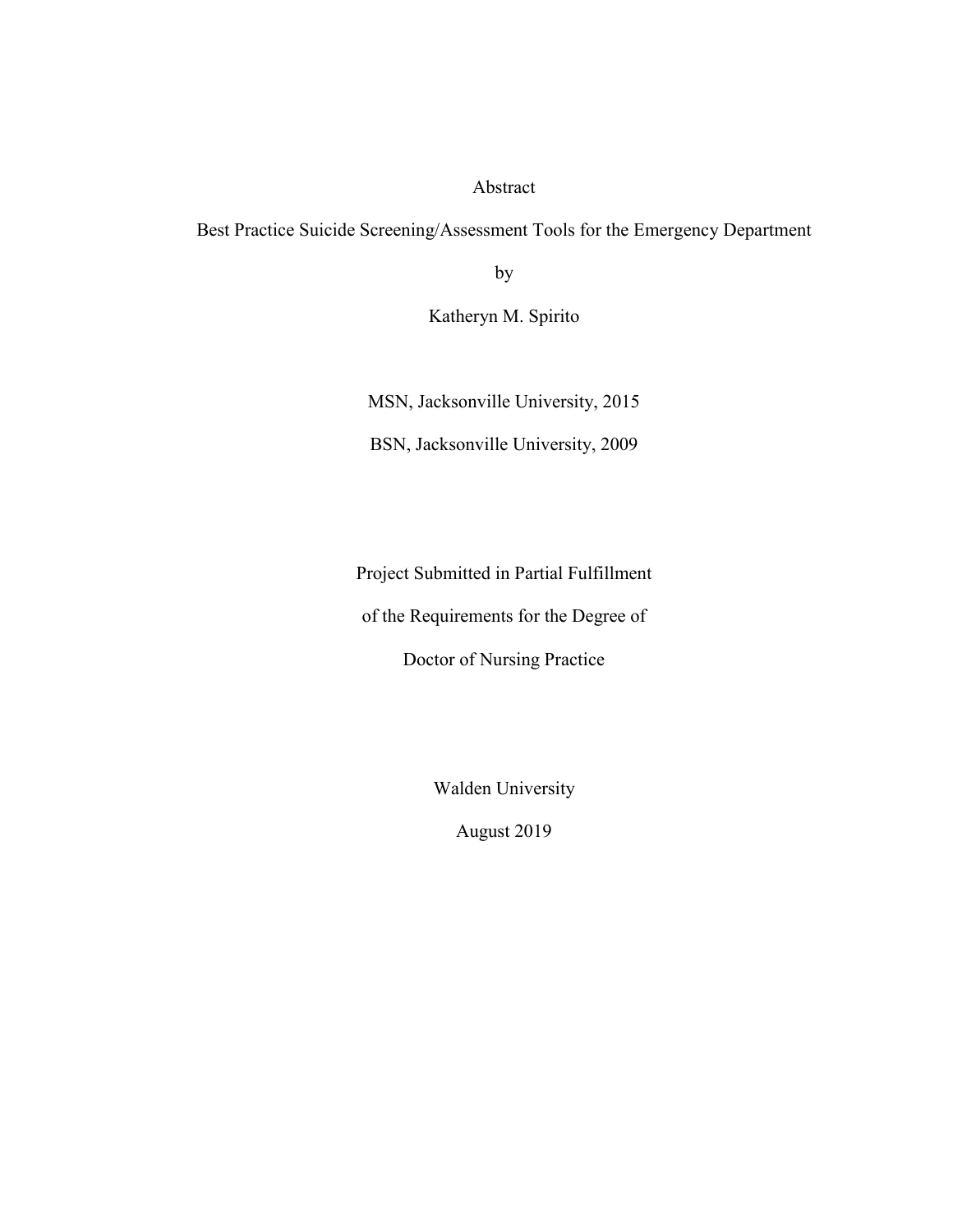**Abstract** 

Patients presenting to the emergency department (ED) often suffer from more than physical ailments when seeking care and treatment. Some of these patients have emotional ailments and suicidal ideation when they come to the local ED. The lack of recognition of at-risk patients by health care providers can lead to poor patient outcomes and death. The focus of this project was to understand which valid and reliable suicide assessment tools described in the literature were considered the best evidence-based instruments to identify ED patients who were at risk for suicide. Peplau's theory of interpersonal relations guided this project. A systematic review of the literature was conducted to assess tools that were used for the identification of at-risk patients. Analysis of the included literature was conducted using Melnyk's levels of evidence and a preferred reporting items for systematic reviews and meta-analyses tool to catalogue the articles retrieved. Ten articles were included in the study. Final analysis of the articles identified the need for 100% of patients to be assessed for suicide risk upon arrival at the ED. The instrument identified to meet the need for the local organization was the Columbia-Suicide Severity Rating Screening tool. The findings of this project might promote social change by providing insights into best practice assessment tools to support improved assessment of suicide risk for ED patients.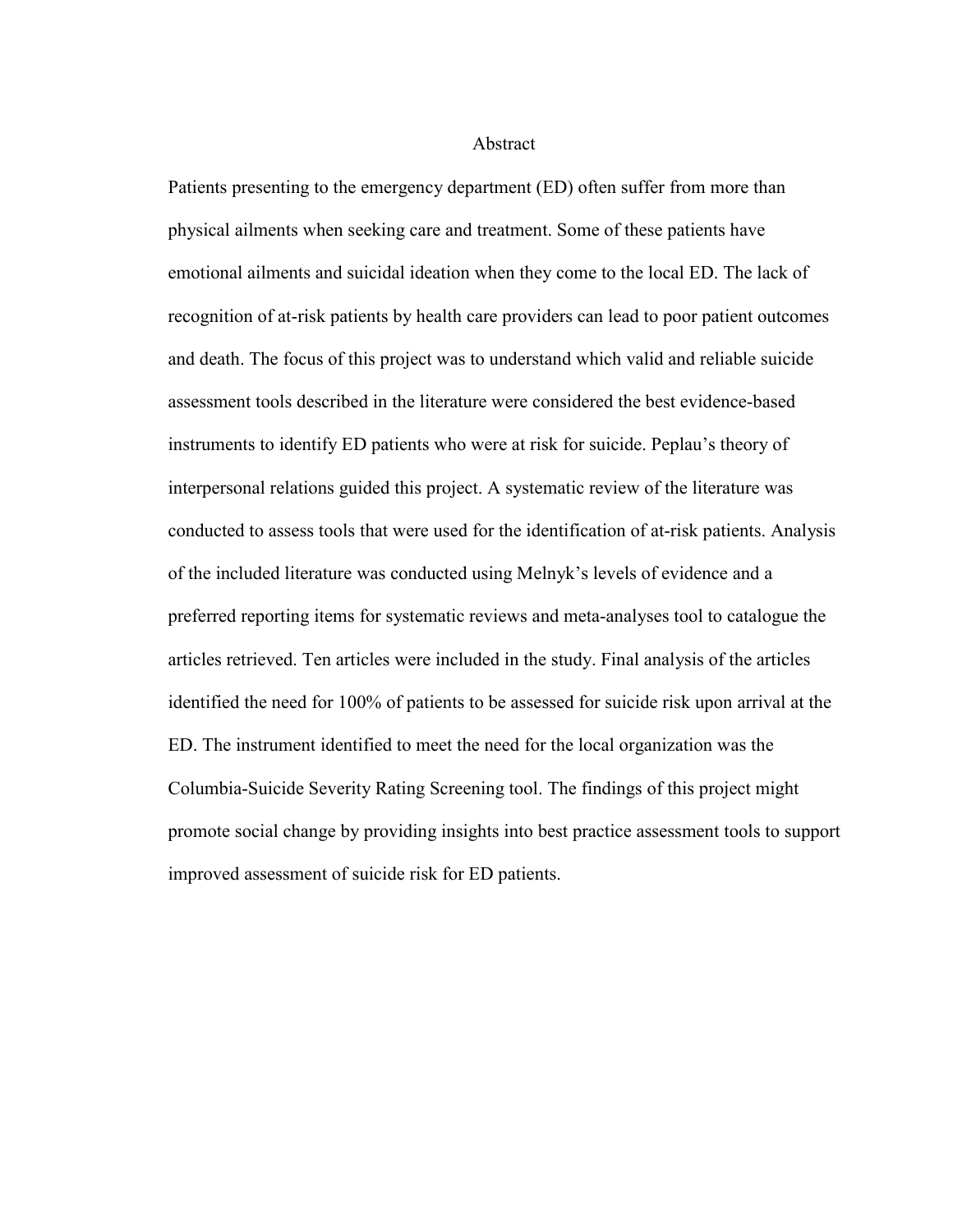Best Practice Suicide Screening/Assessment Tools for the Emergency Department

by

Katheryn M. Spirito

MSN, Jacksonville University, 2015

BSN, Jacksonville University, 2009

Project Submitted in Partial Fulfillment

of the Requirements for the Degree of

Doctor of Nursing Practice

Walden University

August 2019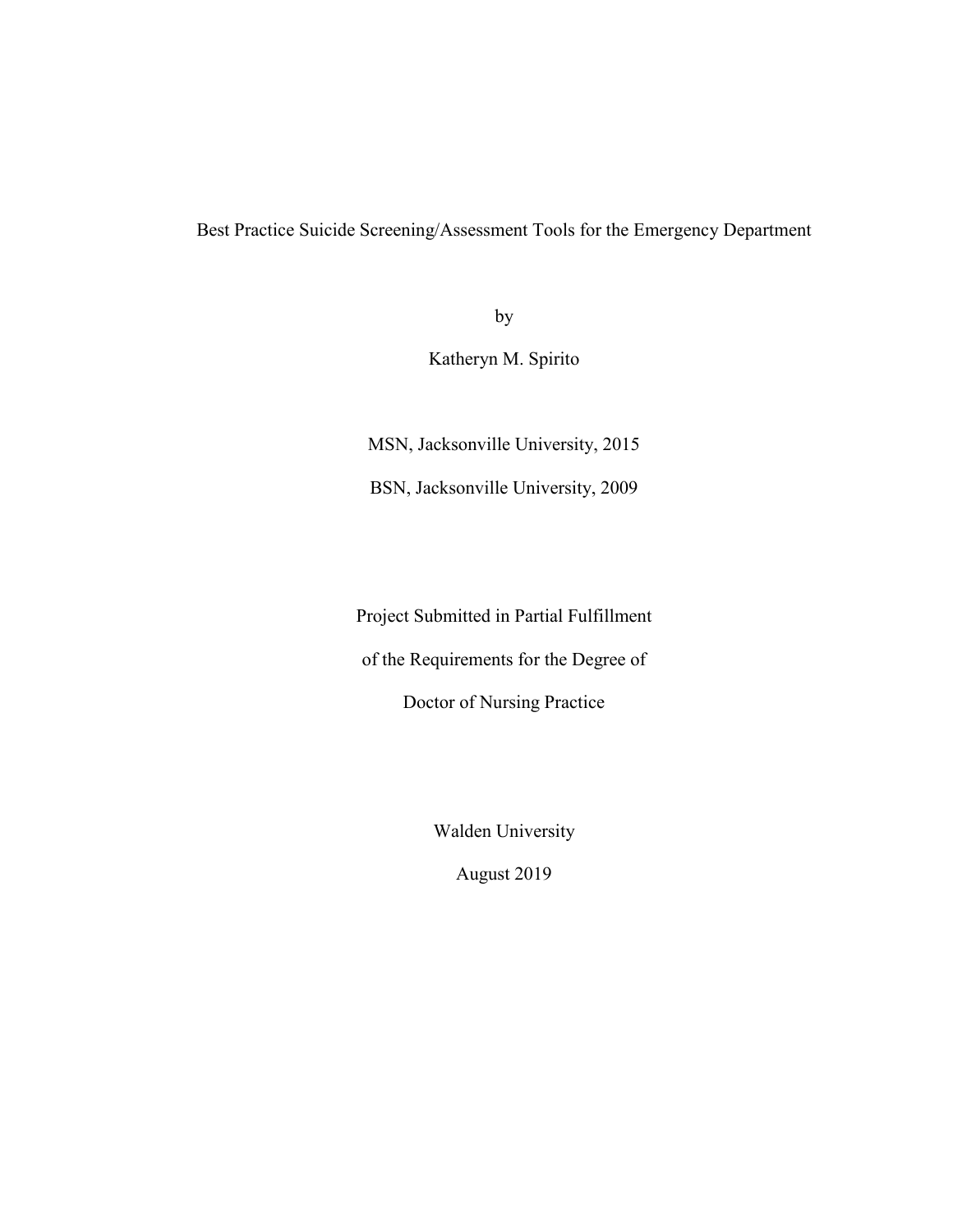## Dedication

To the one who always loves, supports and challenges me to be the best of my ability my husband, Tom. Forever, I will. Me.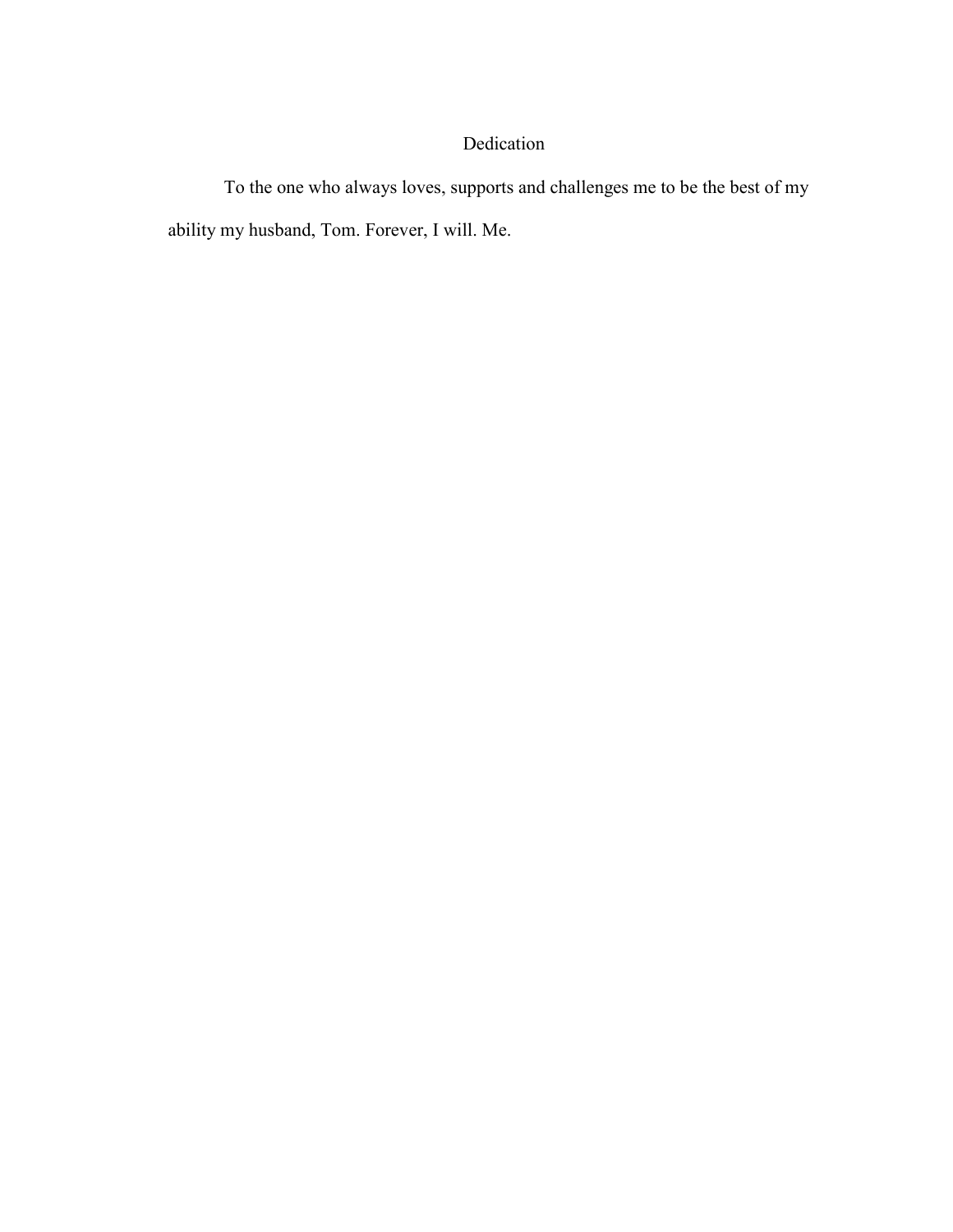## Table of Contents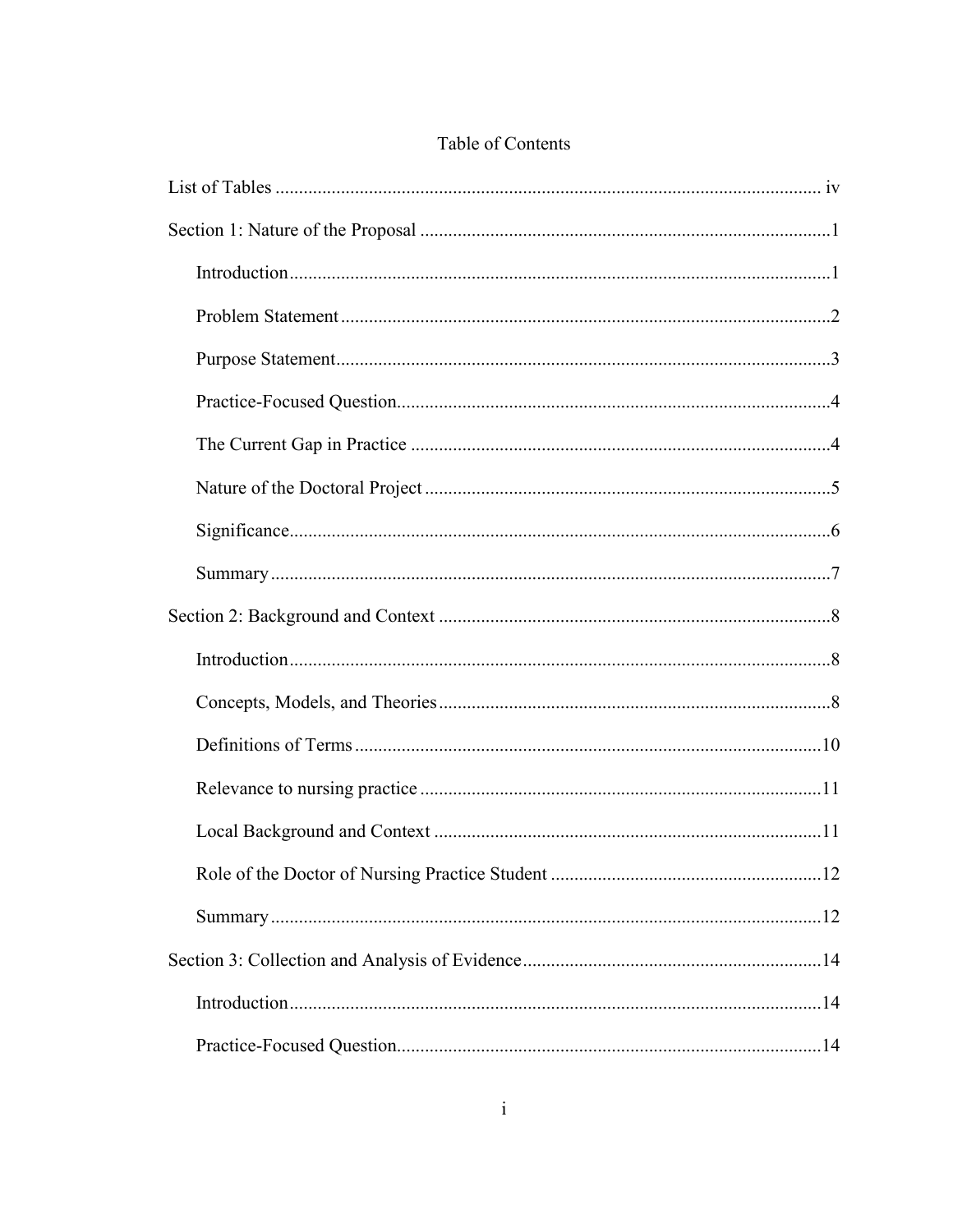| Level 5: Systematic Review of Descriptive and Qualitative Studies  30 |  |
|-----------------------------------------------------------------------|--|
|                                                                       |  |
|                                                                       |  |
|                                                                       |  |
|                                                                       |  |
|                                                                       |  |
|                                                                       |  |
|                                                                       |  |
|                                                                       |  |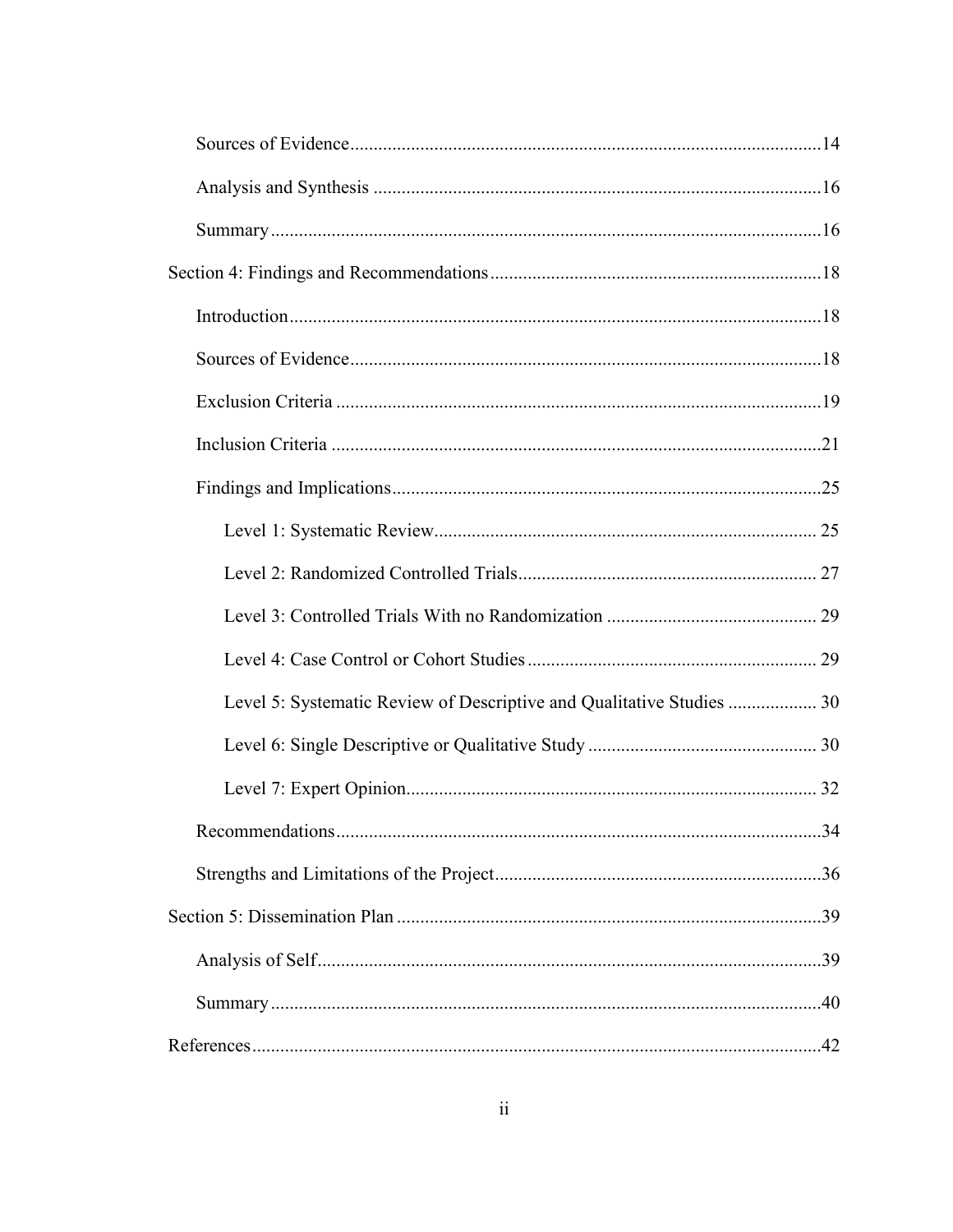|--|--|--|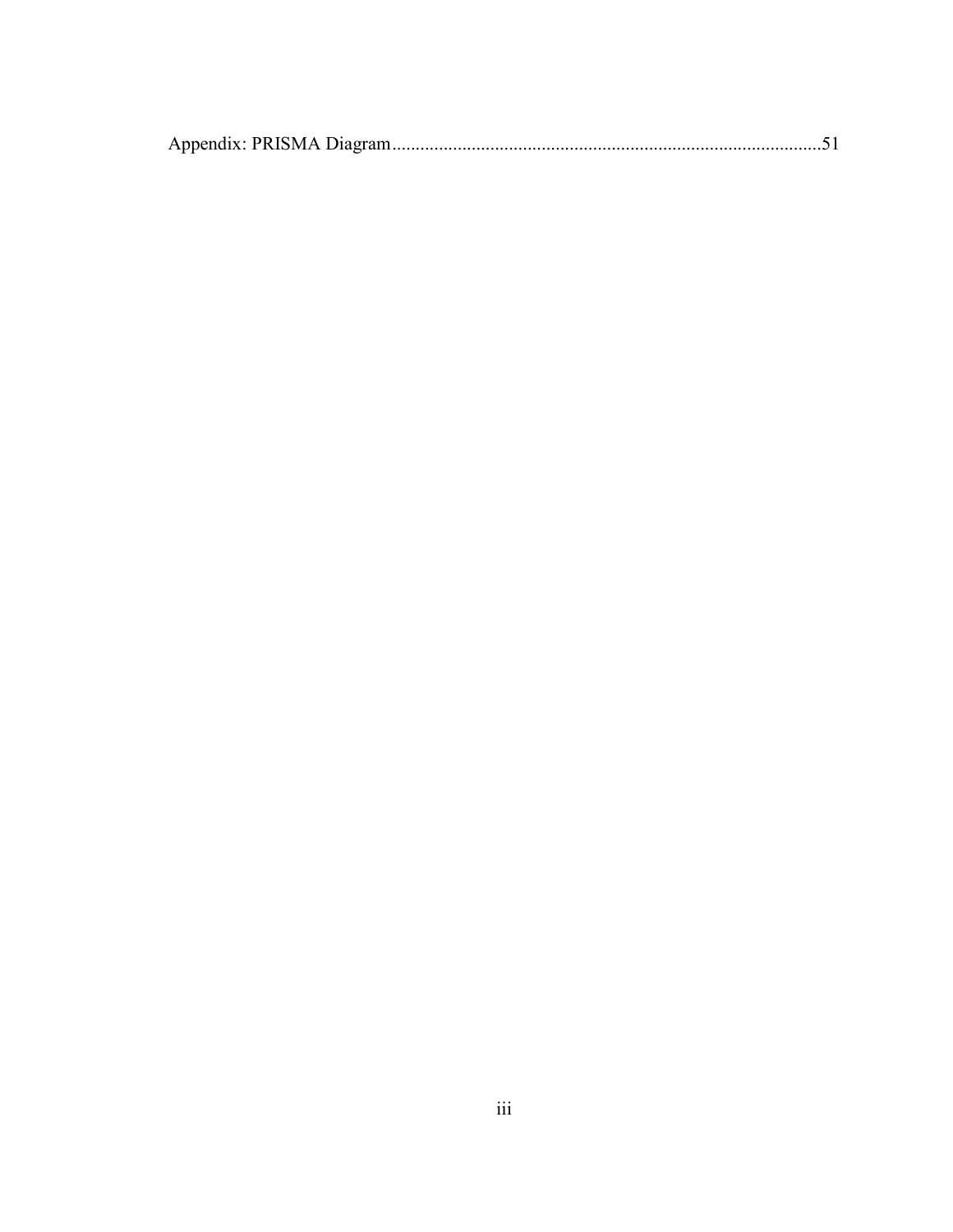## List of Tables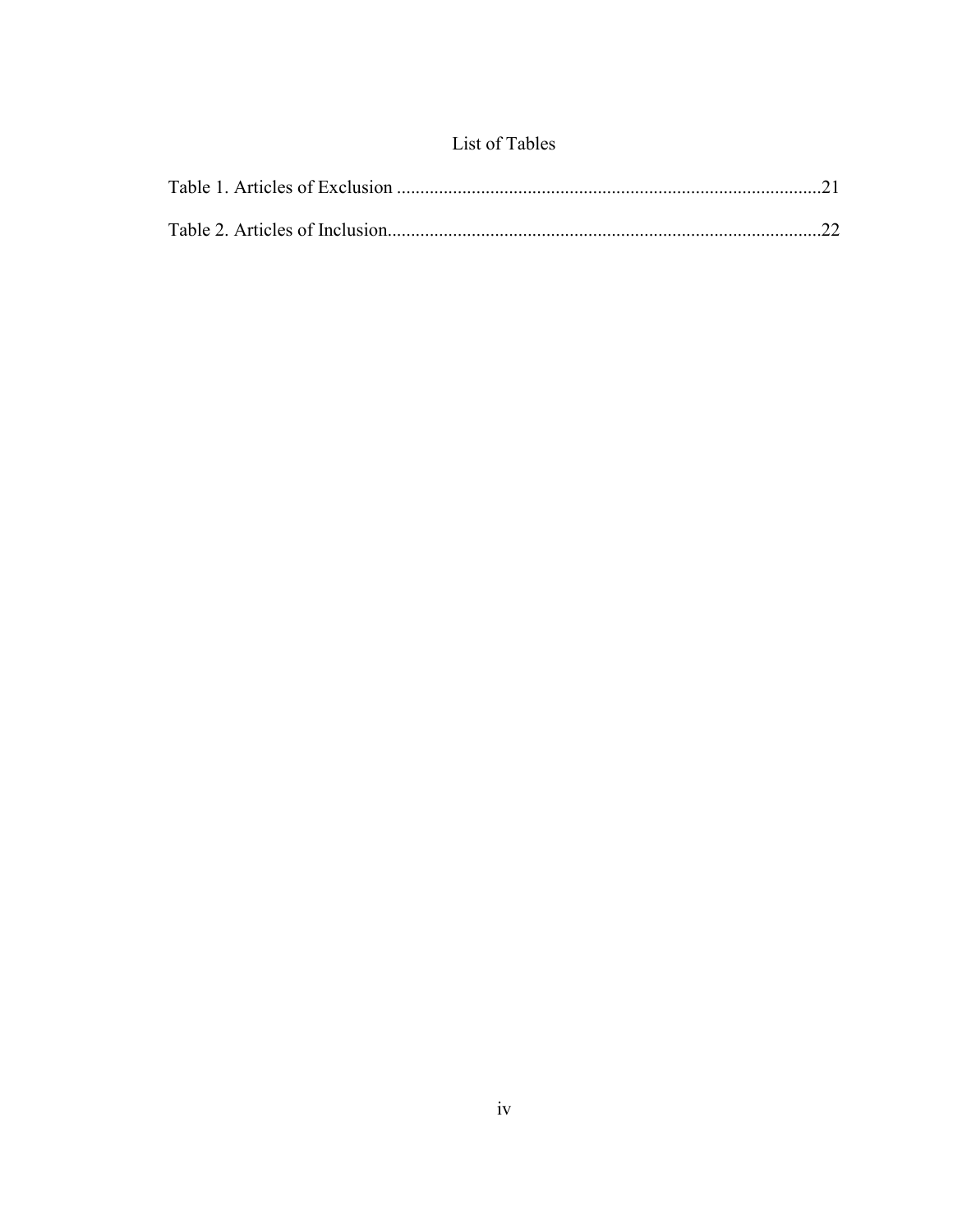#### Section 1: Nature of the Proposal

#### **Introduction**

The nature of this doctoral nursing program project was a systematic review of the literature focusing on which valid and reliable suicide assessment tools were considered the best evidence-based instruments in the current literature to identify emergency department patients who are at-risk for suicide. Because nursing is the first point of contact in the emergency department through the triage process, identification and appropriate use of the best evidence-based tool will help with early recognition of patients with suicidal ideation and lead to better patient outcomes.

Social change is an integral part of the nursing metaparadigm. Nursing must ensure that all patients have the right to equal access to all services regardless of race, sex, and ability to pay, and still maintain patient safety (McEwen & Wills, 2014). Because suicide now ranks in the top 10 causes of death (Centers for Disease Control and Prevention [CDC], 2016), it was imperative that a strong focus was placed on the selection of an appropriate screening tool to identify patients at-risk for suicide. Many of the individuals who committing suicide were either adolescents (National Institute of Mental Health [NIMH], 2013) or adults (Ahmedani et al., 2014) who had been seen by a healthcare provider (either primary care or emergency departments) within 6 months of their death. Suicide is a social issue that has a significant impact on families after their loved one's death, and nurses must ensure equal care occurs regarding healthcare specific to the at-risk patient. The positive social change from this project may be a reduction in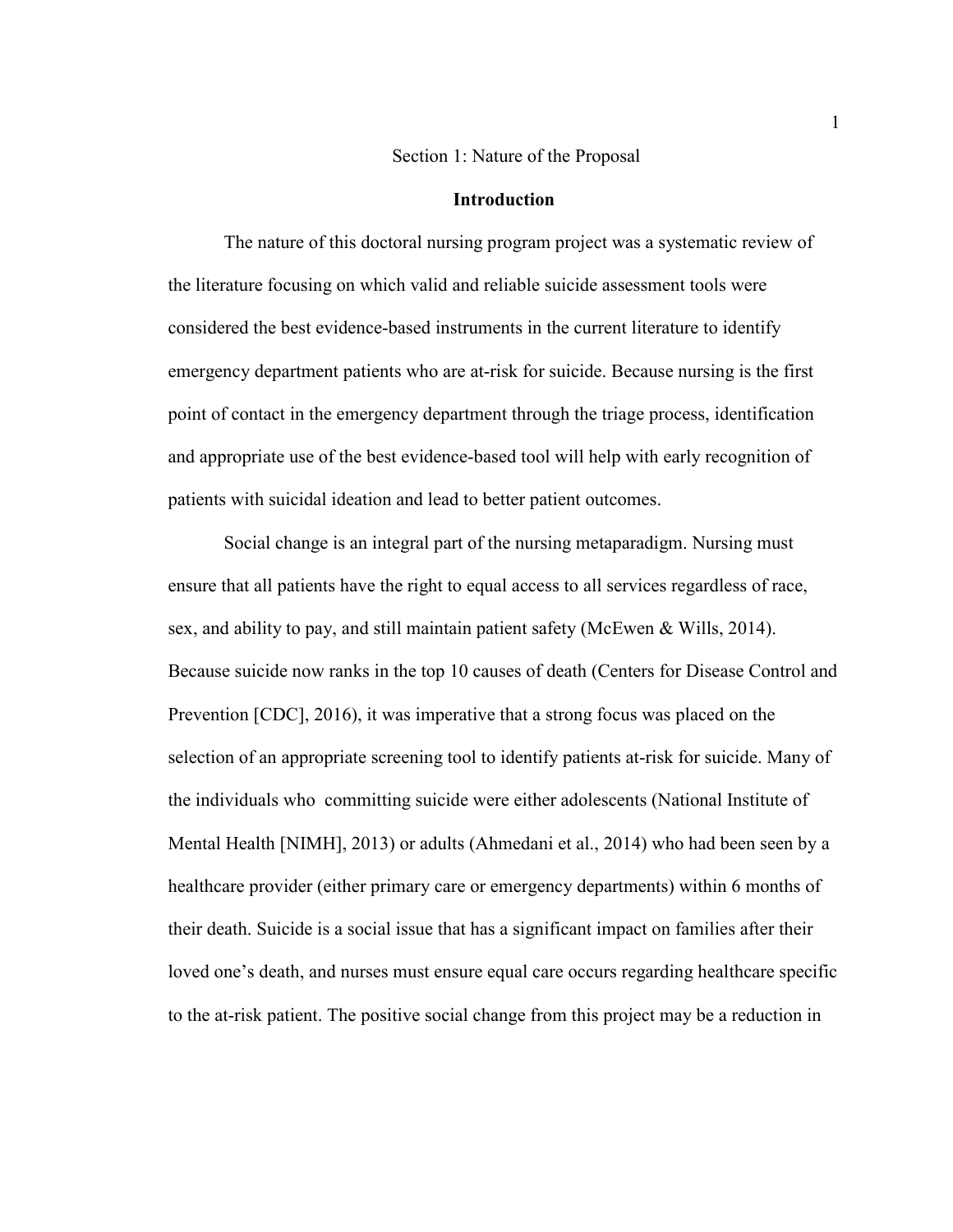completed suicide attempts due to early identification of the at-risk patient by nursing in the emergency department.

#### **Problem Statement**

According to the CDC, there has been an increase in suicide since the beginning of the 21st century (CDC, 2018). Although nursing practice works diligently to identify and protect patients, patients at risk for suicide were often overlooked in the healthcare settings due to many factors. The factors involved lack of training for staff to properly assess, competing priorities, and attitudes among some healthcare workers related to suicidal ideation (King, Horowitz, Czyz, & Lindsay, 2017). Emergency rooms have become the gateway to health care resources in the United States (Morganti et al., 2013), which therefore makes it difficult to treat each patient to the fullest extent based on the fear of slowing emergency department throughput (Boudreaux et al., 2016). The World Health Organization (2018) estimated that 800,000 people commit suicide yearly. Also, it is estimated that one in five patients had been treated in the emergency department within one month of their deaths by suicide (NIMH, 2017a). The Joint Commission, the primary accrediting body for most hospitals in the United States, identifies suicide as one of the most common sentinel events that occurs either directly in healthcare facilities or within 48 hours of discharge (Joint Commission, 2018). If nurses do not correctly identify atrisk patients when triaging, patients may not be afforded an evaluation and treatment plan by the on-duty emergency room physician, the telehealth, or contracted services on call, leaving the emergency room physicians as the primary decision makers for disposition of the potentially at-risk patient (Ronquillo, Minassian, Vilke, & Wilson, 2012). The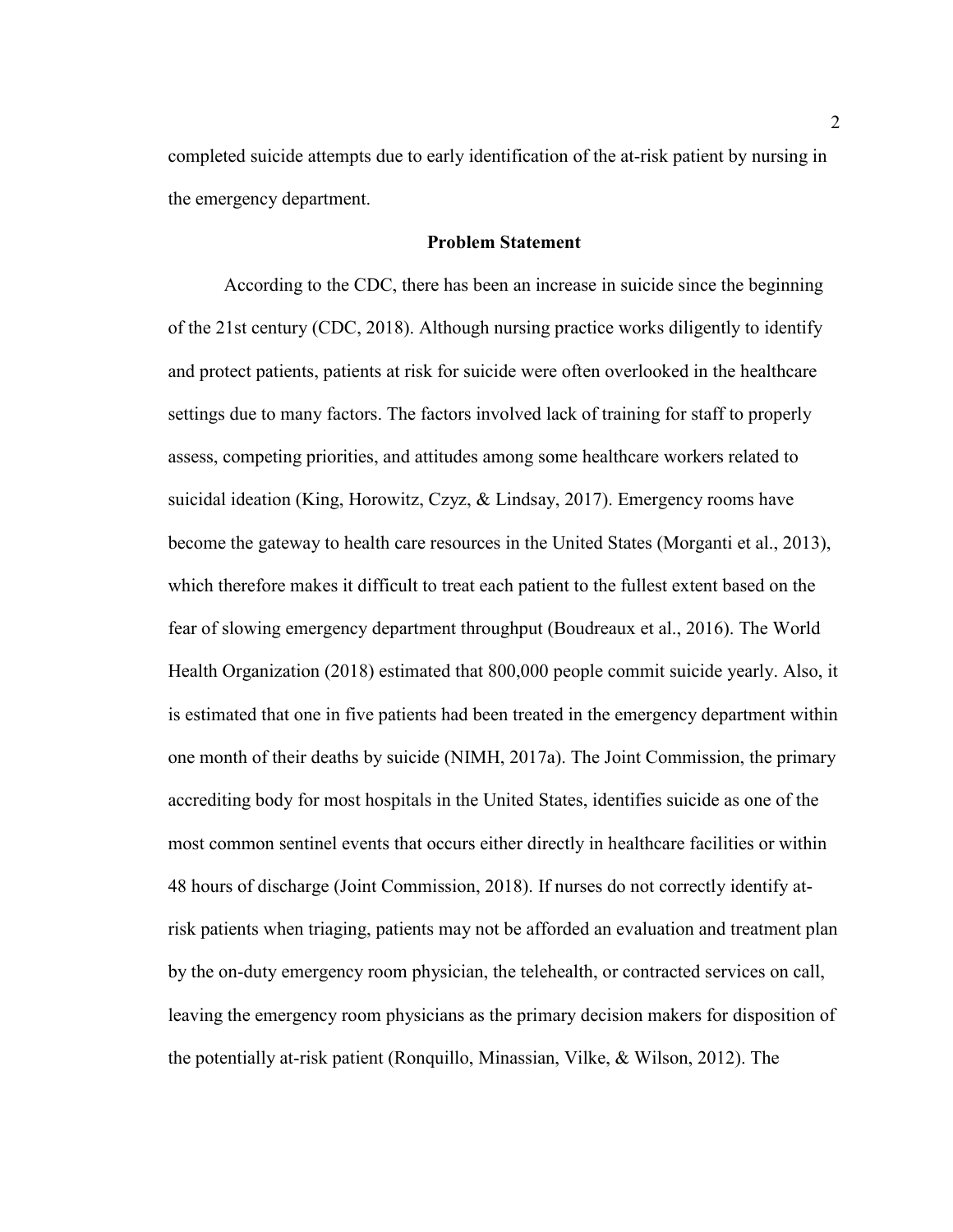pressures in the emergency room of overcrowding, the lack of mental health experience and competent skill sets, and other undefined variables when the suicidal patient presents can attribute to suicide being one of the most common sentinel events emerging from the emergency departments (Joint Commission, 2016).

This doctoral nursing project was significant to the practice of nursing because the early identification of at-risk patients can lead to early interventions improving outcomes for patients. An evidence-based tool to aid the nurse in early identification would be significant for both patient safety and positive social change.

#### **Purpose Statement**

Although there were many reliable and validated tools for suicide assessment, none have been identified as the gold standard for use leading to a gap in practice for nursing (Mills & Kroner, 2008). Although many risk factors (i.e., history of previous suicide attempts, lethal plan, stressors, and psychiatric diagnoses) were referenced in the tools currently in use (Ronquillo et al., 2012), research had failed to identify the exact variables (i.e., does the patient have a credible plan, any prior attempts, or psychiatric diagnoses) to be utilized that predict suicidal risk (Ronquillo et al., 2012). The current practice for looking at predictors in emergency departments that treat all populations including child and adolescent patients that might be at-risk for suicidal ideation did not include any evidence of current family situations and factors (Leon et al., 2017). The current gap in practice was likely due to the lack of recommended suicide assessment tools with exacting variables defined and the use of evidence-based clinical practices for use in the emergency department. The proposed outcome for this project was to identify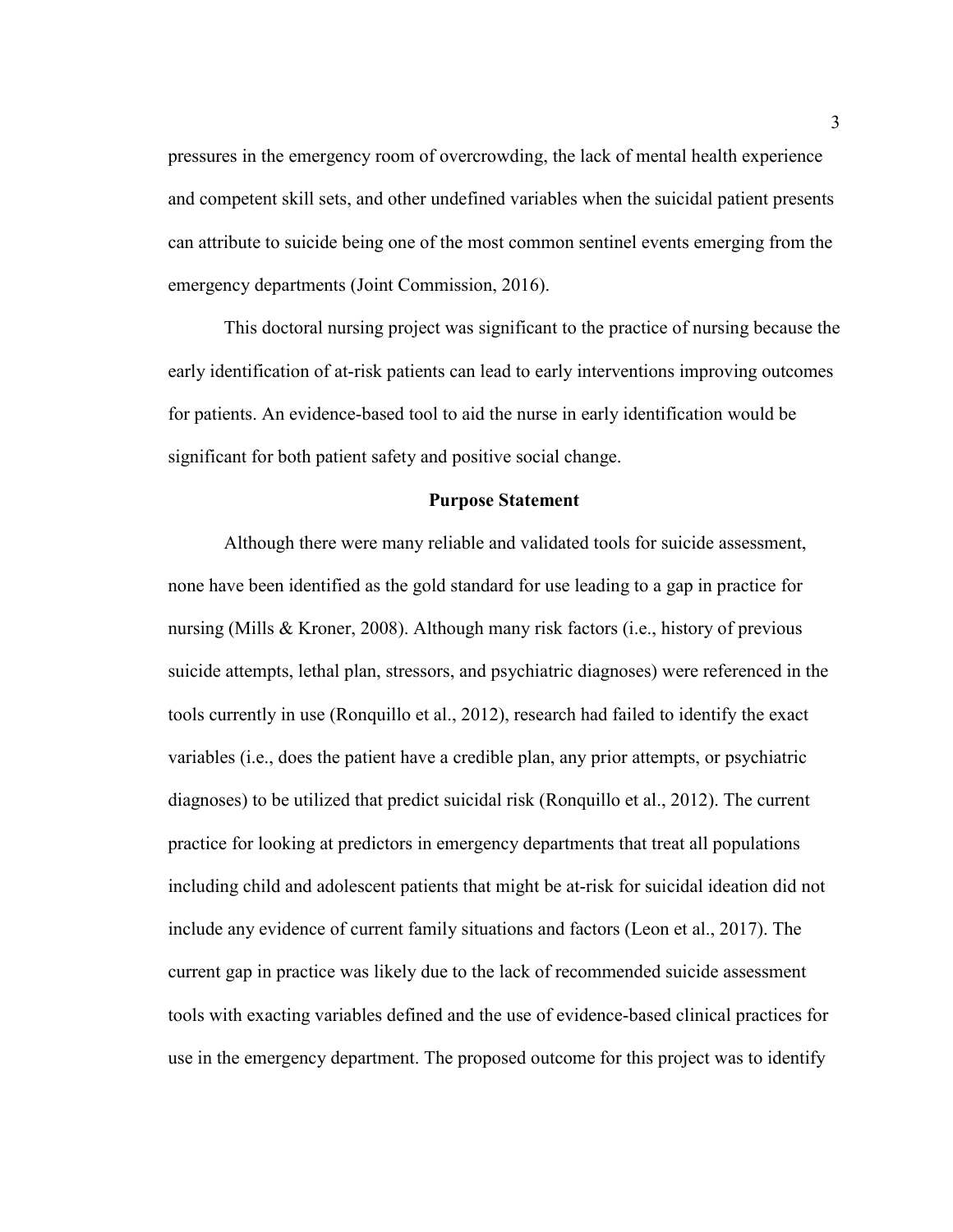an evidence-based best practice tool to properly screen at-risk patients that is appropriate to use in the emergency department.

#### **Practice-Focused Question**

The project was focused on the following question that guided the systematic review:

PFQ: Which valid and reliable suicide assessment tools are considered in the current literature to be the best evidence-based instruments to identify emergency department patients who are at-risk for suicide?

If the systematic review did not identify one best tool, then hopefully it would identify the critical factors necessary to properly evaluate the at-risk patients.

#### **The Current Gap in Practice**

It is estimated worldwide that every 40 seconds someone commits suicide (Vedana et al., 2017). The relevance to nursing practice was high as the biggest predictor of a suicide attempt was either a plan or previous attempt. Because one of the largest predictors of at-risk behavior was the previous attempt, there was a high probability that this specific patient population had been seen in an emergency department prior (Vedana et al., 2017). Current evidence-based research shows that several risks for suicidal patients had been identified but that nursing did not always recognize the key risk factors (Department of Veterans Affairs, 2012). In addition, the current practice for looking at predictors in emergency departments that treat child and adolescent patients who might be at-risk for suicidal ideation did not usually include any evidence of current family situations and factors (Leon et al., 2017).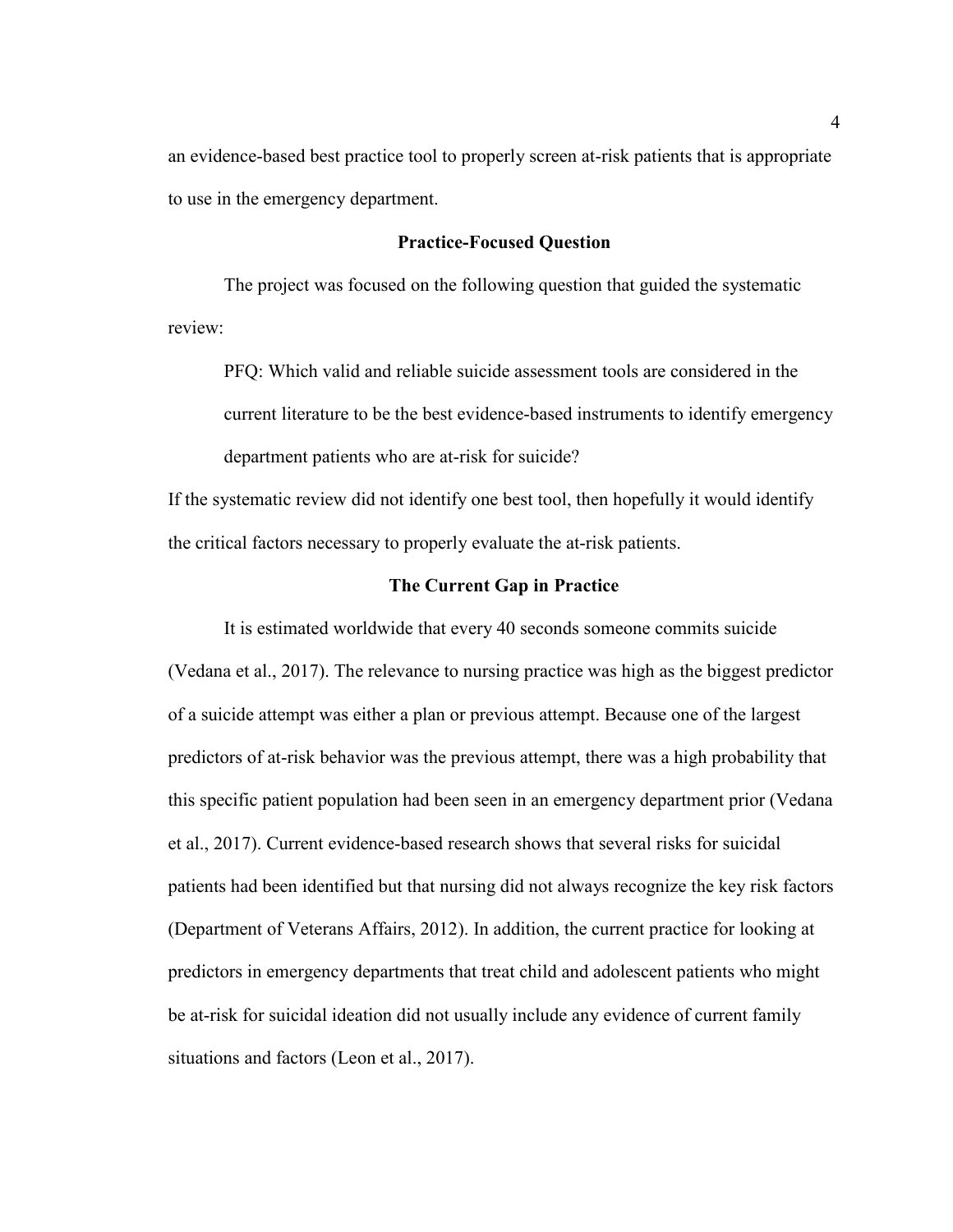#### **Nature of the Doctoral Project**

The Walden University *Manual for Systematic Review* (Walden University, 2017) guided the context and process for this DNP project. The context for this doctoral project was the emergency room where many patients at-risk for suicide first present themselves for care and treatment. The required assessment of all patients presenting to the emergency room is a regulatory standard that reads "that all general hospitals that are treating individuals for emotional or behavioral disorders, to identify patients at risk for suicide" according to The Joint Commission National Patient Safety Goals (Joint Commission, 2018). This required standard did not identify the best tool to assess patients who present for care and treatment but did state that there are three expectations for following the standard: A risk assessment must be used that is inclusive of factors that may or may not increase the risk for suicide. The patient's immediate safety needs must be addressed along with a plan for treatment. Last of all, patients must receive information upon discharge regarding access to a crisis hotline (Joint Commission, 2018). Also, because the gateway to treatment at a general hospital was the emergency department, this would be an expectation in all emergency departments. The campaign for Zero Suicide was also required as a part of participation in the initiative that all emergency department patients be screened (Suicide Prevention Resource Center, 2018). The campaign for Zero Suicide has several links to suicide screening tools but they did not identify the most reliable and valid tools; therefore, this was used as a resource for the systematic review. (Suicide Prevention Resource Center, 2018). One of the possible barriers that could have affected research was that many of the at-risk for suicide tools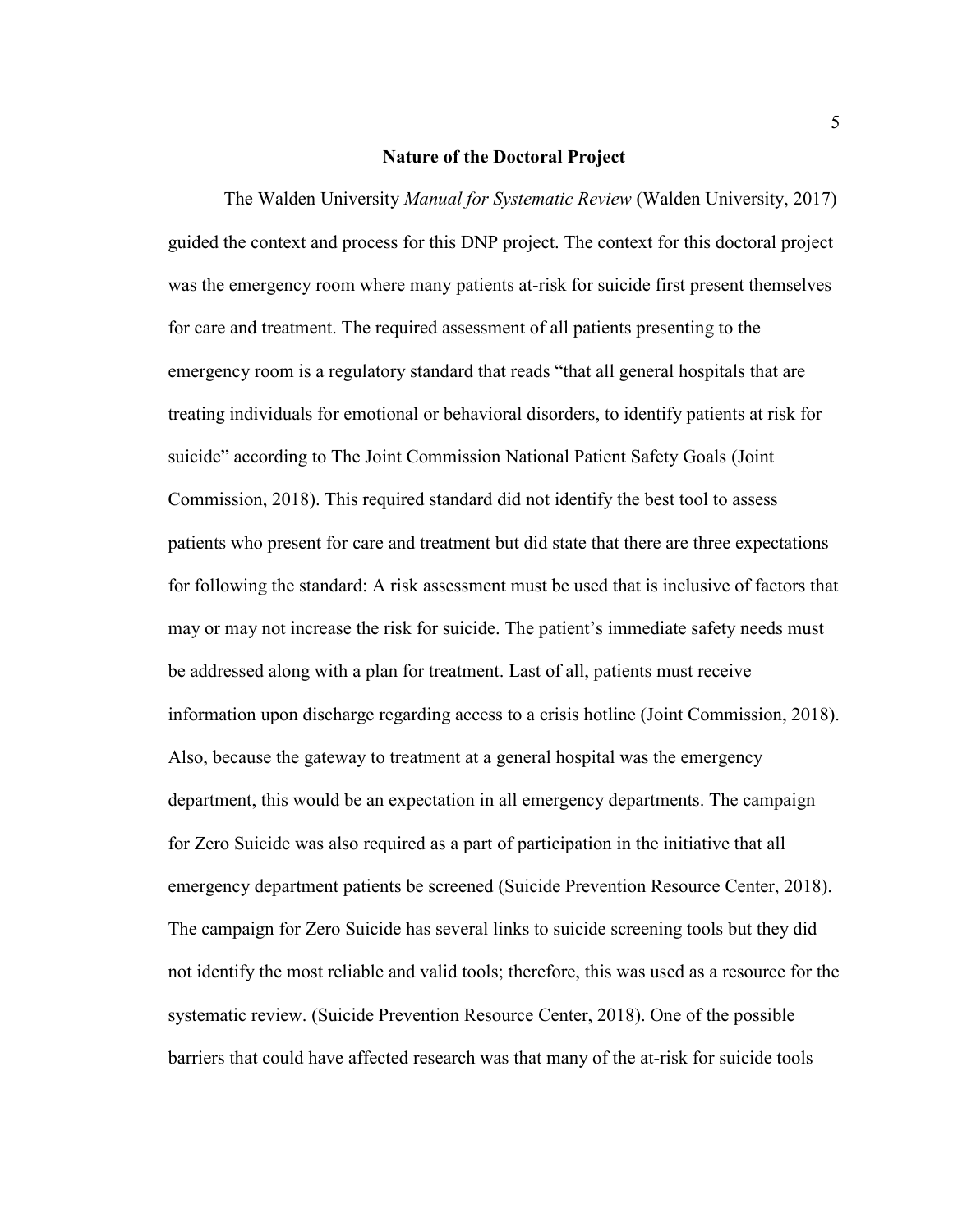that were currently in use focus on depression. Although depression can undoubtedly be a significant factor in the suicidal patient, it is not always the primary factor necessary to be present for a patient to be suicidal (NIMH, 2013). Nursing needs to have the correct tool to be able to distinguish between depression tools that might be used in a behavioral health setting and tools that would be effectively used in the emergency departments determining suicidal ideation (NIMH, 2013).

To complete the systematic review of the literature, I used several research sources through the Walden Library. Inclusion and exclusion criteria were defined using only peer-reviewed research written in the English language. I used a PRISMA flow diagram (Moher, Liberati, Tetzlaff, Altman, & The PRISMA Group, 2009) to document the literature selection process. The summary findings table to review and organize the literature were from the *Cochrane Handbook for Systematic Reviews* (Higgins & Green, 2011). I used Melynk's hierarchy of evidence to grade the evidence (Melynk & Fineout-Overholt, 2011).

#### **Significance**

The use of the systematic literature review to determine the best evidence-based tools for identification of at-risk patients for suicide will benefit not only the patient but also the medical care team in the emergency department. The nurse who is the first line caretaker for the patient will be better prepared to identify suicidal ideation and address care and safety with the physician supporting improved care for the patient. The physician will also have a reliable tool to discuss the patient's suicide plans with both the patient and the expert consultant who will handle the mental health evaluation. The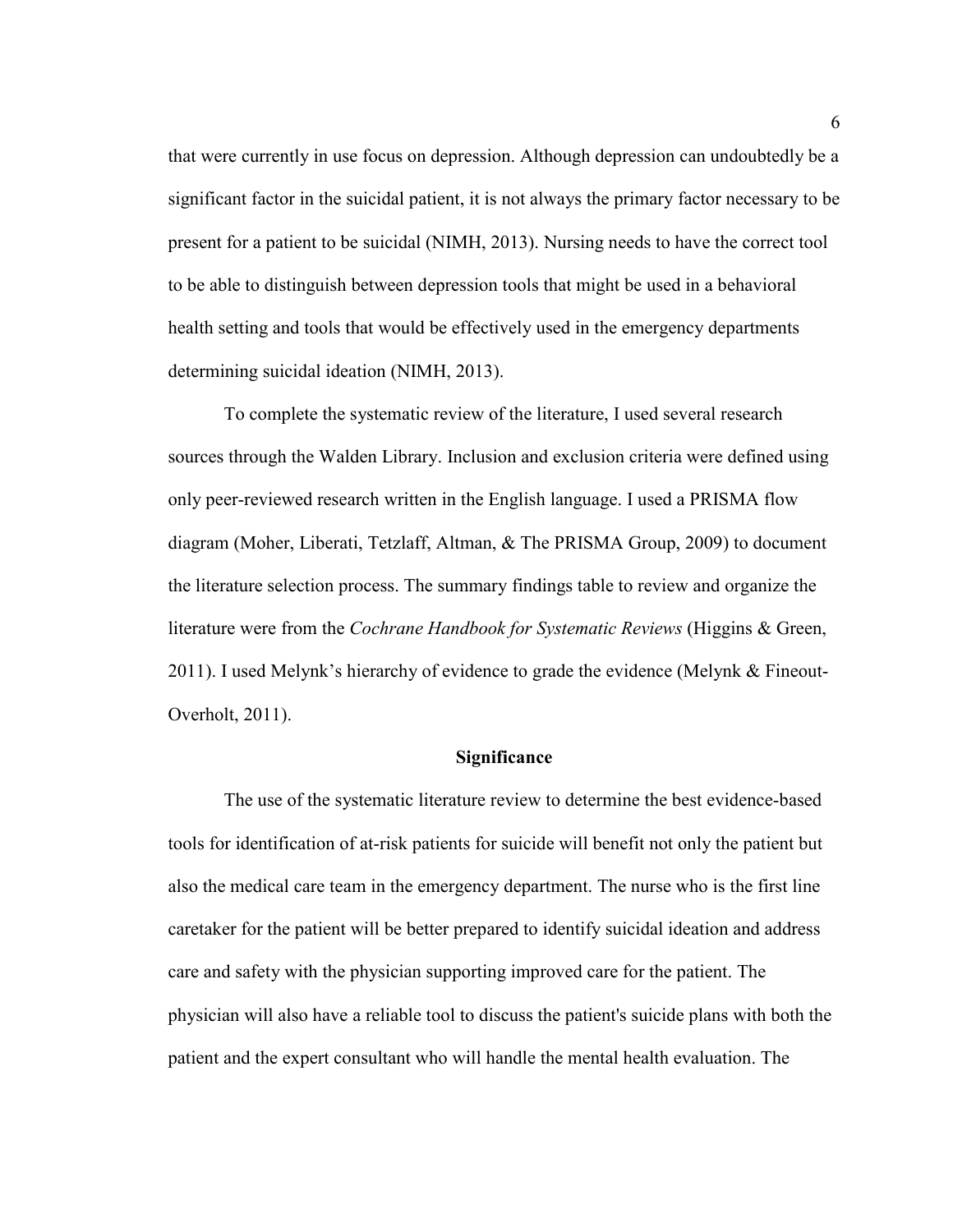largest benefit will be to the patient who can articulate their feelings leading to immediate safety, a potential diagnosis, and the ability to participate in a plan for care.

Many of the patients presenting to the emergency department complain of physical symptoms when they may also be presenting because they have thoughts of suicide (CDC, 2017). Causes can range from substance abuse to a traumatic event to feeling isolated, and that drives the suicidal thoughts (CDC, 2017). The ability for nursing to be able to identify at-risk patients will not only serve to improve patient care and outcomes in the emergency department but should create the platform for further research as to the best tool for in-patient care. Any changes to patient outcomes that can be completed using an evidence-based clinical practice will advance not only nursing care but also drive positive social change. The positive social change would be an added intended benefit from this research project allowing for a decrease in overall rates of suicide.

#### **Summary**

In summary, the increasing incidence of suicide in the United States will be affected positively if emergency department nursing staff in conjunction with physicians can easily and quickly assess a patient for suicidal ideation. Because suicide is one of the top 10 causes of death in the United States (CDC, 2016) with over 800,000 deaths annually worldwide (World Health Organization, 2018), this is an important social issue for all societies today. The impact that suicide leaves on survivors can be life-long and possibly allow others to move into the same undiagnosed trajectory if not diagnosed early.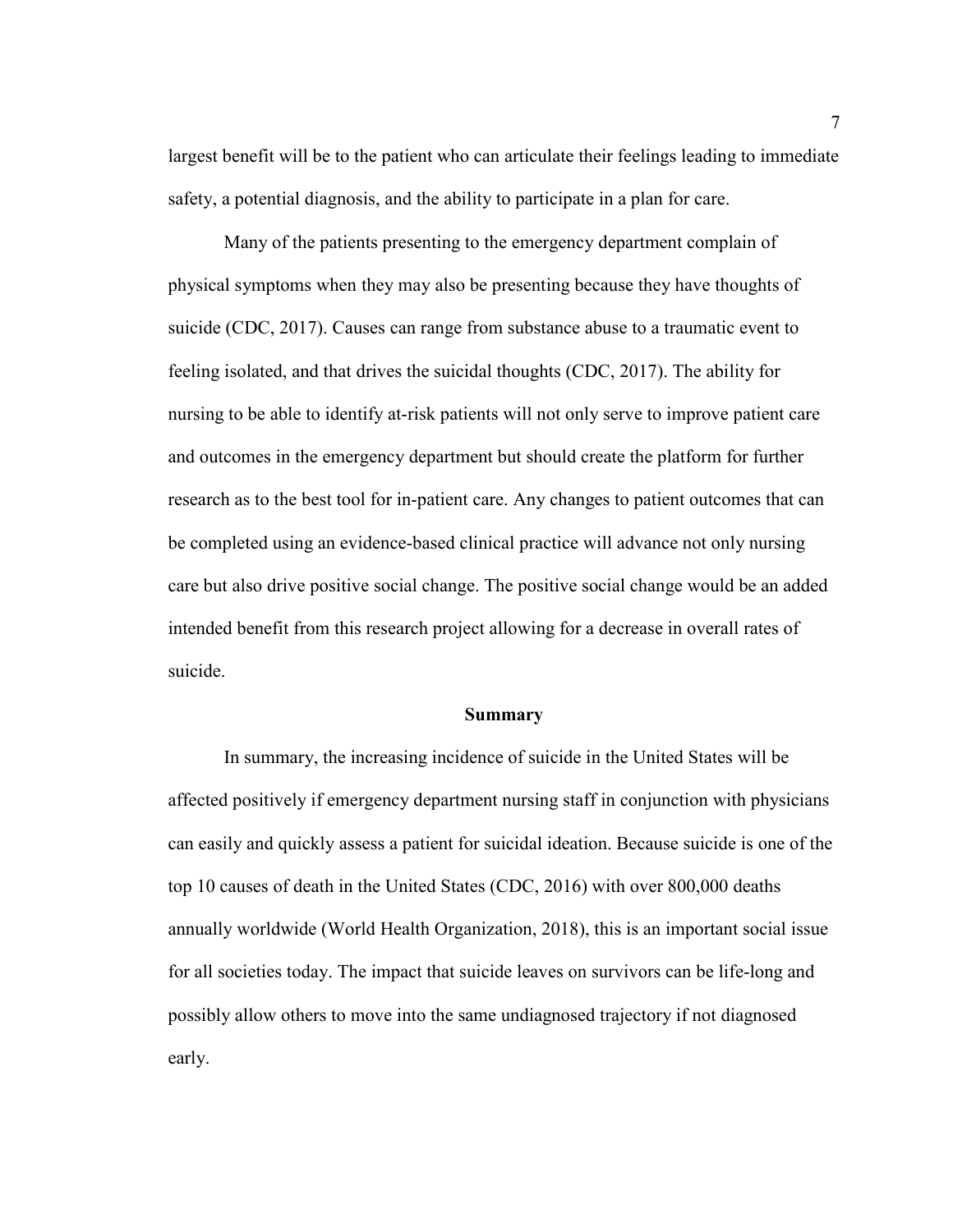#### Section 2: Background and Context

#### **Introduction**

In a recent study, high rates of healthcare use by suicidal patients were shown to occur before the attempt or ideation (Ahmedani et al., 2014), and often that use was in the form of emergency room visits (Ahmedani et al., 2014). Therefore, nursing can affect patient care and outcomes leading to social change based on the frequent use of healthcare services that most often start in the emergency room. The practice-focused question that this project did address was:

PFQ: What suicide assessment tools were considered in the current literature to be the best evidence-based instruments to identify at-risk patients for suicide in the emergency department."

Section 2 isfocused on the methodologies for the systematic literature review that I conducted. I also address the theoretical framework, relevance to current nursing practice, background, and my role as the DNP student. In this systematic literature review I looked at evidence-based suicide screening tools that were currently being used.

#### **Concepts, Models, and Theories**

The theoretical framework for this project was H. Peplau's theory of interpersonal relations (Peplau, 1952). Peplau's landmark middle-range theory of interpersonal relationships was appropriate for the framework of this DNP project. The development of a relationship between the nurse and patient is imperative for the nurse to be able to reduce the patient's anxiety and gain trust and for the patient to confide in the nurse as to all presenting symptoms, even if some are not physical. Often, many emergency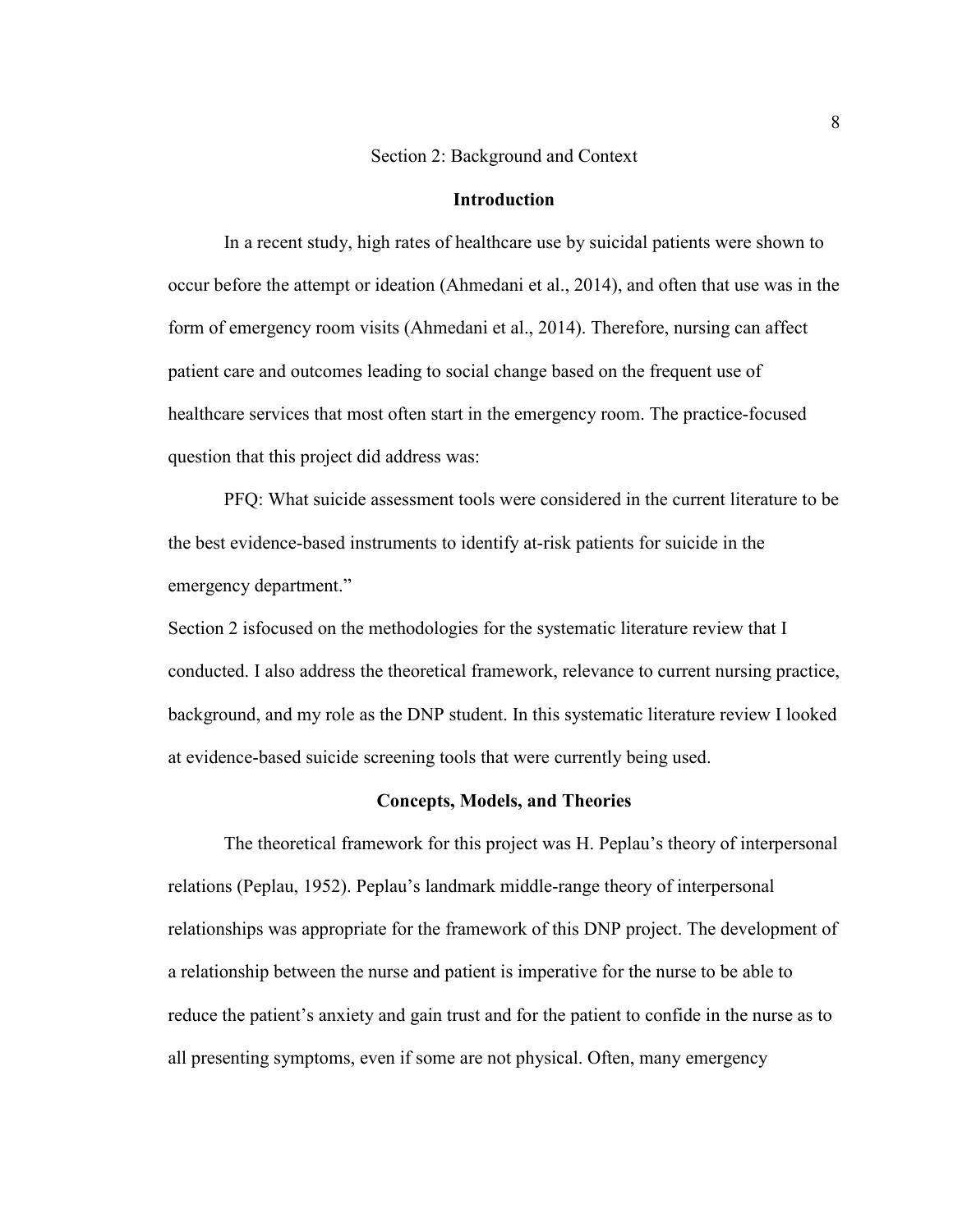department patients had an unrecognized risk of suicide that was incidental to their chief complaint (Boudreaux et al., 2016). Peplau's theory also looked four elements that make up the theory: person, environment, health, and nursing (Peplau, 1952). Also, the theorist discussed that the relationship develops between the nurse and the patient as they move through sequences: from stranger to a resource provider to the teacher, counselor, surrogate, leader, and then to a technical expert as recognized by the patient (Purdy  $\&$ Poppen, 2016). Even though the nature of the emergency room visit is typically brief, nurses must become experts at Peplau's theory of interpersonal relationships to ensure positive and appropriate outcomes. Methods to improve interpersonal relationships can be as simple as offering the patient a glass of water, a warm blanket, using direct eye contact, and remaining directly engaged without the use of electronics when the nurse senses there may be more to the patient visit than a physical issue.

Some of the concepts that helped to shape and define the theoretical framework of Peplau's theory of interpersonal relationships were the need for care, collaboration, trust, and respect between the nurse and the patient. Even though Peplau's theory had been considered an abstract concept and one dimensional by some, the relationship between the patient and the nurse cannot be discounted (Senn, 2013). Nurses must recognize what specific concepts may give the patient a propensity to have suicidal ideation:

- 1. Is the patient male?
- 2. Has the patient had a prior suicide attempt?
- 3. Is the patient socially isolated?
- 4. Does the patient have limited resources?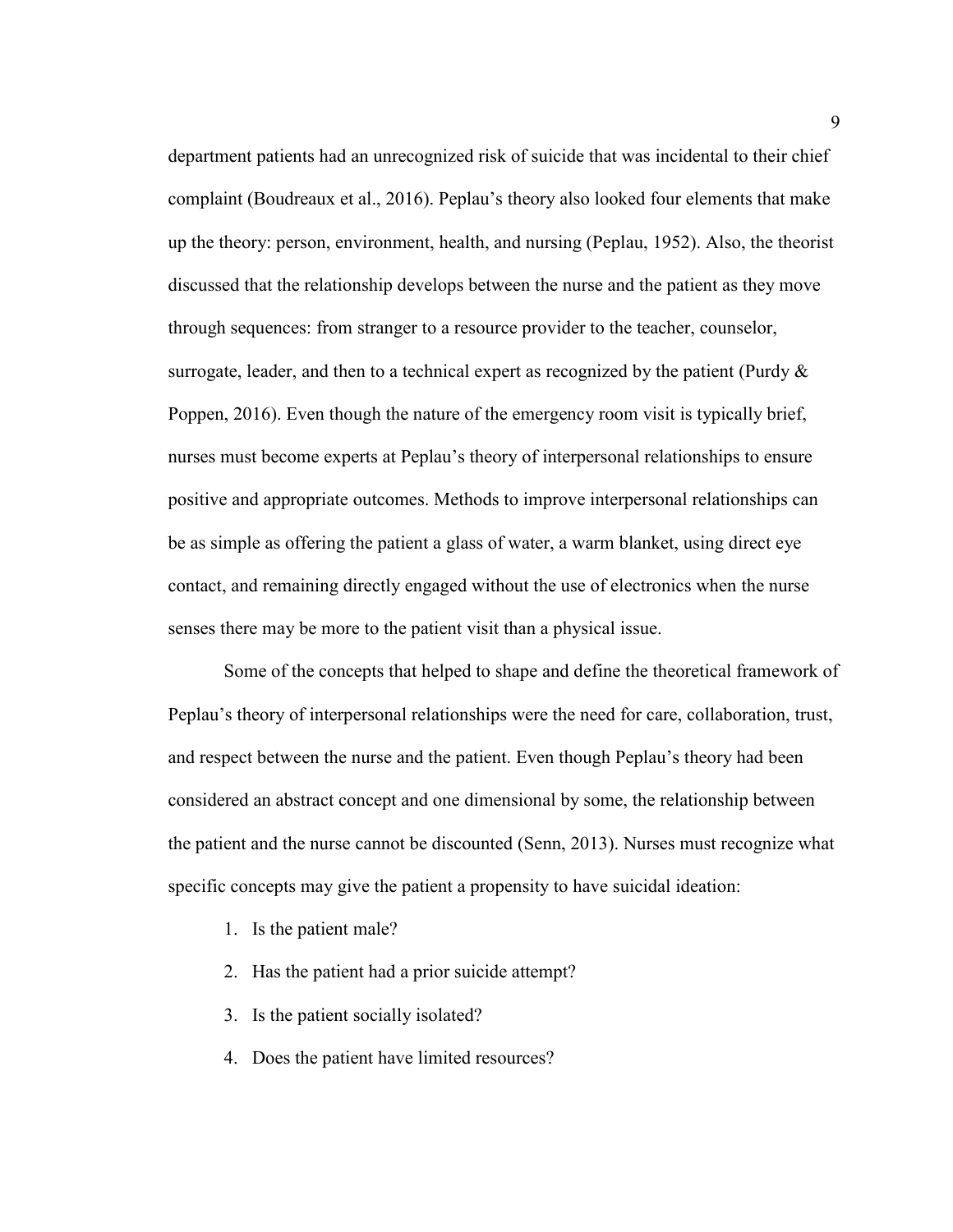- 5. Are chronic medical issues leading to depression?
- 6. Does the patient lack a support system?
- 7. Has the patient experienced childhood traumas?
- 8. Has the patient had a high rate of usage of emergency room services? (Ronquillo et al, 2012).

These concepts can all lead the patient's inability to cope with life's stressors effectively, and the nurse must have the perspective of a theoretical framework to identify this clearly and appropriately address the patient. Therefore, Peplau's (1952) theory of interpersonal relationships allows for the ability of the nurse to combine nursing theory with clinical assessment practice.

The evidence-based practice model that I used for the literature review was the advancing research and clinical practice through close collaboration model developed by Melynk and Fineout-Overholt (2011). This model worked effectively with the systematic review of the literature as they both require several steps. The steps are as follows: enjoyment of learning and improving, formatting a project question, collecting evidence, critically reviewing and appraising the literature, and integrating the best evidence-based clinical information, evaluation, and then educating to drive practice outcome changes.

#### **Definitions of Terms**

*Suicidal ideation*: Sudden or persistent thoughts of ending a person's own life. *Therapeutic relationship:* Relationship between nurse and patient. *EmergencynNursing*: Nurses working in the emergency department. *Suicide attempt:* Attempt to end a person's own life.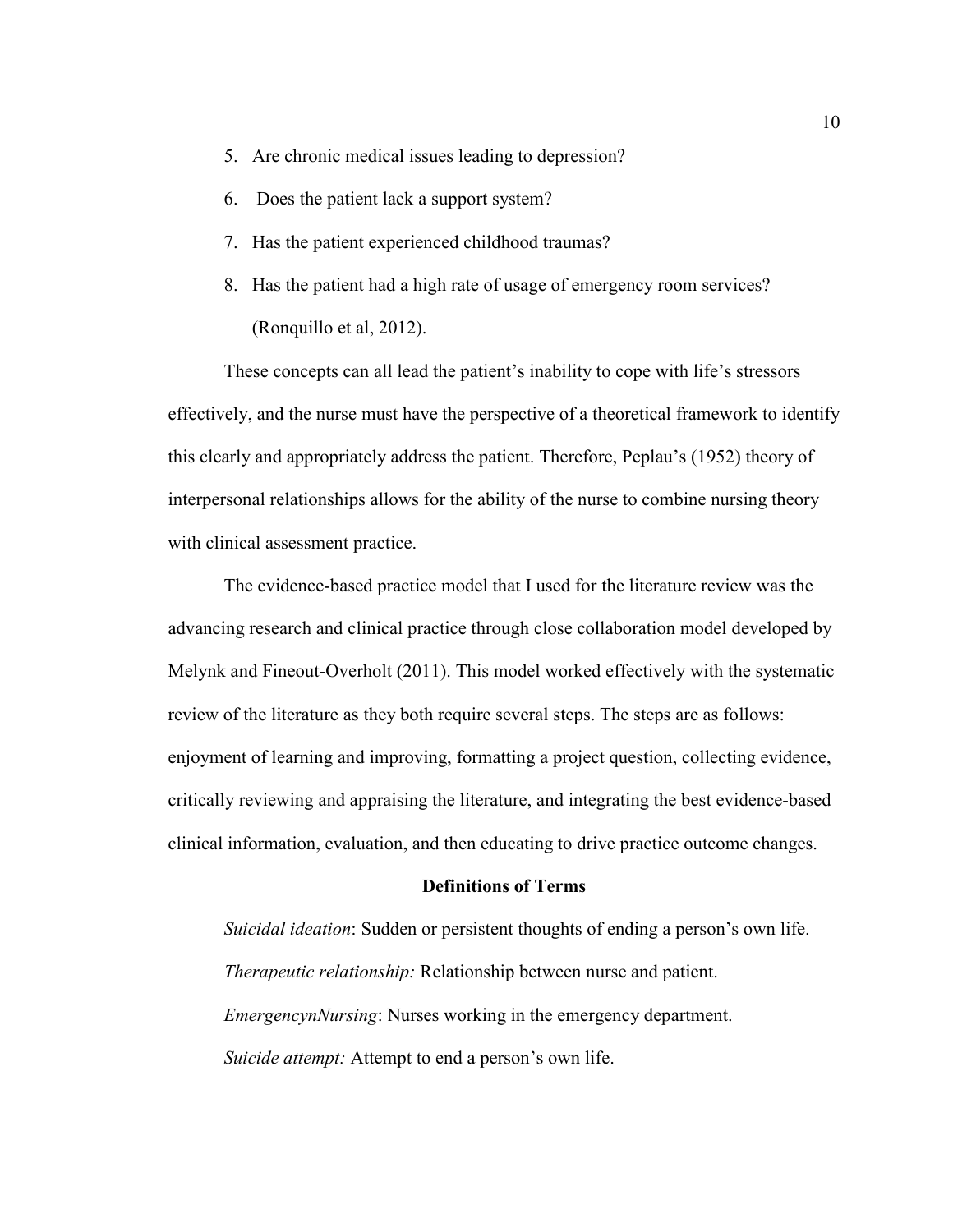*Throughput:* Patient flow through the emergency department.

#### **Relevance to nursing practice**

Nursing can make a positive impact on decreasing the numbers of suicide attempts by early recognition and interventions with at-risk patients. This doctoral project consisted of a systematic review of the literature looking for the best tool for identification of suicidal patients by nurses in the emergency department.

Although previous reviews had been completed, there were limited evidencebased criteria for early identification because of the underreporting of attempts that occur (Ahmedani et al., 2014). Therefore, many gaps in current practice needed to be identified and a tool defined for use. This systematic review of the literature defined the tool and provide recommendations to conduct additional research.

#### **Local Background and Context**

On a local level, the Tennessee Suicide Prevention Network estimates that there is an average of three people who die by suicide in that state daily. In the calendar year 2016, 1,110 people died by their own hand, and the number has continued to steadily increase for the past 35 years (Tennessee Suicide Prevention Network, 2018).

On an institutional level, the local enterprise has many emergency departments and free-standing emergency centers. Therefore, the crisis with suicidal patients has been a factor in many of the service lines. First and foremost, correct identification of this patient population was difficult at best in the emergency department because most of the at-risk patients present with medical symptoms, and it is not always clear if they have suicidal ideation. It is often left to the nurse to discover the at-risk nature of their visit.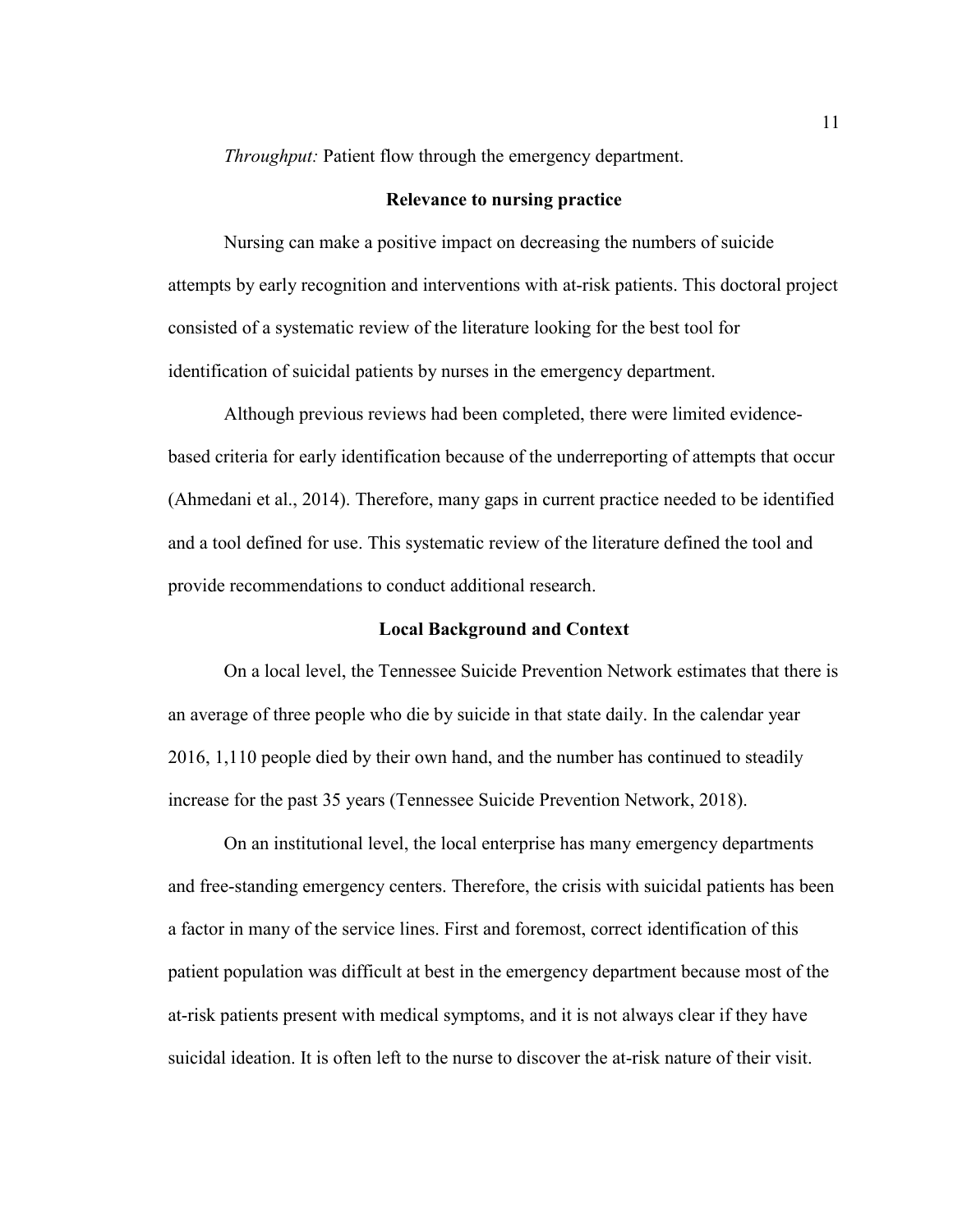Also, because the organization covers a large portion of the United States, it is important for this project to be inclusive of all demographics, ensure that all regulatory requirements for patient assessments are met, and be certain that the mission and values of the organization remain intact.

#### **Role of the Doctor of Nursing Practice Student**

In my current practice as a DNP student with many years of experience as a registered nurse, I work for a large health care company in the United States. My current role is as a consultant to all facilities (i.e., hospitals, free-standing emergency departments, off-site clinics, and ambulatory surgery centers) for all regulatory, licensing, and accreditation matters. In my current role, issues were often noted with nearly every facility's emergency department related to throughput. When throughput was an issue, patients did not always get the treatment they needed or were seeking. Therefore, it was imperative that the nurse be able to identify at-risk patients quickly and thoroughly.

My role as a DNP student brings this well-known issue a new sense of purpose for the organization related to the treatment of at-risk populations that are seen in the hospitals daily. My motivation stems from the fact that this is a treatable disease process when recognized early. I did not define any potential bias affiliated with conducting this systematic review of the literature at this time.

#### **Summary**

In summary, suicidal ideation is a risky behavior that can be identified in the emergency department if the staff is trained to use an effective tool for the identification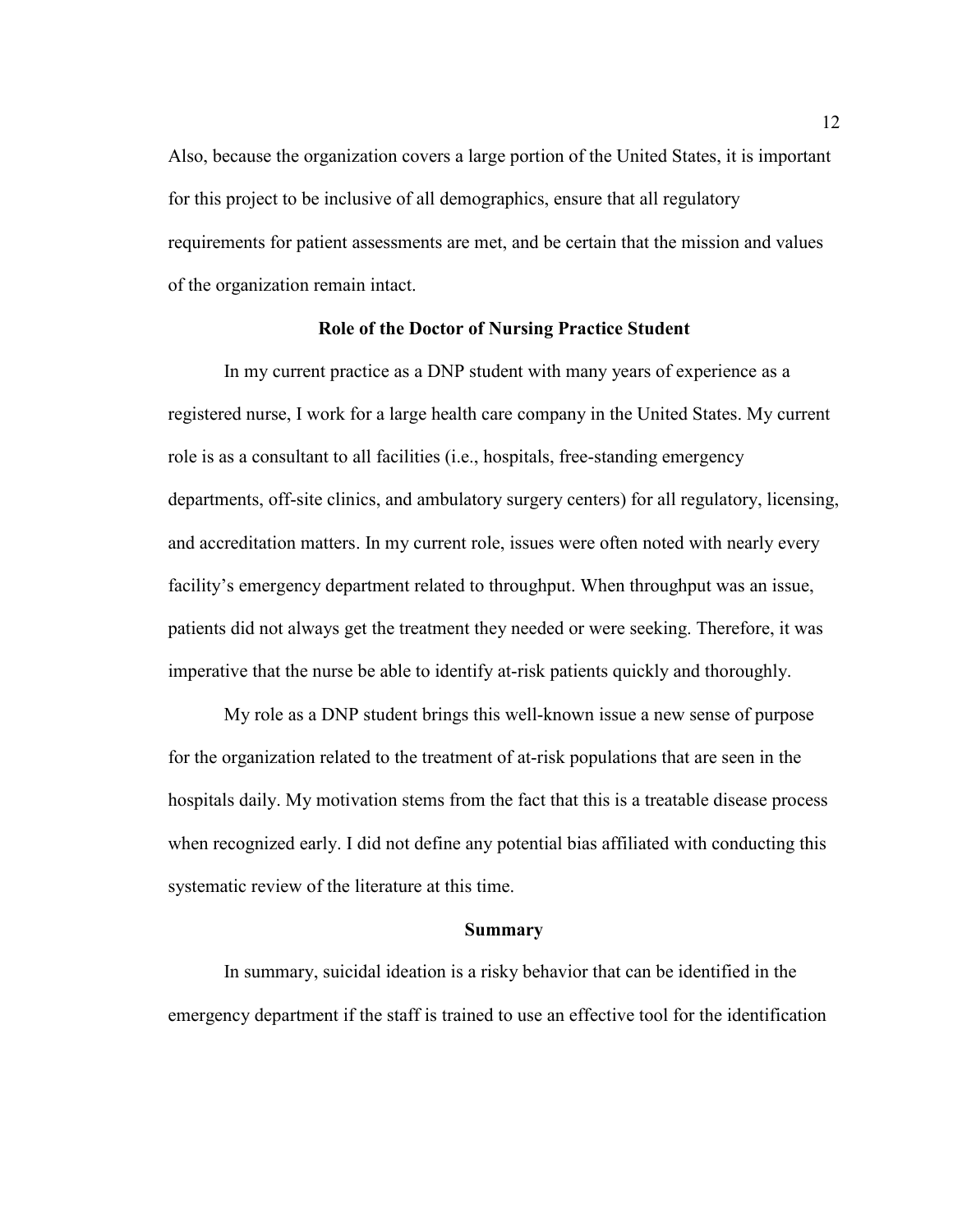of this specific patient population. The use of a tool that force functions the appropriate questions and screening will ensure better outcomes for at-risk patients.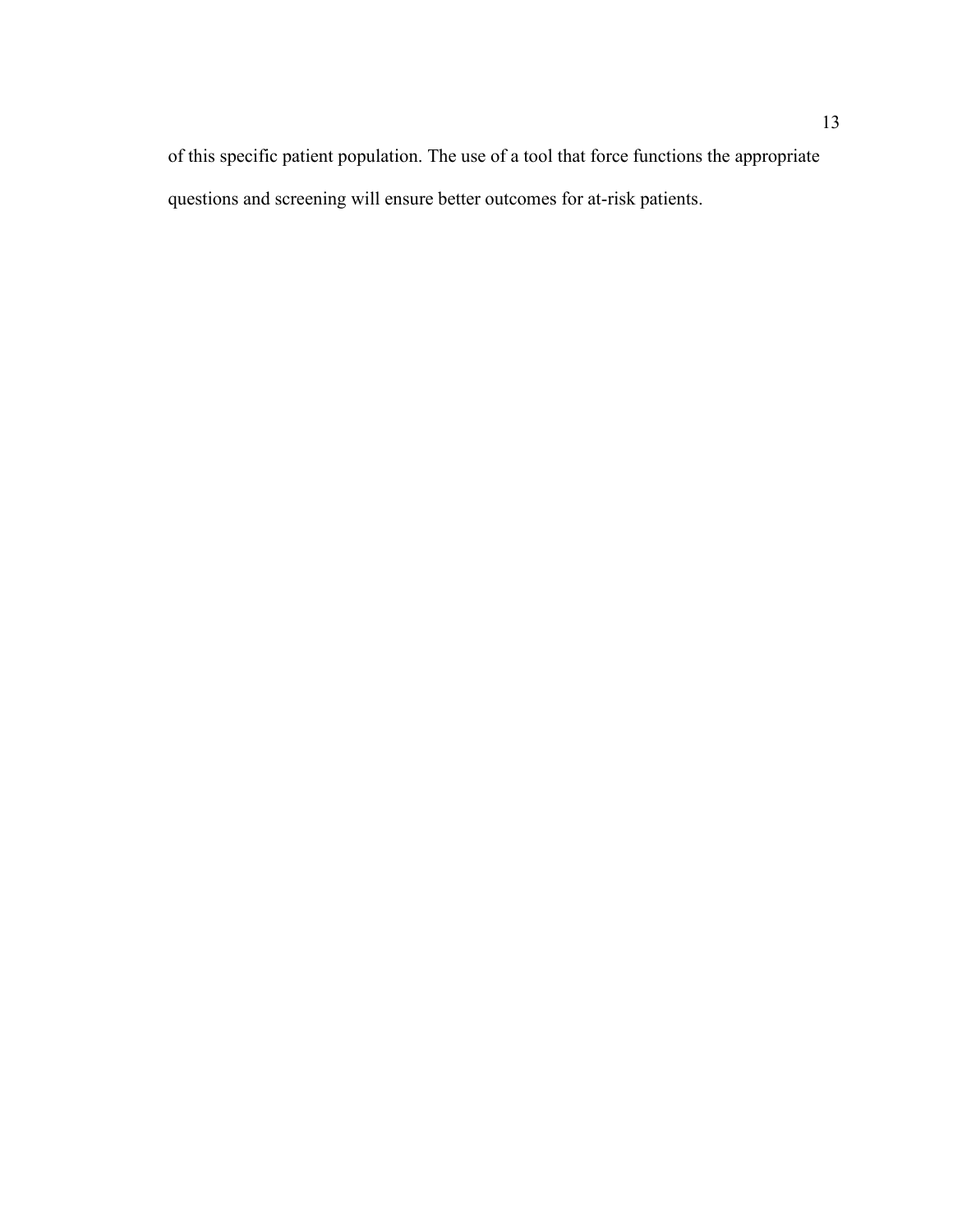Section 3: Collection and Analysis of Evidence

#### **Introduction**

Because there has been no decrease since the beginning of the 21st century in patients who commit suicide (CDC, 2018), the nature of this study was a systematic review of the literature that focused on the identification of appropriate screening tools to use in the assessment of the at-risk patient in the emergency department. Early identification of at-risk patients using a proper screening tool should result in more positive outcomes and lead to a decrease in suicides completed nationally.

In Section 3 of the project, I focused on the practice question, the sources of evidence, how the data was analyzed, and the synthesis of the project. The methodologies used for data collection and article reviews were critical to ensuring the integrity of the project, and this section defines the plan of action.

#### **Practice-Focused Question**

The practice-focused question was:

PFQ: Which valid and reliable suicide assessment tools were considered in the current literature to be the best evidence-based instruments to identify emergency department patients who were at-risk for suicide?

#### **Sources of Evidence**

In this systematic review of the literature I sought to identify best practice assessment tools used for identification of at-risk patients for suicidal ideation. I used the following databases for research: CINAHL, Medline, ProQuest, PubMed, Cochrane Database of Systematic Reviews, and Ovid, all accessed through the Walden Library.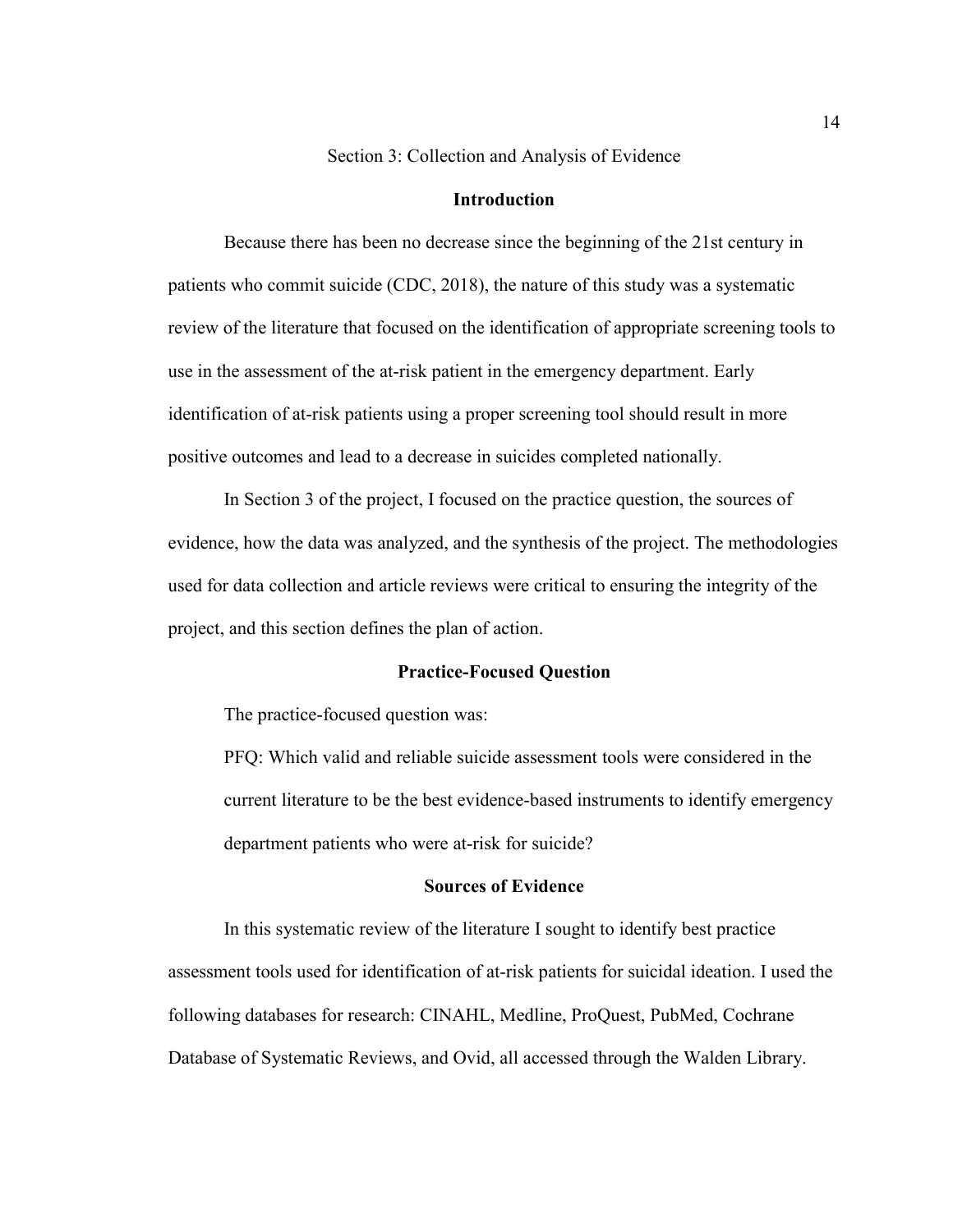The systematic literature review begin with the following word combinations entered the search engines as recommended by the Walden Librarian: *suicide*/AND *emergency department* (7,769), *suicide*/AND *emergency nursing* (416), *suicide*/AND *screening tool* (473), *suicide*/AND *emergency care* (2,101), *suicide prevention*/AND *nursing* (2,375), *suicide prevention*/AND *emergency care* (177), *suicidal ideation*/AND *nursing* (2295), *suicidal ideation*/AND *screening* (4,441), and *suicidal ideation*/AND *screening tools* (462). The total number of articles were 20,509 available to review, and after screening for duplicates and inclusion and exclusion criteria, this left 10 to review.

The inclusion and exclusion criteria included only peer-reviewed research written in the English language, and other inclusions and exclusions were identified during the literature review. Literature included for use in this systematic review was documented using a PRISMA flow diagram (Moher et al., 2009). The PRISMA flow diagram identifies the number of records reviewed, screening of the records that occurred, studies that were included to form the denominator and studies that were excluded because they did not meet criteria.

Literature was reviewed and organized using a summary of findings table following the recommendation of the *Cochrane Handbook for Systematic Reviews* (Higgins & Green, 2011). The quality of the evidence was graded using the Melnyk's hierarchy of evidence and included in the summary of findings table (Melnyk & Fineout-Overholt, 2011). Melynk's hierarchy of evidence consisted of several levels of grading from the least reliable research to most valid as evidenced below: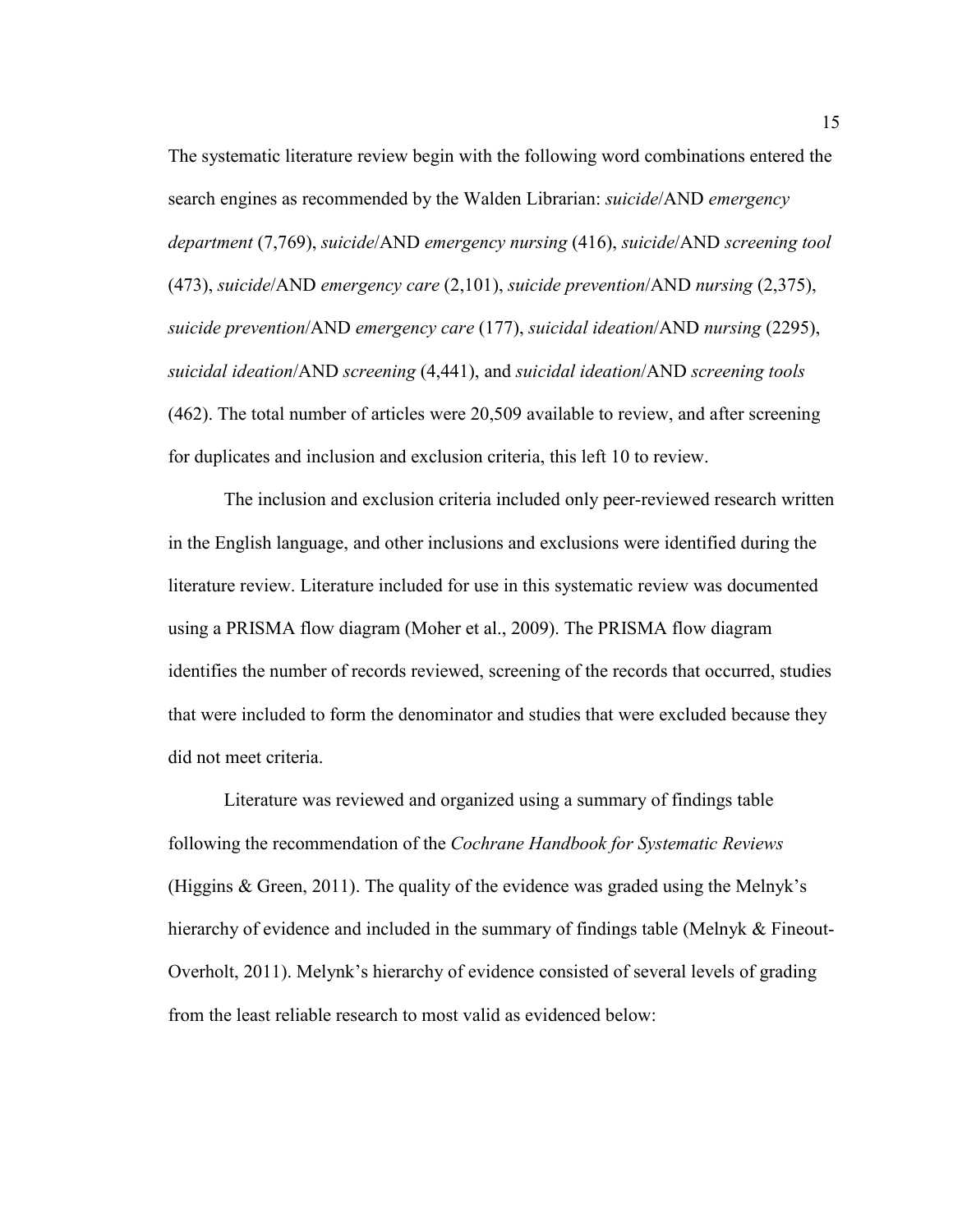- Level I: Evidence from a systematic review of all relevant randomized controlled trials or evidence-based clinical practice guidelines based on systematic reviews of the randomized controlled trials.
- Level II: Evidence obtained from at least one well designed randomized control trial.
- Level III: Evidence obtained from well-designed controlled trials without randomization, quasi-experimental.
- Level IV: Evidence from well-designed case-control and cohort studies.
- Level V: Evidence from systematic reviews of descriptive and qualitative studies.
- Level VI: Evidence from a single descriptive or qualitative study.
- Level VII: Evidence from the opinion of authorities and reports from expert committees (Melynk & Fineout-Overholt, 2011).

#### **Analysis and Synthesis**

I conducted analysis and synthesis to identify all strengths, weaknesses, and any gaps that the research identified. All the prior steps should have led to valid and reproducible research that included a recommendation for screening tools. This recommendation for the screening tools met the project purpose and helps to fill the current gap in practice for nursing.

#### **Summary**

The systematic literature review did reveal a tool for nurses to use to accurately identify at-risk suicide patients who present to the emergency department for treatment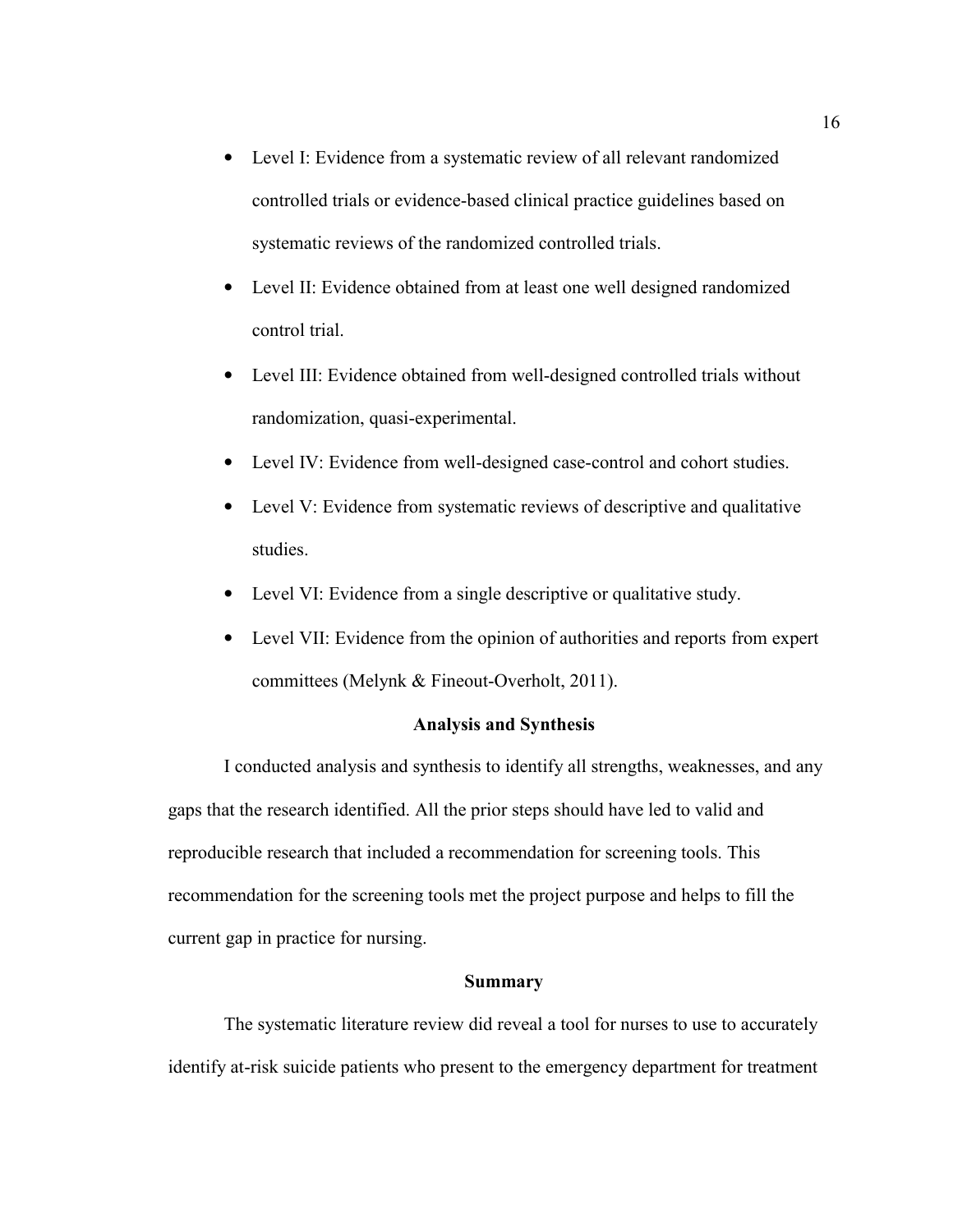and care and made the recommendation for additional research. I conducted an in-depth, comprehensive review of current literature. Nursing will be able to use this research to improve the care and treatment of all patients presenting to the emergency department to ensure their safety and to improve clinical outcomes using evidence-based research.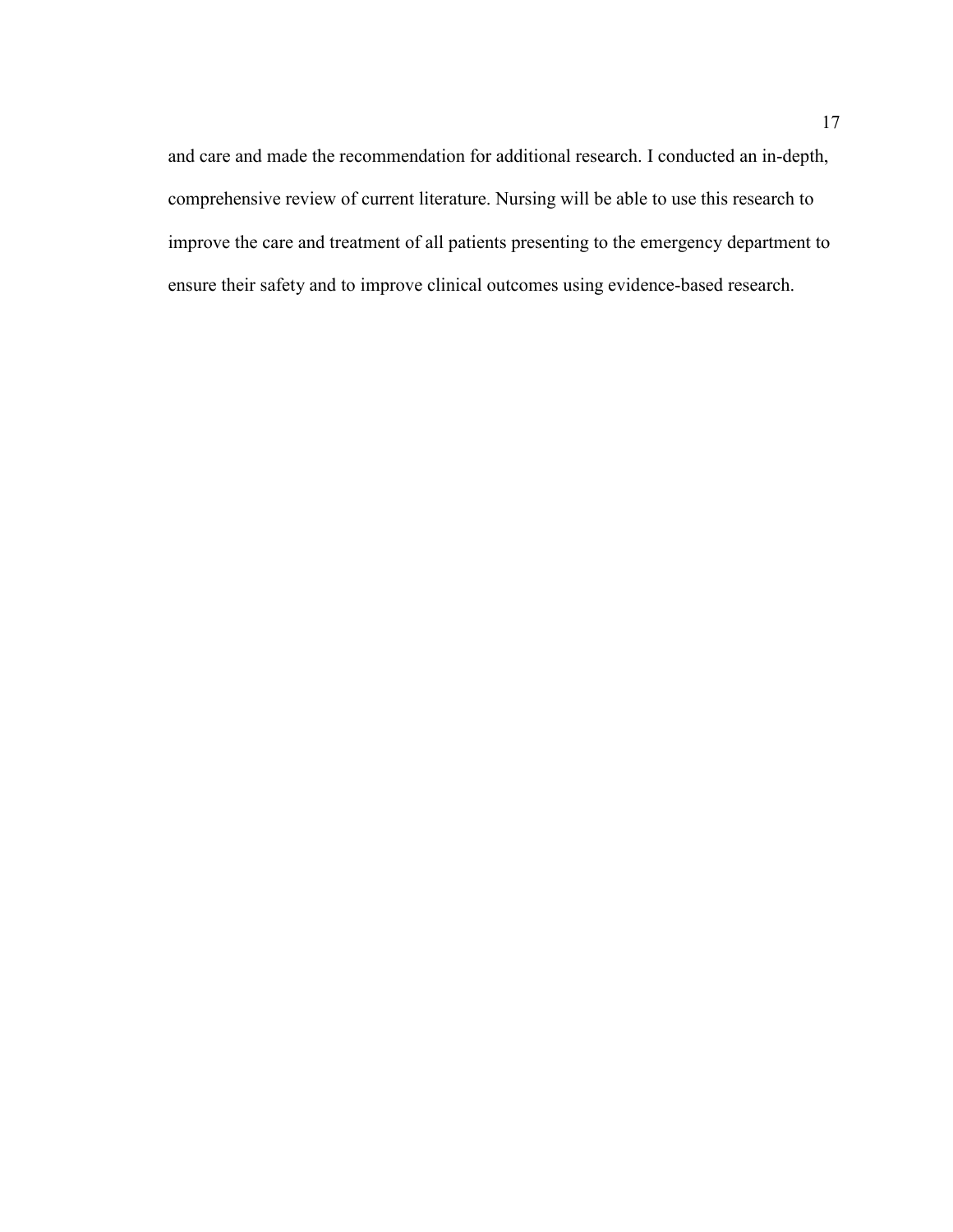Section 4: Findings and Recommendations

#### **Introduction**

Suicide is a factor not only nationally but also on the local level. Hospital emergency rooms are a setting that people often use for medical care. It was estimated that 20% of fatalities as a result of suicide had visited an emergency room within 1 month of their deaths (NIMH, 2017). The practice-focused question that this systematic review of the literature focused on was:

PFQ: Which valid and reliable suicide assessment tools were considered in the current literature to be the best evidence-based instruments to identify emergency department patients who were at-risk for suicide?

Therefore, the current gap in practice that had previously been identified in this article was nursing's lack of easy recognition of key risk factors for this patient population (Department of Veterans Affairs, 2012). Identification of the appropriate assessment tools that will help nurses to more readily recognize at-risk patients was crucial. The identification of a proper tool took into consideration that factors like home environment and knowledge of prior attempts could improve the ability of the nurse to properly intervene (Leon et al., 2017), serving as the main purpose for this review.

#### **Sources of Evidence**

This systematic review of the literature garnered information to try to identify the best practice assessment tool for at-risk patients to present to the emergency department. The sources of evidence were gathered through research conducted at the Walden University Library with the helpful resources of the library informationists. I used several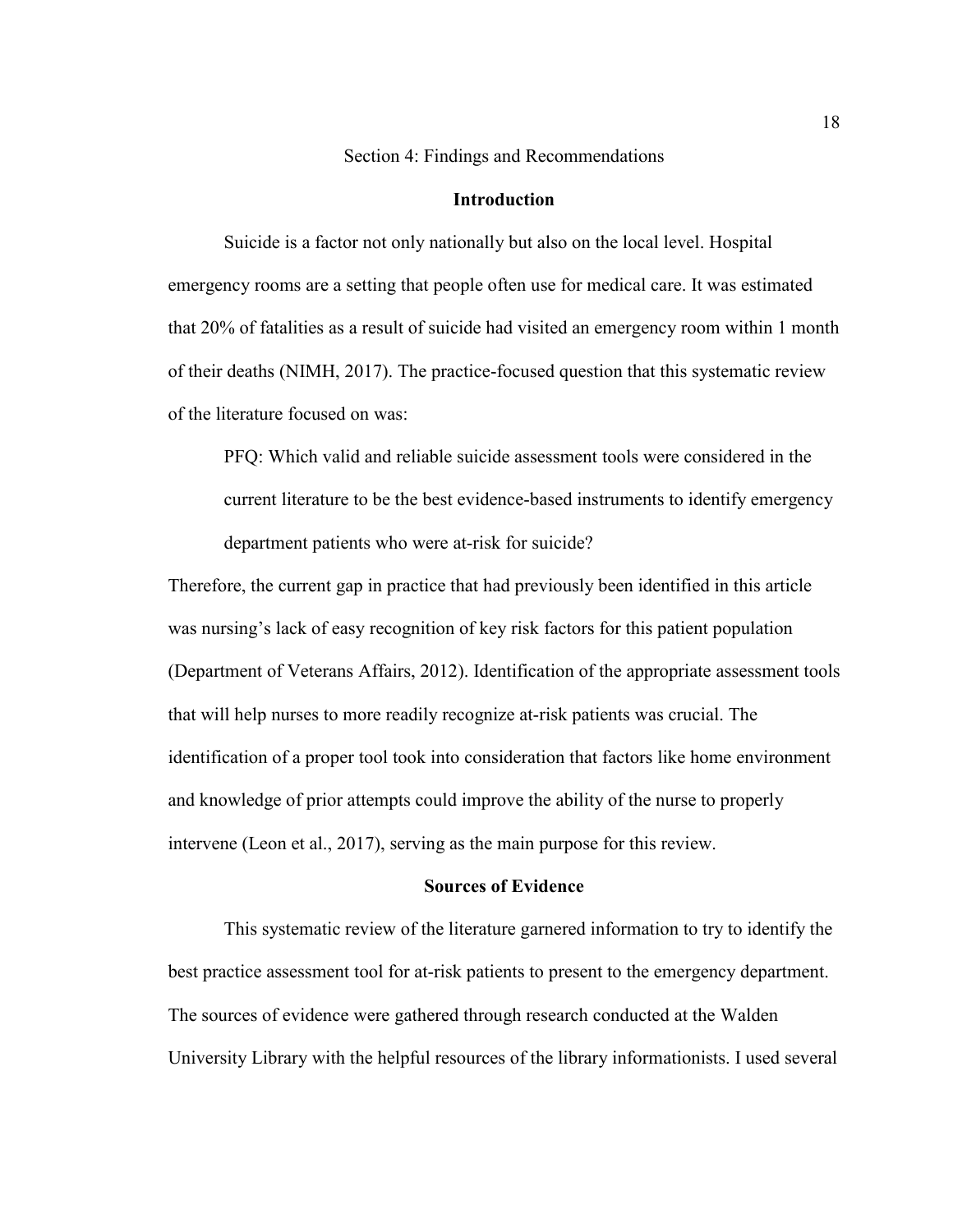scholarly search engines in this systematic review: CINAHL, Medline, ProQuest, PubMed, Cochrane Database of Systematic Reviews, and Ovid. The literature review began with the following word combinations: *suicide*/AND *emergency department, suicide*/AND *emergency nursing, suicide*/AND *screening tool, suicide*/AND *emergency care, suicide prevention*/AND *nursing, suicide prevention*/AND *emergency care, suicidal ideation*/AND *nursing,* and *suicidal ideation*/AND *screening.* The analytical strategies were the core of this review and included search strategies that helped to define the inclusion and exclusion criteria for this paper. These strategies helped to identify sentinel literature that was imperative for the success of the project.

#### **Exclusion Criteria**

Research articles were excluded if they were (a) non-English language literature, (b) non-peer reviewed research, (c) not specific to the at-risk patient in acute distress (d) research that was not applicable or could not be applied to emergency room settings, and (e) did not address specific suicide assessment tools.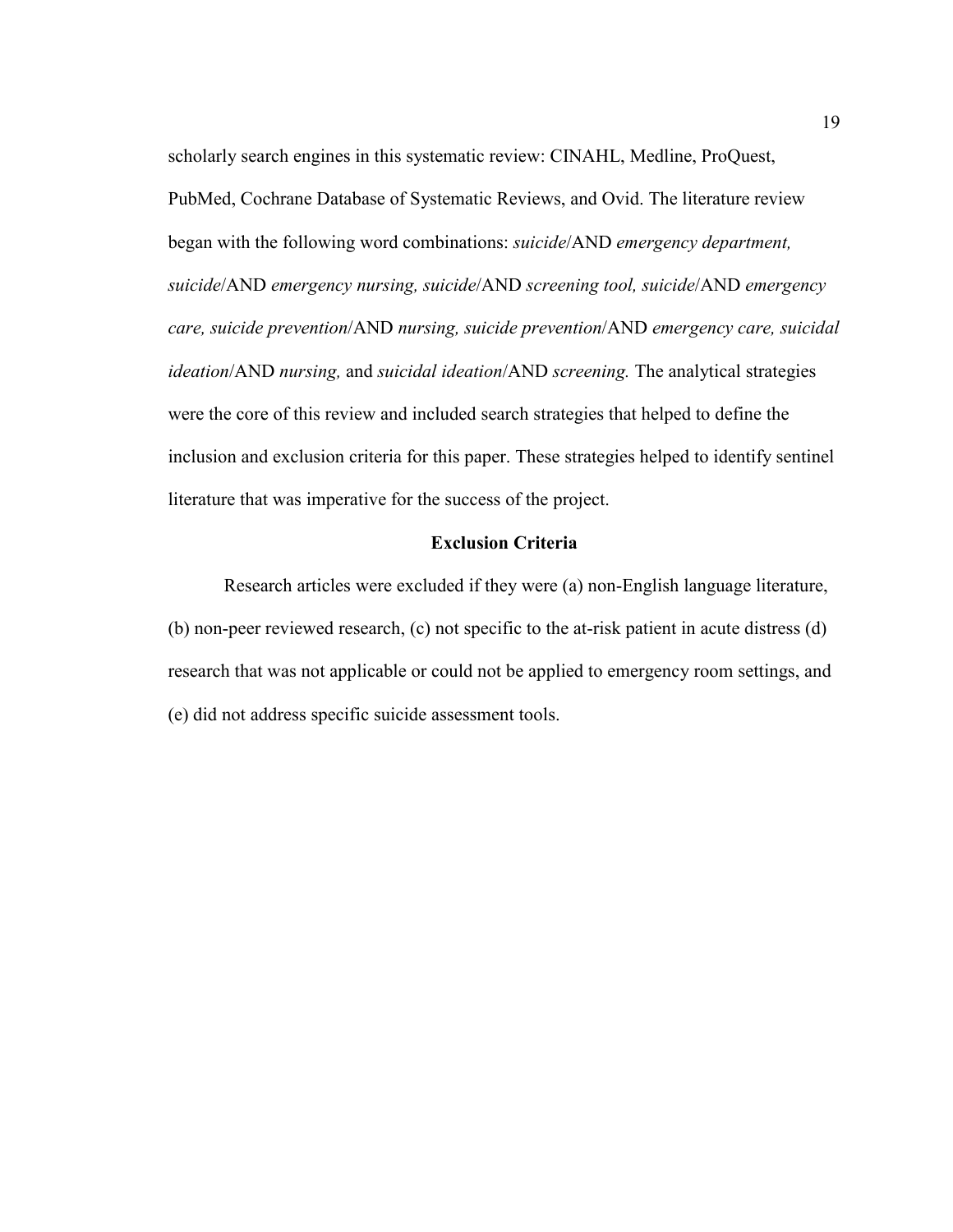## Table 1

## *Articles of Exclusion*

| Author/Year                     | Article of<br>exclusion: Titles                                                                                                                              | Rational for<br>exclusion                                                                                                                                                                        |
|---------------------------------|--------------------------------------------------------------------------------------------------------------------------------------------------------------|--------------------------------------------------------------------------------------------------------------------------------------------------------------------------------------------------|
| Diamond, G.S. et al. (2017).    | Comprehensive screening for<br>suicide risk in primary care                                                                                                  | Screening for suicide risk<br>was not applicable for use in<br>the emergency department.                                                                                                         |
| Hawes, M. et al. (2017).        | The Modular Assessment of<br>Risk (MARIS) for Imminent<br>suicide.                                                                                           | This study focused on<br>patients that had already<br>been identified as high-risk<br>for suicide in a psychiatric<br>hospital. The tool is utilized<br>currently to predict safe<br>discharges. |
| Inagaki, M. et al. (2014).      | Interventions to prevent repeat<br>suicidal behavior in patients<br>admitted to an emergency<br>department for a suicide<br>attempt: A meta-analysis.        | The meta-analysis focused<br>on patients that had a<br>previous suicide attempt and<br>what interventions could<br>prevent additional attempts.                                                  |
| Lento, R.M. et al. (2013)       | Using the Suicide index score<br>to predict treatment outcomes<br>among psychiatric inpatients.                                                              | The data was obtained using<br>participants that were<br>already hospitalized in an<br>in-patient setting.                                                                                       |
| Perry, A.E. et al. (2010)       | Screening tools assessing risk<br>of suicide and self-harm in<br>adult offenders: A systematic<br>review.                                                    | Subjects for this study were<br>adult offenders that were<br>incarcerated and not<br>applicable to emergency<br>room setting.                                                                    |
| Poznanski, E. O. et al. (1997)  | Psychometric properties and<br>clinical utility of the scale for<br>suicidal ideation with inpatient<br>children.                                            | Focus was on inpatient<br>children and not on acute<br>onset of ideation presenting<br>to the emergency<br>department.                                                                           |
| Rimkeviciene, J. et al. (2016). | Assessment of acquired<br>capability for suicide in clinical clinical utility was limited at<br>practice.                                                    | The study identified that the<br>best.                                                                                                                                                           |
| Rimkeviciene, J. et al. (2019). | Development and validity of<br>the personal suicide stigma<br>questionnaire (PSSQ): A new<br>tool to assess stigmatization<br>among those that are suicidal. | Study focused strictly on the<br>stigma of a person with<br>suicidal ideation. Not the<br>identification of the at-risk<br>patient.                                                              |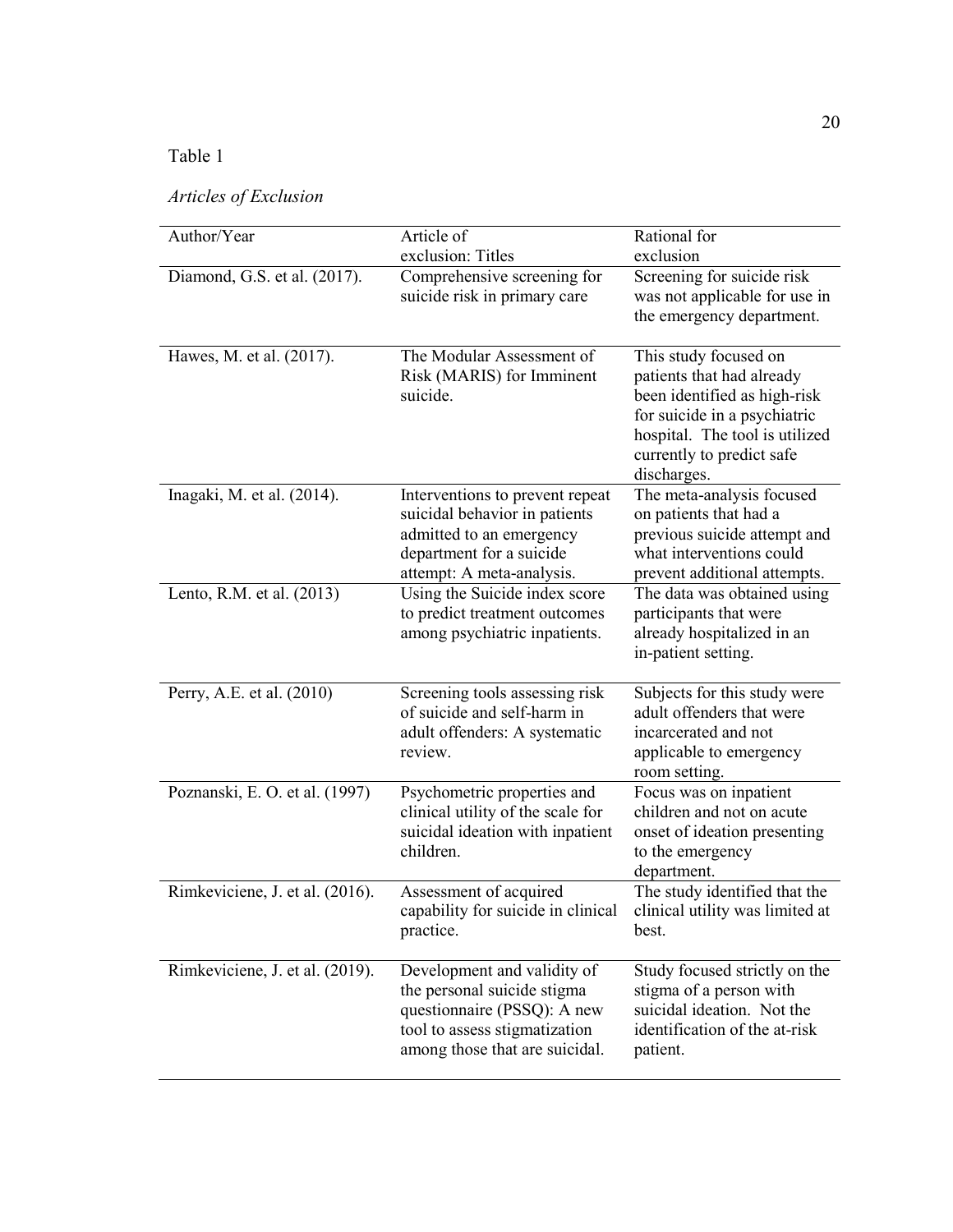#### **Inclusion Criteria**

The criteria for inclusion consisted of (a) literature written in the English language, (b) only peer reviewed literature, (c) research less than 5 years old (unless considered classic research or the research related to the development of the original tool), (d) settings that would be applicable to emergency department care and services, and (e) research specific to suicide and the assessment of the at-risk patient. Although there were large numbers of literature available, the majority were not specific to the scope of this paper.

Table 2

*Articles of Inclusion* 

| Author/Year                           | Level of<br>evidence<br>using<br>Melnyk | Study<br>design                    | Setting                                                                      | Participants                                                                                           | Outcome                                                                                                                                                                |
|---------------------------------------|-----------------------------------------|------------------------------------|------------------------------------------------------------------------------|--------------------------------------------------------------------------------------------------------|------------------------------------------------------------------------------------------------------------------------------------------------------------------------|
| Batterham, P.<br><i>et al.</i> (2015) | Level 1                                 | Systematic<br>Literature<br>review | Australia                                                                    | Adult<br>patients that<br>self-reported<br>suicidal<br>ideation in<br>population-<br>based<br>research | <b>Beck Scale</b><br>for Suicide<br>Ideation<br>(BSSI) and<br>the Adult<br>Suicidal<br>Ideation<br>Questionnaire<br>(ASIQ) both<br>met the<br>criteria for<br>validity |
| Beck, A., et<br>al 1999               | Level 2                                 | Longitudinal<br>study              | <b>Evaluated</b> at<br>University of<br>Pennsylvania<br>between<br>1975-1994 | $n = 3.701$<br>outpatients                                                                             | Scale for<br>Suicide<br>Ideation<br>(SSI)                                                                                                                              |
| Boudreaux,<br>E.D., et al.            | Level 4                                 | Case<br>Control                    | Eight<br>hospitals in                                                        | $n = 236,791$<br><b>ED</b> Patients                                                                    | Research<br>showed that                                                                                                                                                |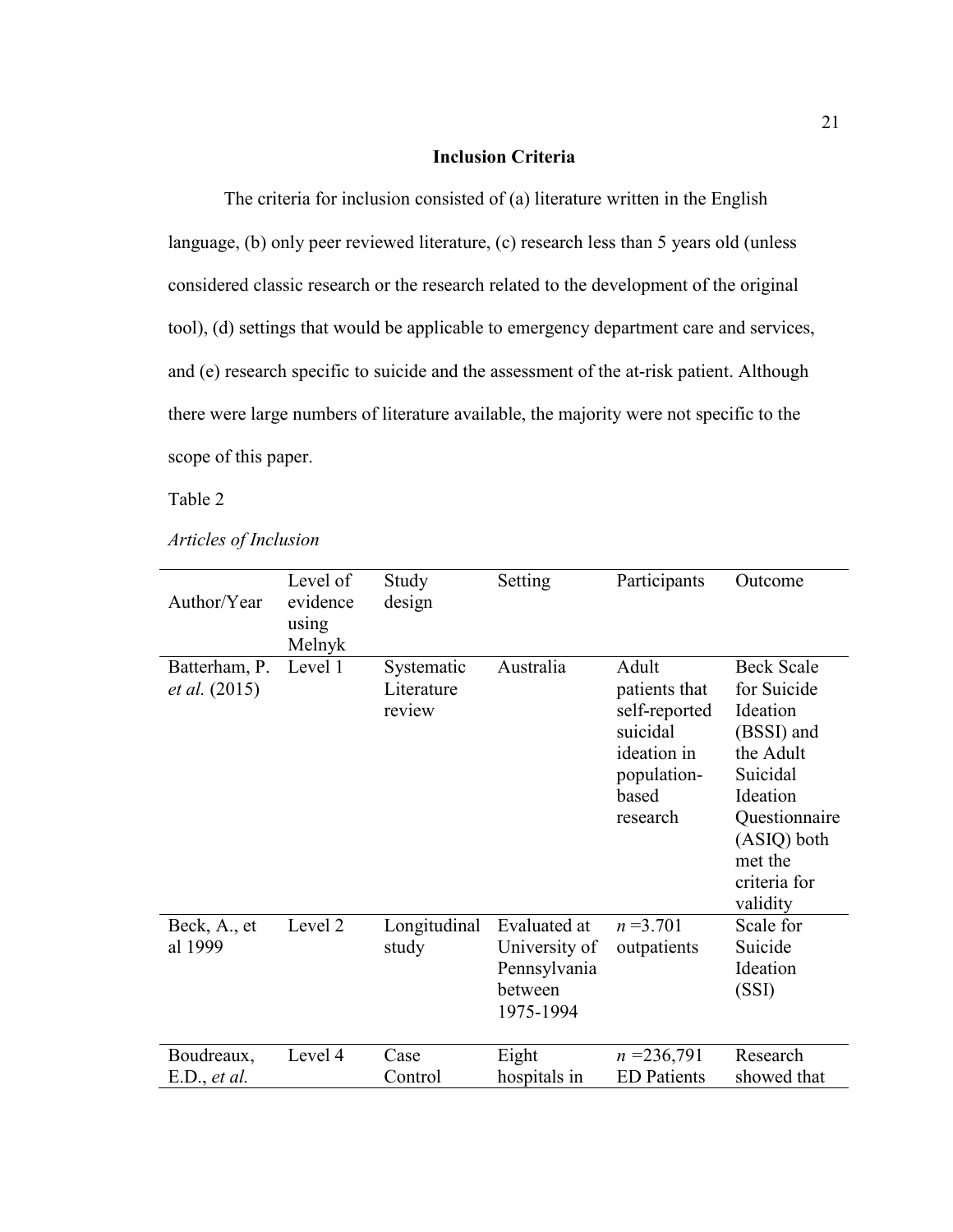| (2017).                       |         | study                                                                      | seven U.S.<br>states.                                                                                  | visit records.                                                                                                                                                               | the use of a<br>universal<br>suicide<br>screening<br>tool was<br>feasible and<br>resulted in<br>double the<br>number of<br>patients<br>identified to<br>be at-risk for<br>suicide.                                                                                 |
|-------------------------------|---------|----------------------------------------------------------------------------|--------------------------------------------------------------------------------------------------------|------------------------------------------------------------------------------------------------------------------------------------------------------------------------------|--------------------------------------------------------------------------------------------------------------------------------------------------------------------------------------------------------------------------------------------------------------------|
| Cutcliffe,<br>J.R., (2004).   | Level 7 | Descriptive<br>Design<br>Study/Case<br>Reports<br>using expert<br>opinions | Various<br>settings all<br>involving<br>teams of<br>experts in<br>psychiatric<br>hospital<br>settings. | Psychiatrists,<br>senior<br>clinical<br>nurses, and<br>senior<br>nursing<br>academics                                                                                        | As of<br>publication of<br>this article,<br>no wide scale<br>research has<br>been<br>completed.<br>Expert<br>opinion in<br>this research<br>concluded<br>that the<br>Nurses'<br>Global<br>Assessment<br>of Suicide<br><b>Risk</b><br>(NGASR) is<br>a reliable tool |
| Cwik, J.C., et<br>al. (2017). | Level 6 | Descriptive<br>Design<br>Study                                             | German<br>college<br>students/and<br>users of<br>social media.<br>Conducted in<br>Germany.             | $n = 503$<br>students<br>453 females<br>50 males.<br>The tool that<br>was the focus<br>of this study<br>was the<br>Cognitions<br>Concerning<br>Suicide Scale<br>(CCSS). This | Three factor<br>structure with<br>the factors<br>being: Right<br>to commit<br>suicide,<br>interpersonal<br>gestures, and<br>resiliency<br>were<br>identified.<br>Additional                                                                                        |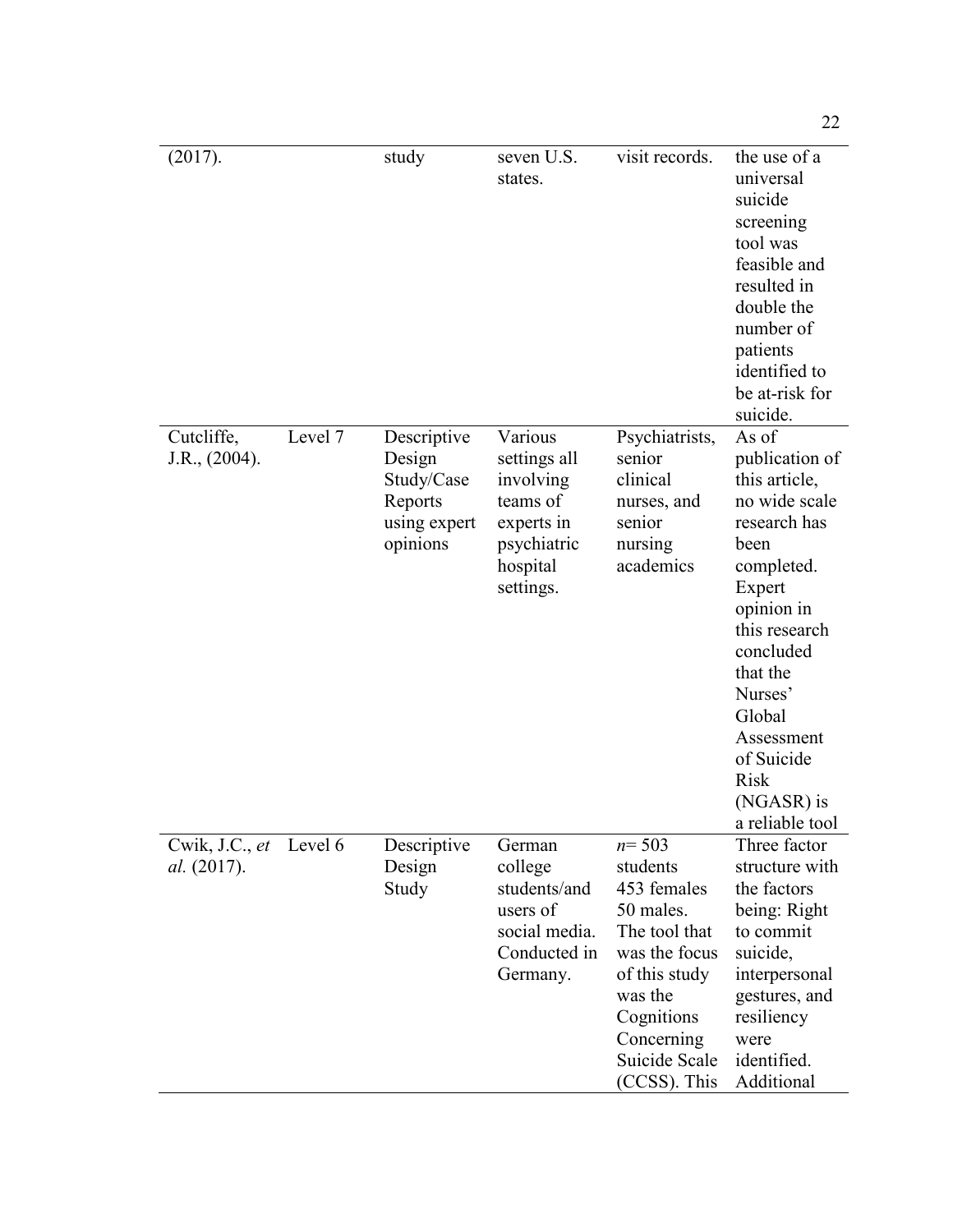|                                      |                                 |                                                          |                                                                                                                                          | tool assesses<br>attitudes<br>toward<br>suicide and<br>one's risk.                                                                                                    | studies need<br>to be<br>completed to<br>determine if<br>effective to<br>identify at-<br>risk patients.                                                                                                                                                                                           |
|--------------------------------------|---------------------------------|----------------------------------------------------------|------------------------------------------------------------------------------------------------------------------------------------------|-----------------------------------------------------------------------------------------------------------------------------------------------------------------------|---------------------------------------------------------------------------------------------------------------------------------------------------------------------------------------------------------------------------------------------------------------------------------------------------|
| Horowitz,<br>L.M., et al.<br>(2012). | Level 6                         | Case<br>Report/Case<br><b>Series</b>                     | Three<br>metropolitan<br>pediatric<br>emergency<br>departments<br>that were<br>associated<br>with teaching<br>hospitals.                 | $n = 524$<br>patients aged<br>$10-21$ who<br>presented to<br>the pediatric<br>emergency<br>department.                                                                | The<br>researchers<br>utilized the<br>brief four<br>question Ask<br>Suicide-<br>Screening<br>questions<br>(ASQ) tool.<br>They were<br>able to<br>validate that<br>the tool can<br>identify<br>pediatric<br>patients at-<br>risk for<br>suicide that<br>present to the<br>emergency<br>department. |
| Kerr, D., et<br><i>al.</i> (2014).   | Level 2                         | Randomized<br>control<br>study                           | Adolescent<br>girls in the<br>Northwestern<br><b>United States</b><br>that were<br>involved<br>with the<br>juvenile<br>justice<br>system | $n = 166$<br>females that<br>were in state<br>mandated<br>foster care<br>programs.<br>The girls<br>were 13-17<br>years of age<br>and varied<br>ethnic<br>backgrounds. | That the use<br>of the<br>Columbia<br>Suicide<br>Screening<br>Tool (C-<br>SSRS) was a<br>valid tool to<br>utilize with<br>this patient<br>population.                                                                                                                                             |
| Posner, K. et<br>al., $(2011)$       | $1st$ study<br>was a<br>Level 7 | $1st$ study was<br>a Case<br>report/Case<br>Series using | $1st$ study-<br>Adolescent<br>suicide<br>attempters                                                                                      | $n = 124$<br>adolescent<br>suicide<br>attempters                                                                                                                      | The<br>outcomes<br>evidenced<br>that the                                                                                                                                                                                                                                                          |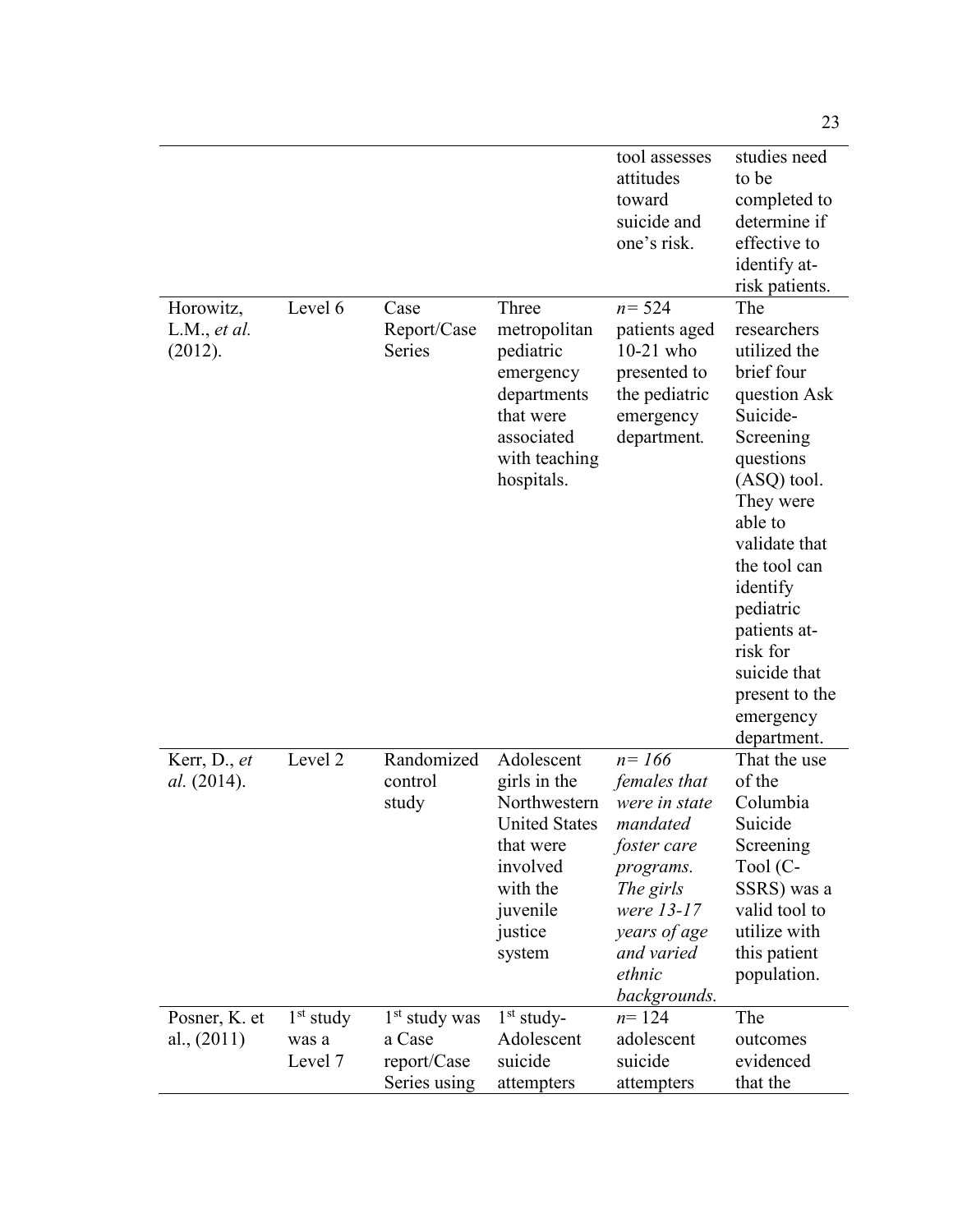|                                              | $2nd$ study<br>was a<br>Level 2<br>$3rd$ study<br>was a<br>Level 6 | expert<br>opinions<br>$2nd$ study<br>was a<br>randomized<br>Control<br>$3rd$ study<br>was a Case<br>report/Case<br>series | $2nd$ study-<br>depressed<br>adolescents<br>$3rd$ study-<br>adults<br>presenting to<br>the<br>emergency<br>department. | $n = 312$<br>depressed<br>adolescents<br>$n = 237$<br>adults<br>presenting to<br>an<br>emergency<br>department | Columbia<br>Suicide<br>Severity<br><b>Rating Scale</b><br>(CSSRS)<br>showed that<br>this tool is<br>effective for<br>the use as an<br>assessment<br>tool for at-<br>risk patients<br>presenting to<br>the<br>emergency<br>department.                         |
|----------------------------------------------|--------------------------------------------------------------------|---------------------------------------------------------------------------------------------------------------------------|------------------------------------------------------------------------------------------------------------------------|----------------------------------------------------------------------------------------------------------------|---------------------------------------------------------------------------------------------------------------------------------------------------------------------------------------------------------------------------------------------------------------|
| Range, L.,<br>(2004)                         | Level 7                                                            | Case Report                                                                                                               | Review of<br>the original<br>study by<br>Beck, A., et<br>al. (1979).                                                   | $n = 3.701$<br>outpatients                                                                                     | <b>Beck Scale</b><br>for Suicide<br>Ideation<br>(SSI)<br>research<br>shows high<br>internal<br>validity.                                                                                                                                                      |
| Ronquillo,<br>$L_{\cdot}$ , et al.<br>(2012) | Level 1                                                            | Literature<br>Review                                                                                                      | Reviews of<br>Case studies<br>and reports                                                                              | Systematic<br>review of the<br>literature<br>with 1326<br>articles<br>narrowed to<br>51 for final<br>review.   | Modified sad<br>persons score<br>was reviewed<br>along with<br>the<br>Manchester<br>self-harm<br>rule.<br>Research<br>shows these<br>tools identify<br>low risk<br>patients and<br>not the high<br>risk as<br>needed for<br>the<br>emergency<br>room setting. |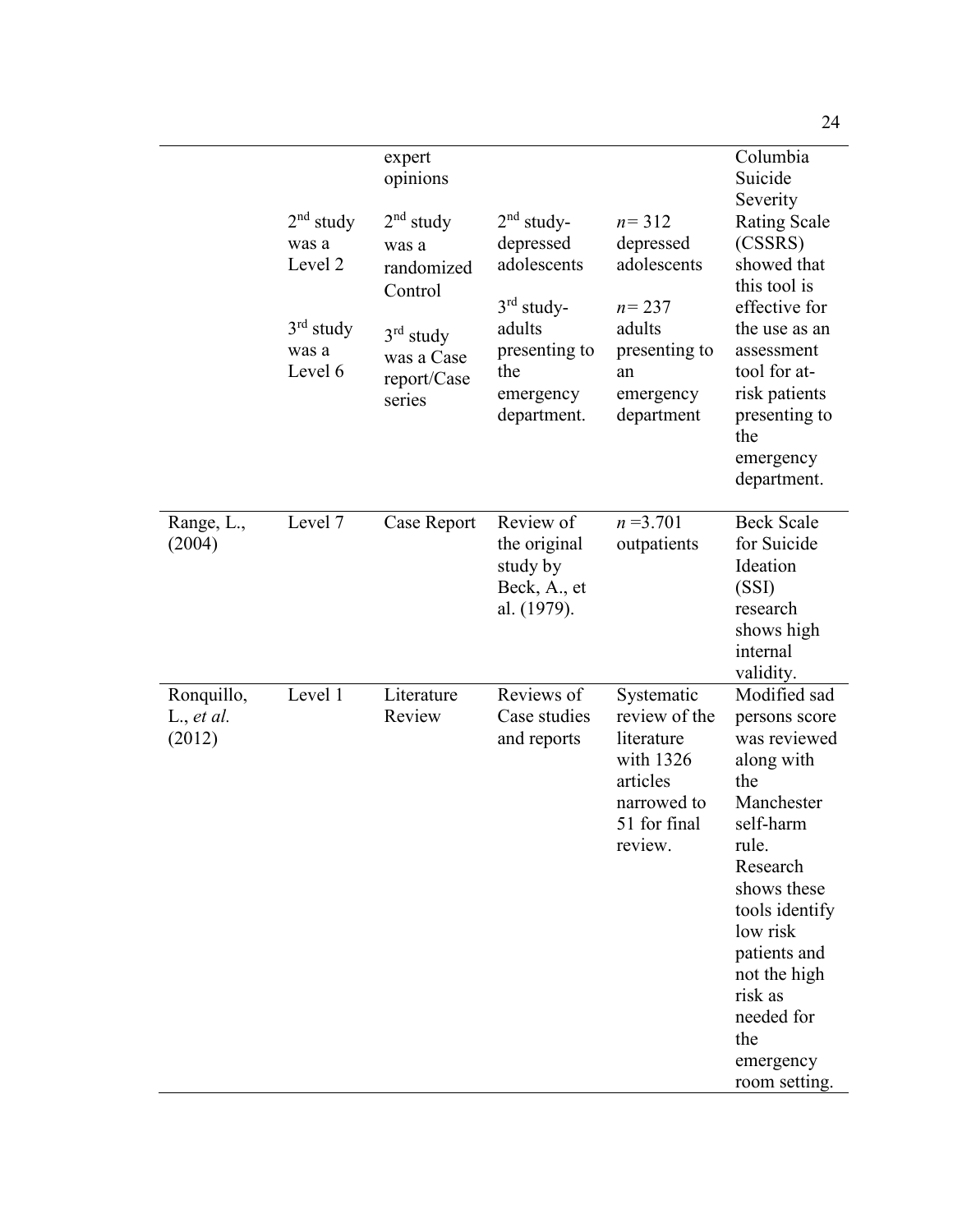#### **Findings and Implications**

I conducted the analysis of the systematic review of the literature related to assessments of patients being at-risk for suicide using Melnyk's levels of evidence (Melynk, & Fineout-Overholt, 2011). The use of Melnyk's levels of evidence directed the hierarchy of the 10 articles reviewed. The inclusion and exclusion chart were written for ease of use for the reader to quickly determine the importance of the research. The second section discusses the actual findings and implications from the systematic review of the literature. Unanticipated limitations included were that several articles that were reviewed discussed the tools that were available for use and the methodology for use but no research to determine the validity of the tools was evidenced. Therefore, they had to be excluded from the review. Although excluded, this literature was helpful in determining the targeted review that was finally conducted with the use of the PRISMA diagram (see Appendix).

#### **Level 1: Systematic Review**

According to Melynk's level of evidence, Level 1 was the systematic review and meta-analysis of randomized controlled trials (Melynk & Fineout-Overholt, 2011). The research conducted by Batterham et al*.* (2015) consisted of a systematic review of the literature focused on measures of suicidal ideation and associated behaviors. This review was conducted using a two-stage methodology: Stage I identified measures that would be a part of the final review and Stage II contained evaluation of the criteria (Batterham et al., 2015). The measures that the researchers identified had to contain items that assessed suicidal ideation, that could be self-reported, and were only from an adult population. In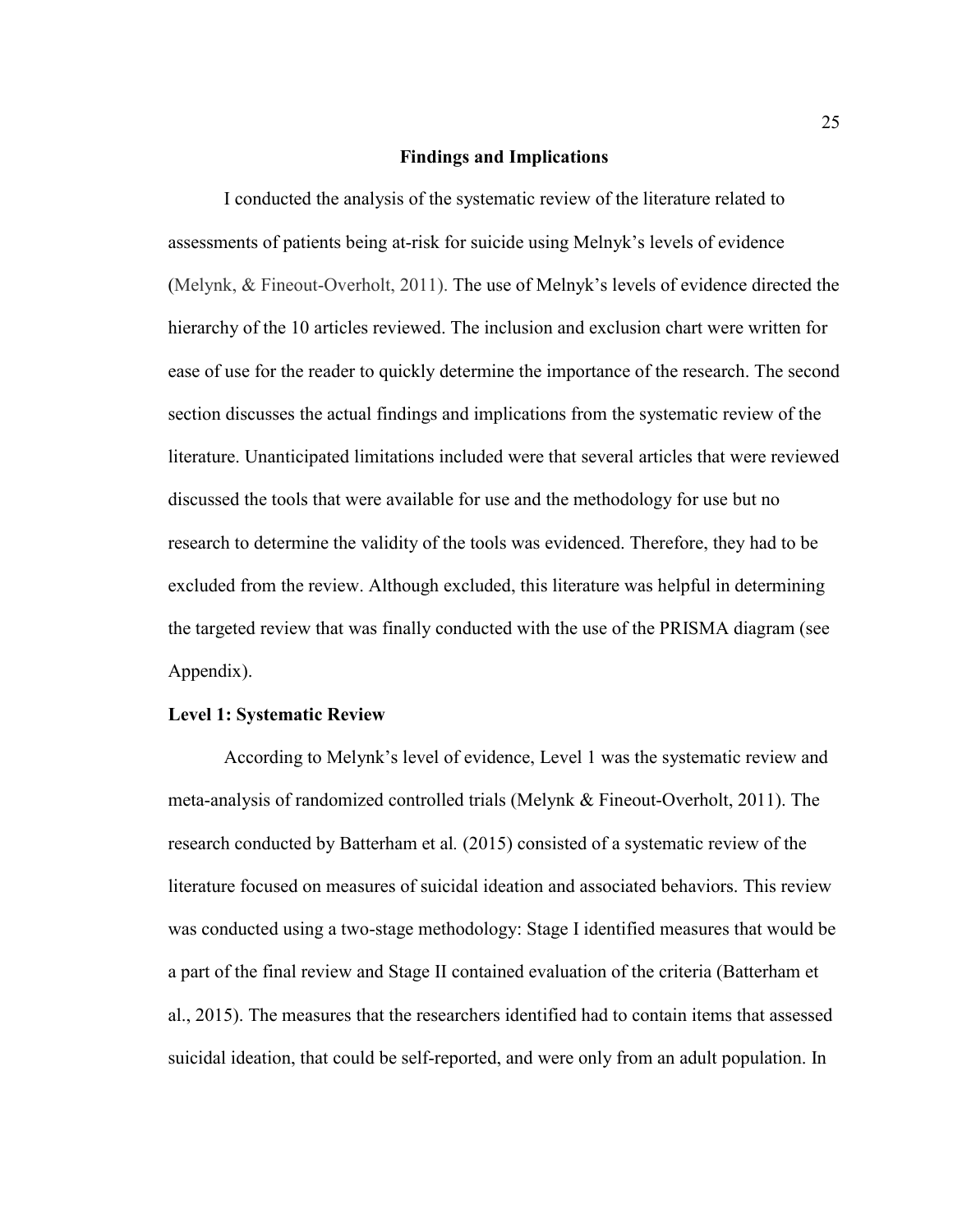Stage II, the assessment had to be easy to understand and not be time consuming, it could measure the patient's actual intent, and it was easily available. The research yielded 19 measures that were identified and were evaluated in Stage II. The final outcomes were that two suicide assessment screens were recommended by the research; The Beck Scale for Suicide Ideation (Beck & Steer, 1991) and the Adult Suicidal Ideation Questionnaire (Reynolds et al., 2009), even though they did not meet all of the initial Stage I criteria of being easily accessible, as both have financial costs associated with their use (Batterham et al*.,* 2015). In addition, the researchers recommended that additional research be conducted using the same evaluation criteria that they utilized.

Ronquillo et al. (2012) conducted a review of the literature looking at methods of screening for patients' presenting with suicidal ideation to the emergency department. The criteria for inclusion was that the tool must be appropriate for use in the emergency department and for use on an adult population only and the tool needed to identify who was at the lowest risk. Their research determined that there was not a gold standard for a tool to identify the at-risk patient for suicide in the emergency department. Therefore, the researchers for this study focused on identification of patients who were at low risk for suicide when presenting to the emergency department. This research looked at the effectiveness of the Modified Sad Persons score (Hockberger & Rothstein, 1988). The goal of this tool was to recognize high risk for suicidal ideation and who needs to be immediately hospitalized whether voluntarily or involuntarily and who can be referred and treated in an out-patient setting. This tool consisted of 10 questions or queries making it relatively quick and easy to use. The second tool that was analyzed in the same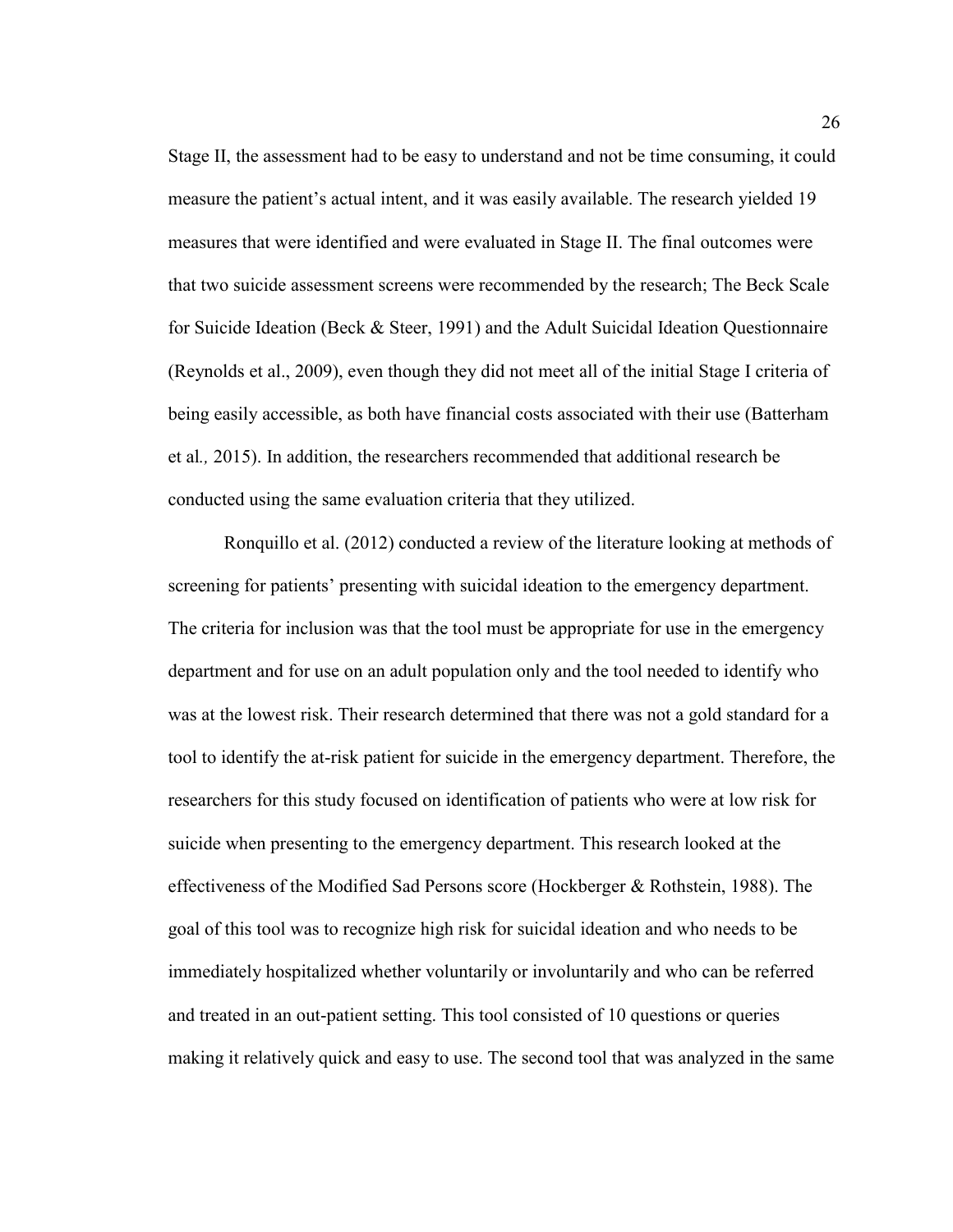study was the Manchester self-harm rule (Cooper, Kapur, Dunning, Guthrie, Appleby, Mackway-Jones, 2006). This tool consisted of only four questions, making it simple and quick to use, especially in the emergency department setting.

Both tools have several disadvantages as the Modified Sad Persons score requires a digital tool for patient answers to give a finalized score, and because the tool was created in a psychiatric setting for an emergency room, it may not transfer to the acute care setting like an emergency department. The second tool, the Manchester self-harm rule, asks a question specific to the use of benzodiazepine, which was recognized as high usage in the market that the tool was first tested in, but this did not prove true in every market, making the tool less reliable. The researchers concluded that additional research needs to be conducted to validate the use of either of these tools in the acute care emergency room settings (Ronquillo et al*.,* 2012).

#### **Level 2: Randomized Controlled Trials**

The research conducted by Beck et al., (1999) was a longitudinal cohort study consisting of 3,701 outpatients who were evaluated between 1975-1994 at the University of Pennsylvania. Two screening tools were reviewed: The Beck Scale for Suicide Ideation (Beck et al., 1979), and The Beck Hopelessness Scale (BHS) (Beck et al., 2015). The Beck Scale for Suicide Ideation (BSI) was then researched as BSI in current state and BSI at the worst portion of a patient's life. The study defined the importance of assessing not only the patient's current propensity for committing suicide but also assessing for the severity of past ideation (i.e., plan in place or attempt). This single item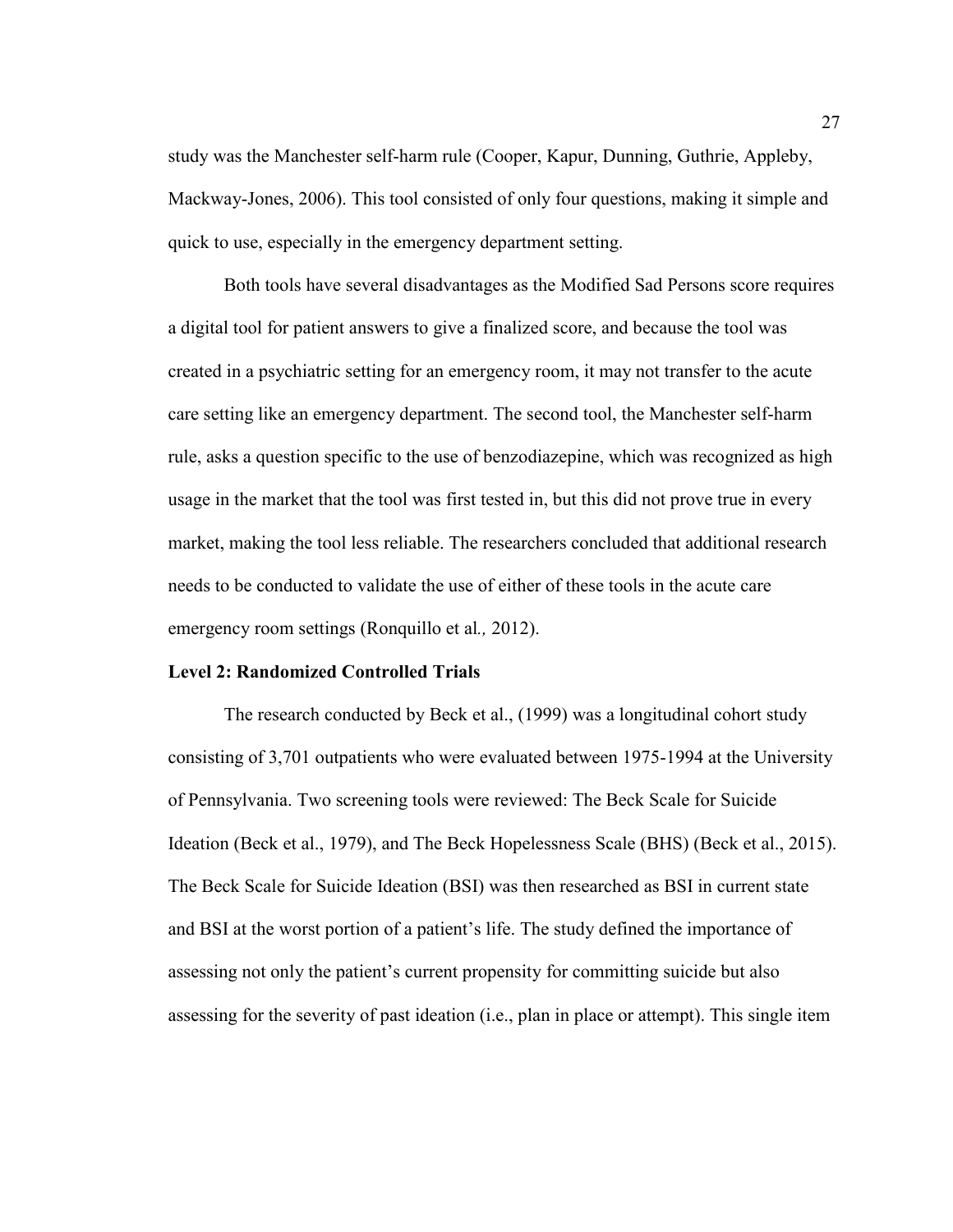of deliberate self-harm had been named by several researchers as the greatest predictor of additional episodes of self-harm after discharge (Hawton, Zahl, Weatherall, 2003).

According to the research by Beck et al., (1999), the greatest predictor of suicide was the Beck Scale for Suicide Ideation that was focused on the worst point in patient lives. This evaluation proved that the validated BSI tool was a valuable predictor of suicide ideation in patients who had long-term risks of suicide (Beck et al., 1999).

Kerr, Gibson, Leve, & DeGarmo, (2014) conducted research using the Columbia Suicide Severity Scale (C-SSRS) (Posner et al., 2011) looking at the use of the scale as a predictor for suicide with adolescent girls. This was a relatively small randomized control study with 166 participants (81 in one cohort and 85 in the other) (Kerr et al., 2014). Several arms of the study were completed from a 7-12-year period starting at the baseline suicide attempt history through thoughts of suicide to attempts into early adulthood. This study looked at a cohort over time and the use of the Columbia -Suicide Severity Rating Scale (C-SSRS) completed repeatedly resulting in the validation of the tool both retrospectively and current (Kerr et al., 2014).

Posner et al., (2011) developed the Columbia -Suicide Severity Rating Scale (C-SSRS) which is a standardized methodology for assessing for suicidal ideation and identifying the behaviors associated with suicidal risks. One of the benefits of this tool for use in the emergency department was that there were different versions of the tool based on the use. For the purpose of this review the tool had to focus on patients' presenting to the emergency department. Posner et al., (2011) developed a brief version of the tool with only three to six questions making it ideal for the often-brief encounter in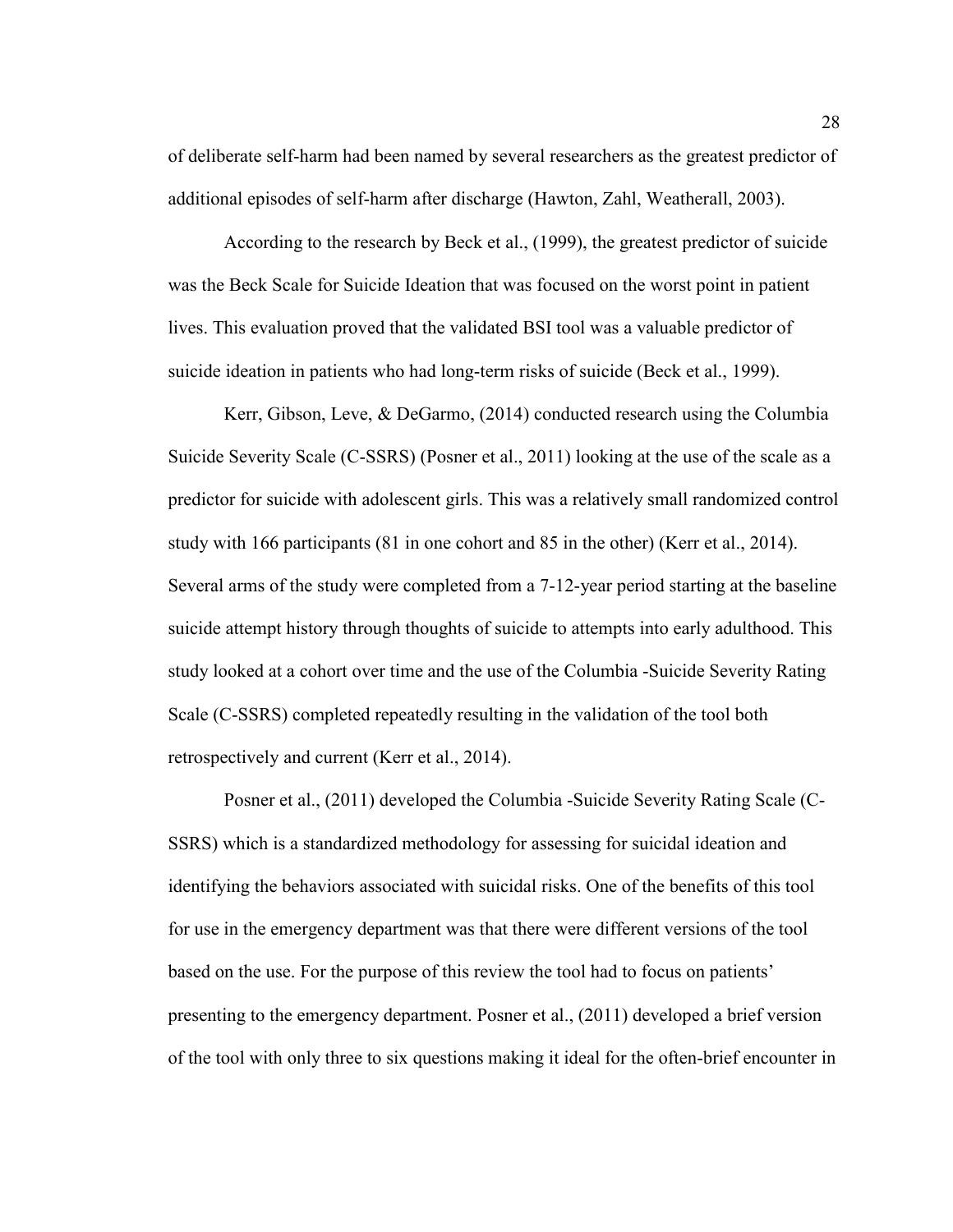the ED. Although the original study consisted of three different types of research studies in this section, we will focus on the second study that was a randomized control study that had 312 participants that were adolescents at the time, ranging in age from 11-17 years of age. All the participants had at least one episode of major depressive disorder and they were all administered the C-SSRS multiple times. The predictive validity of the tool was obtained through this study matching the outcomes for the other two studies that are discussed in different areas of the paper as they fell into other Levels of Melynk's Evidence (Melynk, & Fineout-Overholt, 2011).

### **Level 3: Controlled Trials With no Randomization**

In this systematic review of the literature no Level 3 studies were reviewed or utilized.

#### **Level 4: Case Control or Cohort Studies**

Boudreaux et al. (2015) conducted randomized controlled trials looking at how to improve suicide risk screening and improve the accurate detection in acute care emergency room settings. The study was conducted in three phases using interrupted time series design looking at 236,791 patient records from eight different emergency departments in seven states from 2009-2014. Phase 1 of this large-scale study focused on patients that received the treatment as usual, Phase 2 consisted of universal screening, and finally Phase 3 involved universal screening and interventions. The Patient Safety Screener-3 was the screening tool utilized in the study. This tool assesses signs of depression, any active thoughts of suicide that have occurred, or an actual suicide attempt within the last six months (Boudreaux et al., 2015). This tool was chosen because it has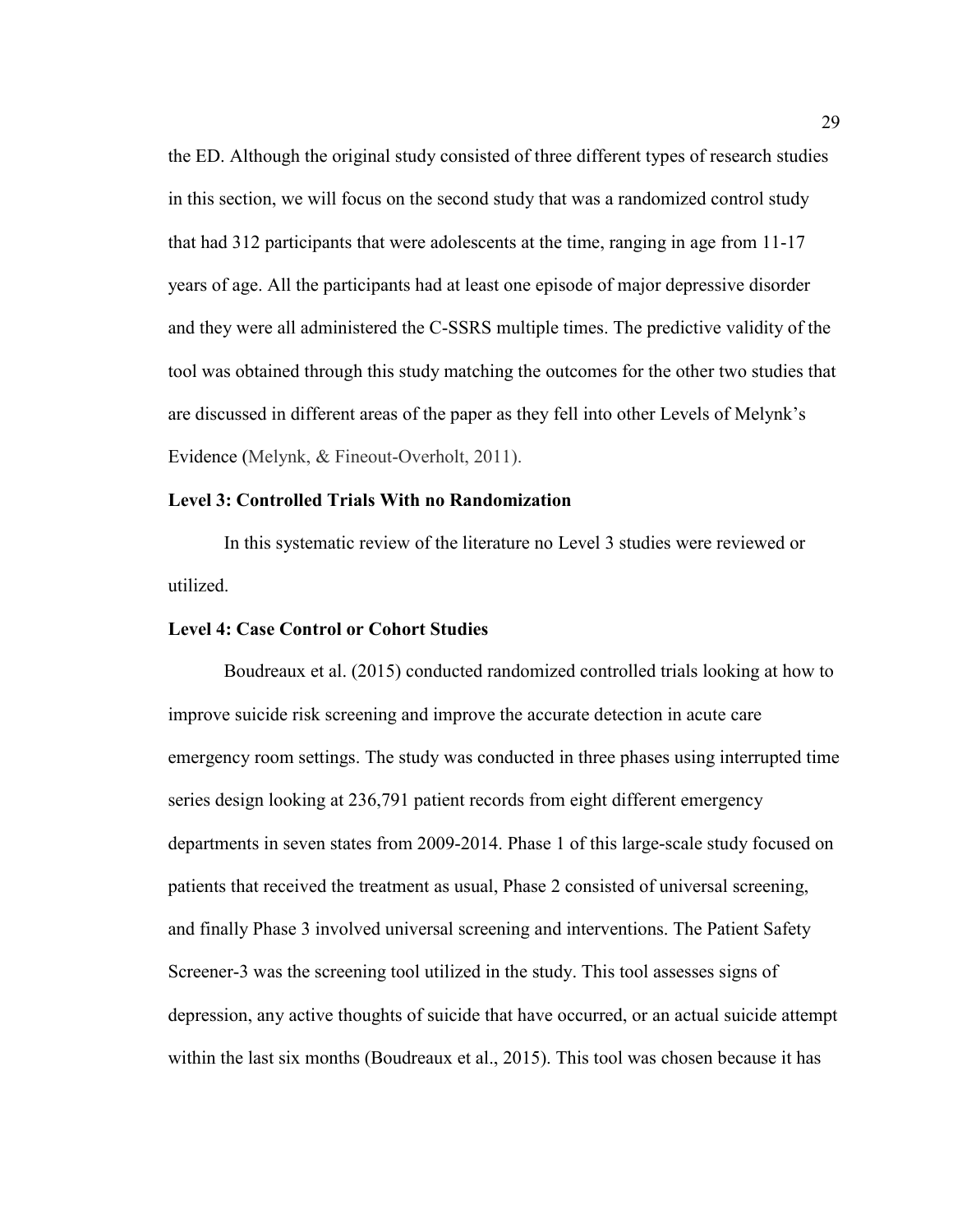been rated and validated as reliable as the Beck Scale for Suicide Ideation and for it's ease of use in the emergency department setting (Boudreaux et al., 2015).

Limitations to this study were identified by the researchers in the following way; the study was not blinded to the research assistants possibly allowing for their individual bias to enter and skew the study results causing concern for this author to recommend the tool.

This research is considered landmark research because it was the first study to look at the importance of universal suicide screening in the emergency department and the screenings ability to identify at-risk patients for suicide (Boudreaux et al., 2015). Final results showed that the use of 100% screening for patients could lead to an additional 10,000 patients being identified yearly as suicidal in through the emergency department visit (Boudreaux et al., 2015) therefore, making a strong case for 100% screening of all patients presenting to the emergency department for treatment and care.

#### **Level 5: Systematic Review of Descriptive and Qualitative Studies**

In this systematic review of the literature no Level 5 studies were reviewed or utilized.

#### **Level 6: Single Descriptive or Qualitative Study**

Researchers Cwik et al., (20175) researched the Cognitions Concerning Suicide Scale (CCSS) that was developed by Biblarz et al., (1991). This study consisted of 258 participants from January of 2014 – April 2015 in Germany. The CCSS tool consists of 20 questions that were answered by the patient self-reporting their answers via a Likert Scale scoring from 0 to 5. The tool was developed in the English language but was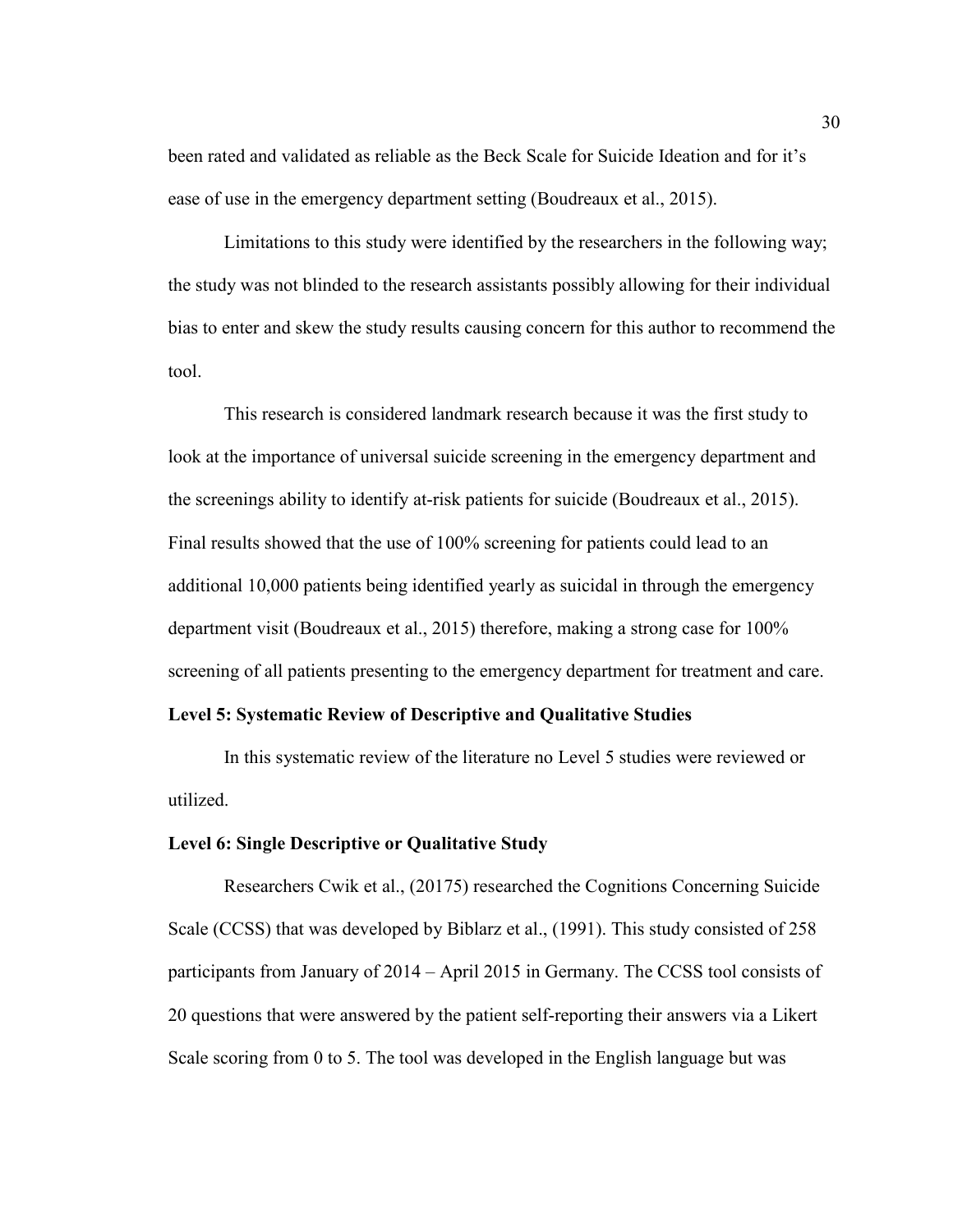translated for use with German patient and then translated back to English for publication (Biblarz et al., 1991). The CCSS tool had a high test and retest reliability score of rtt=0.80. Although this test has high reliability, the use in the emergency department setting would be limited due to the nature of the test being self-reported without screening being conducted by a health care professional. In order to obtain risk scores for all patients' and to interpret the scores, even though the tool only had 20 questions would be self-restricting due to the number of patients seen daily in the ED.

In the third study that Posner et al. (2011) conducted to try and validate the predictability of the Columbia-Suicide Severity Rating Scale (C-SSRS). Again, the research consisted of three studies and study number three was a single descriptive study. Study 3 consisted of evaluating post-evaluations conducted by emergency department providers at three locations. Participants were 237 patients' presenting to the emergency department for psychiatric care that were at least 18 years of age. The *n* consisted of those patients that had a suicide attempt, those that stated intent to complete self-harm, and those that engaged in self-harming behavior but did not voice suicidal intentions. The use of the tool with this patient population exhibited 100% scores in specificity and sensitivity in the identification of actual attempts in one's lifetime and the score for interrupted attempts was 99% specificity and 94% sensitivity (Posner et al., 2014). The final conclusion was that the use of the C-SSRS in evaluation of patients presenting to the emergency department found that when a prior suicide attempt had been identified by the tool, it had a four-time greater accuracy of predicting additional actual attempts (Posner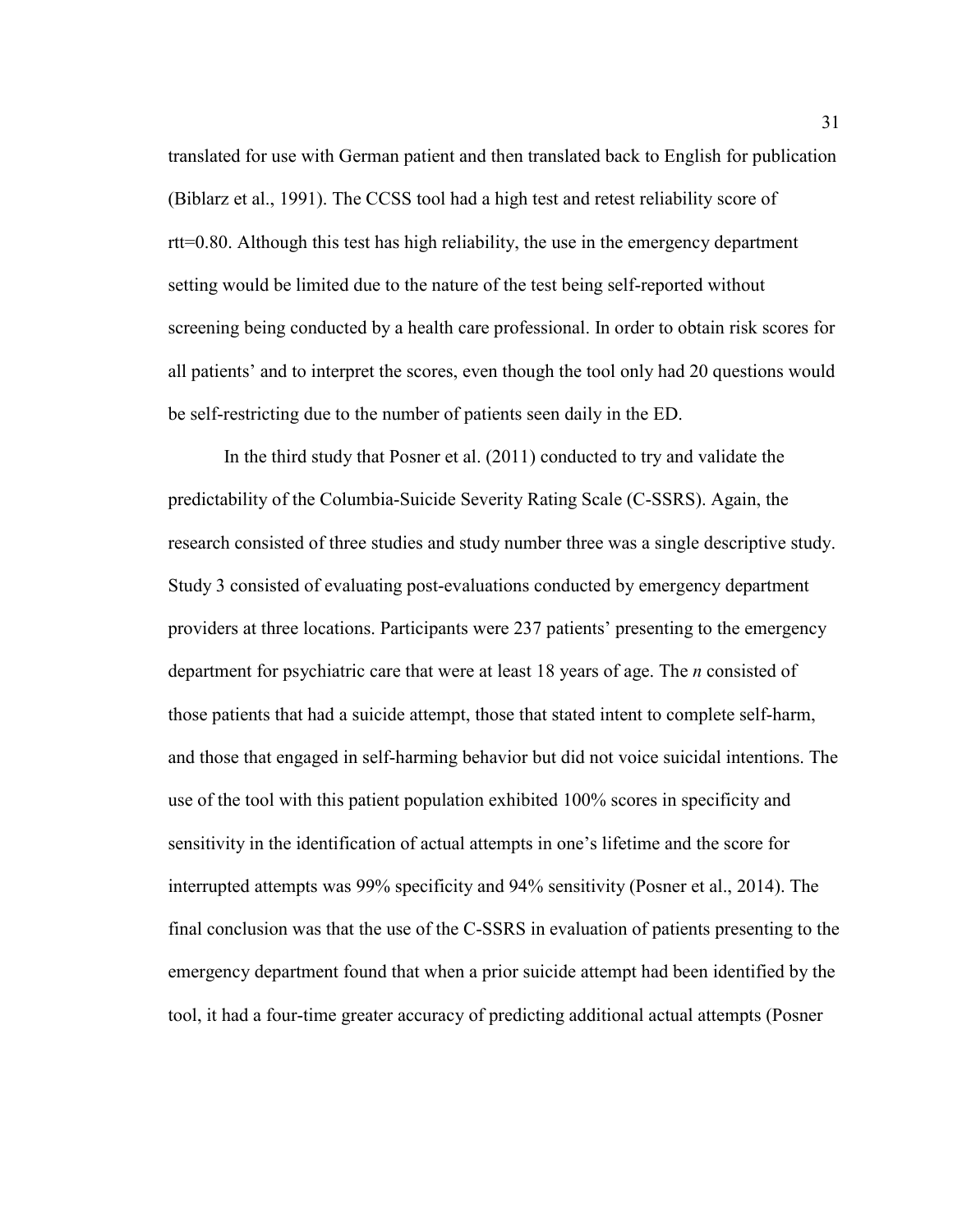et al., 2014). This makes the C-SSRS tool highly valuable for use in the emergency department.

The final Level 6 study that was reviewed by this author looked at the Ask Suicide Screening Questions (ASQ) tool. Authors Horowitz et al., (2012) studied the results of 524 pediatric patients presenting to the emergency room between September of 2008 and January of 2011. The participants were between the ages of 10-21 years of age and to one of the three enrolled pediatric teaching institutions. The ASQ tool consisted of four questions based on behavior and ideation (Horowitz et al., 2012) thus identifying ease of use in the pediatric emergency room setting. The research was based on the use of the ASQ tool with the Suicidal Ideation Questionnaire (SIQ) (Reynolds et al., 2009) serving as the standard for criteria. Results of the use of the four question ASQ tool showed high propensity for accuracy with a 97% result of identifying participants with suicidal ideation (Horowitz et al., 2012). In addition, it showed the patients not at-risk were helped by not over diagnosing that could result in unnecessary care and potentially more trauma to the patient (Horowitz et al., 2012). The greatest advantage of the tool is that it can be administered in under two minutes allowing for high volume pediatric emergency departments the benefit of not burdening patients and parents with lengthy questions prior to diagnosis. The limitation to the tool was that it was only researched on the pediatric emergency department.

#### **Level 7: Expert Opinion**

The first article reviewed for the Level 7 evidence (Melynk & Fine-Out, 2011) was looking at the Nurses' Global Assessment of Suicide Risk (NGASR) tool (Cutcliffe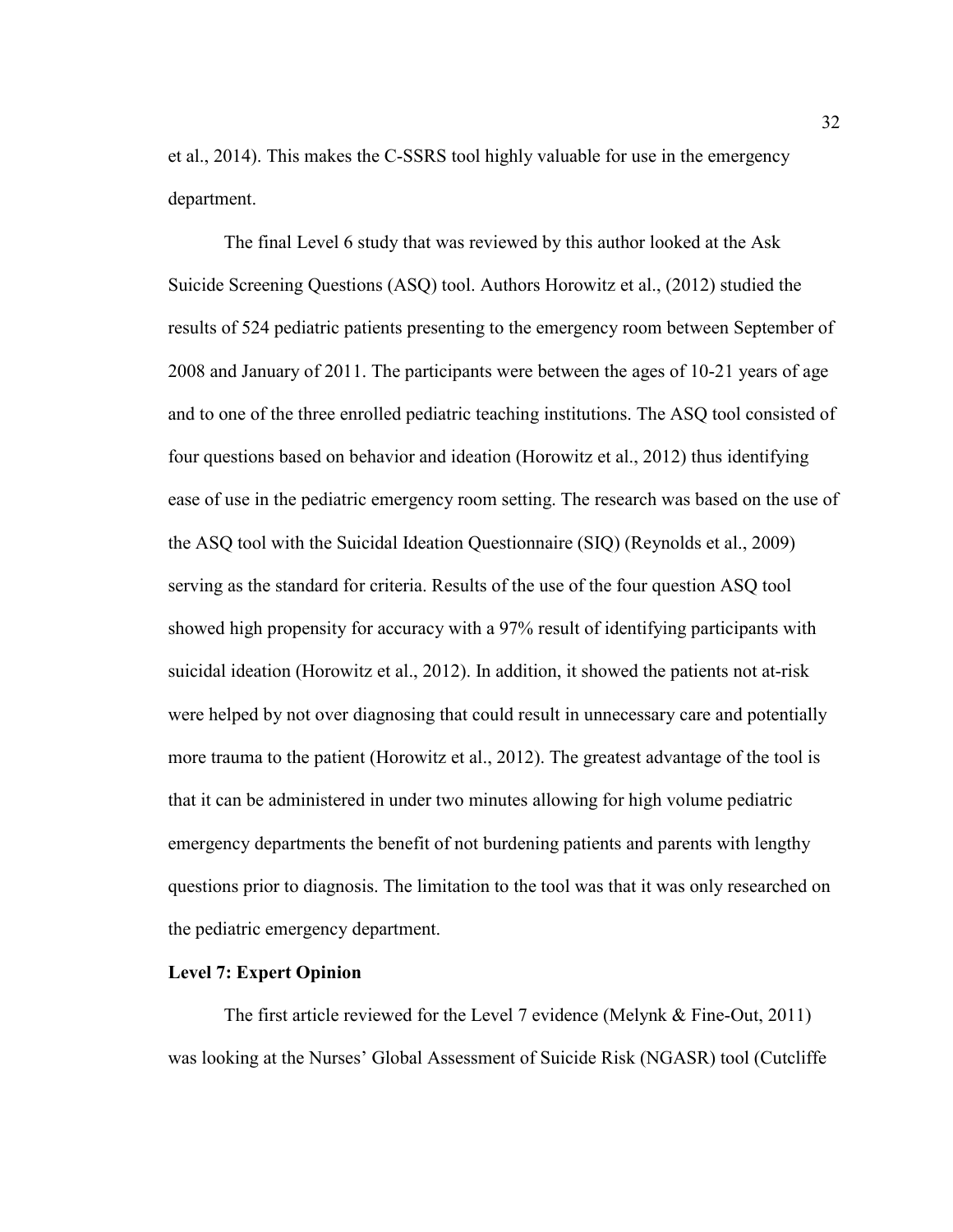& Barker 2004). This tool was designed with 15 questions to be asked of the patient and that all information could be garnered during triage or admission process with easy tallying of scores to determine risk. One benefit that was identified with the use of the tool was building the level of knowledge and confidence for the novice nurse to better understand patients that might present with thoughts of suicide (Cutcliffe & Barker, 2004).

Limitations to the NGASR study were that there have been no wide scale research projects conducted looking at the validity of the scale. Author's Cutcliffe and Barker only used an expert panel (i.e., senior nurses and senior nursing academics) to review the tool and render their expert opinions on the use and outcomes. This type of validation only involves face and content validity not criteria-based research. Therefore, additional research needs to be conducted related to the use of the tool in patients' presenting to the emergency department.

Author Range (2004) looked at many tools that were in use to identify patients atrisk for suicide. Her first review was of Beck's Scale for suicide ideation (Beck et al., 1979). Again, this tool has 19 questions for the patient to respond to and it is scored using a Likert Scale of 0-2. This tool focuses on active, passive, and preparations for suicide (Range, 2004). This tool had scored with consistent internal validity on numerous occasions with Range quoting Alpha= .89 from Beck's research (Beck et al, 1979). One interesting finding was that when the Beck tool for suicidal ideation was delivered to the patient electronically, the patient appeared to be more honest than when the clinician verbally asked the questions (Range, 2004). This opens an entire new idea for research.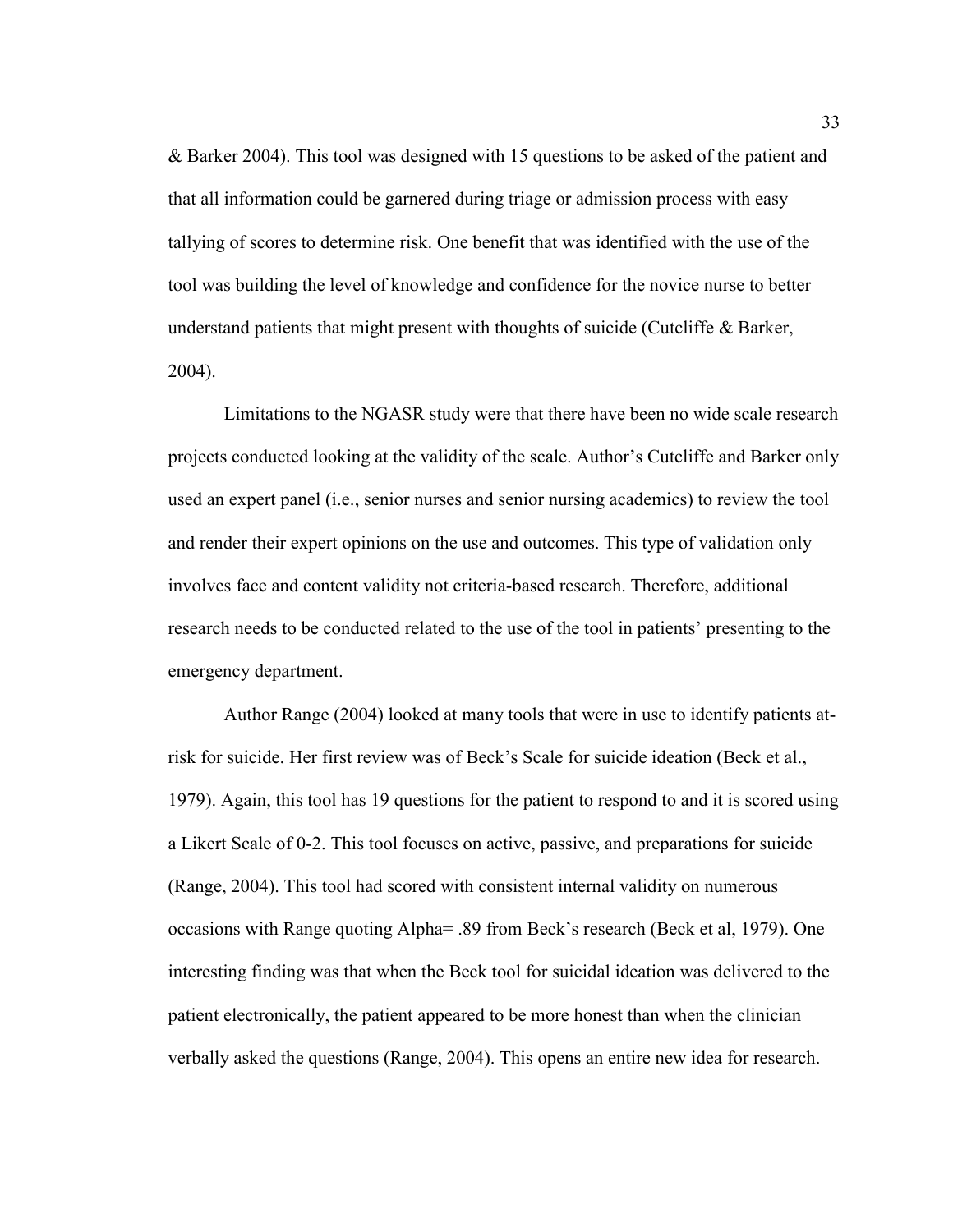The article was written using much of the author's own expert opinion and then by backing it with facts from other researchers. Her conclusions address that there were many tools available and that it is up to the clinician to ensure the use of the correct tool for the population is utilized. Factors to consider for success in identification is the age of the patient, ease of use for the tool, cost of the use of the tool, and finally setting for use of the tool (Range, 2004).

In the 2nd study conducted by Posner et al., (2011) from their initial work that contained three separate studies all related to the use of the Columbia-Suicide Severity Rating Scale (C-SSRS), it was a medication efficacy trial with 312 adolescents (age 12- 18 years of age) with a past attempt for suicide within 90 days of the start of the study. This study focused on the C-SSRS in comparison to Beck's Scale for Suicide Ideation and Beck's Lethality Scale for criteria. The Suicide Evaluation Board (panel of experts in suicide) looked at all cases but did not actively participate in the trial instead relying on the final statistical analysis of the data gathered from the study. The C-SSRS tool had a 99.4% specify and 100% sensitivity in identification of attempts from the subjects and most importantly, a 100% sensitivity for both the actual attempts and interrupted attempts (Posner et al., 2014). Therefore, the use of the tool as intended was again validated as effective.

#### **Recommendations**

This systematic review of the literature was completed looking for a proposed best tool to answer the following question: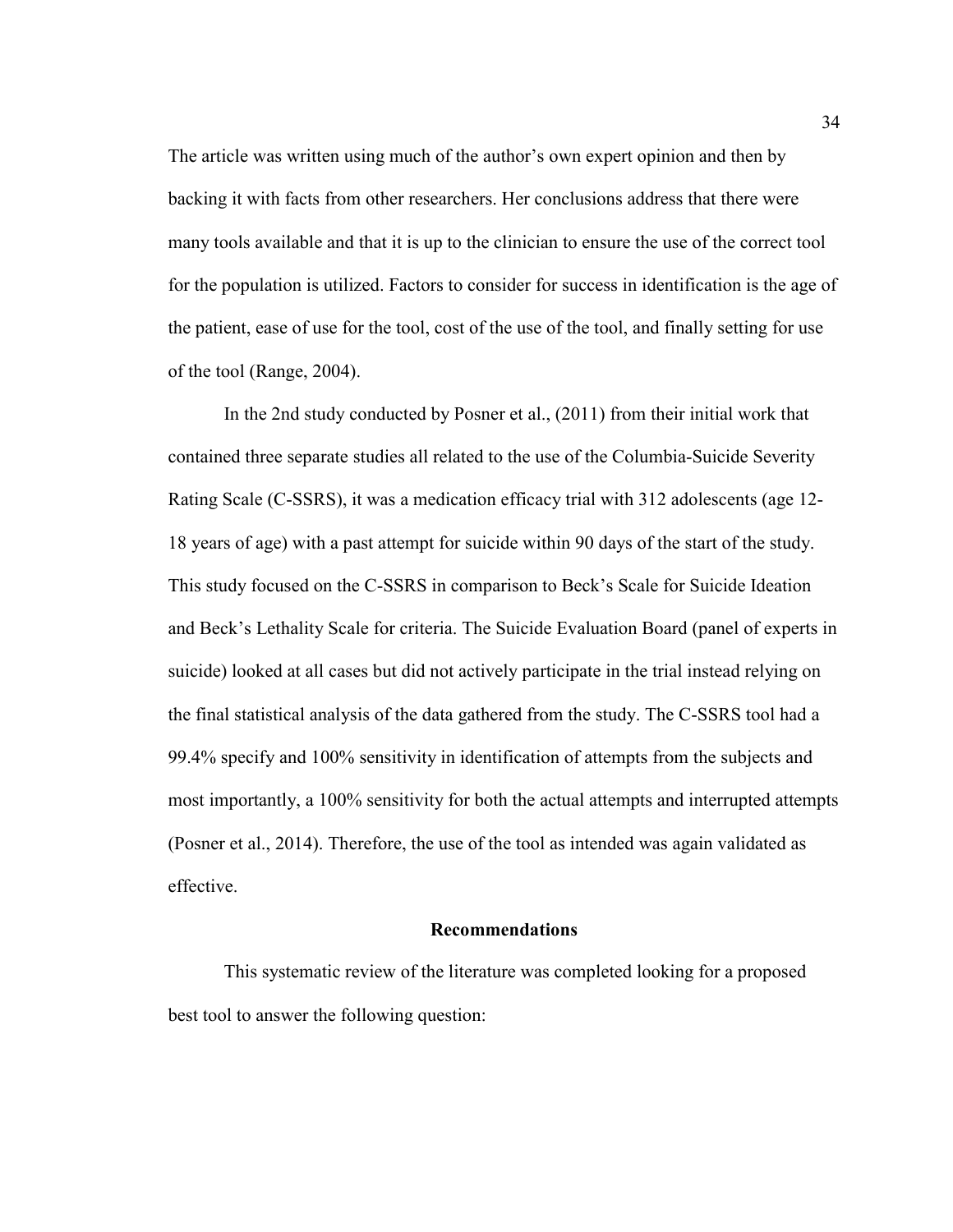PFQ: Which valid and reliable suicide assessment tools were considered in the current literature to be the best evidence-based instruments to identify emergency department patients who were at-risk for suicide?

This significant gap in practice as identified by the systematic review of the literature and the findings listed above could be addressed by the following proposed solutions:

- 1. Mandatory education for all nurses in the United States that have daily contact with patients who might be at-risk for suicide.
- 2. Development of national and state policies related to mandatory screening of at-risk patients in the emergency room as well as mandatory regulatory requirements from accreditation bodies (i.e., The Joint Commission).
- 3. Research and identify strategies to help nurses assess patients without the necessary use of a predictive tool (i.e., use of eye contact and asking correct questions to determine true nature of visit) and clear understanding that suicide is preventable by all practitioners in the emergency department.

The first item identified was the need for mandatory yearly nursing education in assessing for the at-risk patient in all 50 states and U.S. territories for nurses who have daily contact with patients. Currently, in the U.S. only a couple of states require annual CEU education related to suicidal ideation (i.e., Washington State; Kuebel, 2016). State Nursing Licensing Boards need to mandate this education be completed yearly much like many currently do related to opioid crisis and human trafficking.

The second item identified was the need for additional health care policies that recognize that suicide had reached crisis levels in this country having shown growth over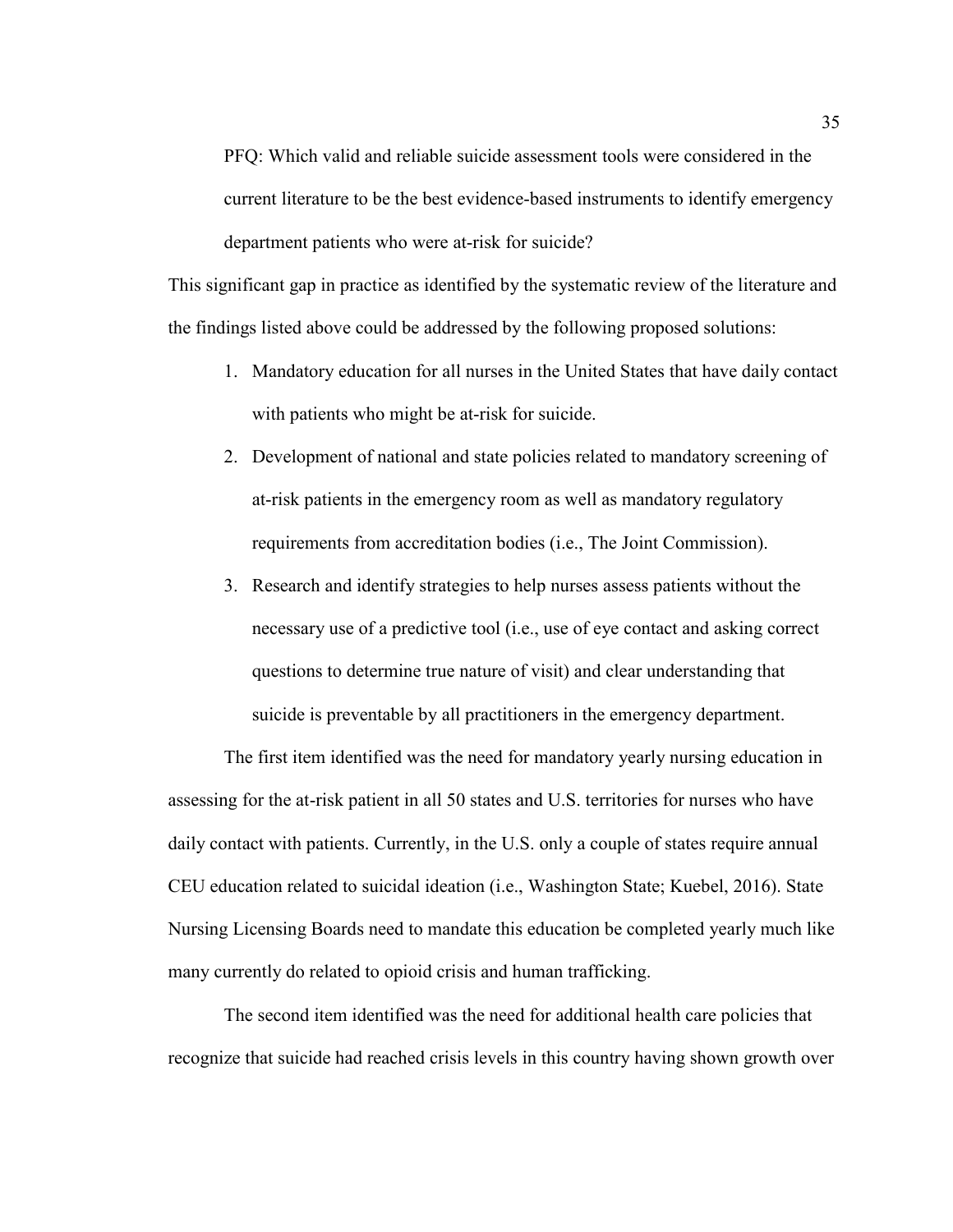the last 10 years with no reductions in deaths (CDC, 2016). Although The Joint Commission had made a regulatory requirement related to suicidal patients, it has not mandated screening for all patients presenting to the emergency department (Joint Commission, 2018). The issue of facilities not screening patients often is reflective of the initial purpose of this research; finding the best tool to identify patients at-risk for suicide in the emergency departments and making it available consistently.

The last gap in practice identified was the education around patients that present to the emergency room for care and treatment and how to recognize without the use of a predictive tool. Nurses need to be aware of what exactly was bringing patients to the emergency room as it is estimated that 45% of people that died by lethal suicide had contact with a health care provider with in one month of their death (Luoma et al., 2002). Many patients will present to the emergency department complaining of other physical symptoms when it is often the emotional issues bringing them in with manifestations of the physical body (Ahmedani et al., 2014). Nurses need to understand what questions were important in the absence of a tool and how to connect with the patient in what a very brief encounter is often. The importance of non-verbal (i.e., eye contact), verbal (i.e., asking the needed questions), and attitude were often discussed in all areas of effective communication (Kee et al., 2018).

#### **Strengths and Limitations of the Project**

The systematic review of the literature showed many strengths and limitations with the research that had been conducted prior. Although there is still much work to do this systematic review of the literature did identify several strengths related to a few tools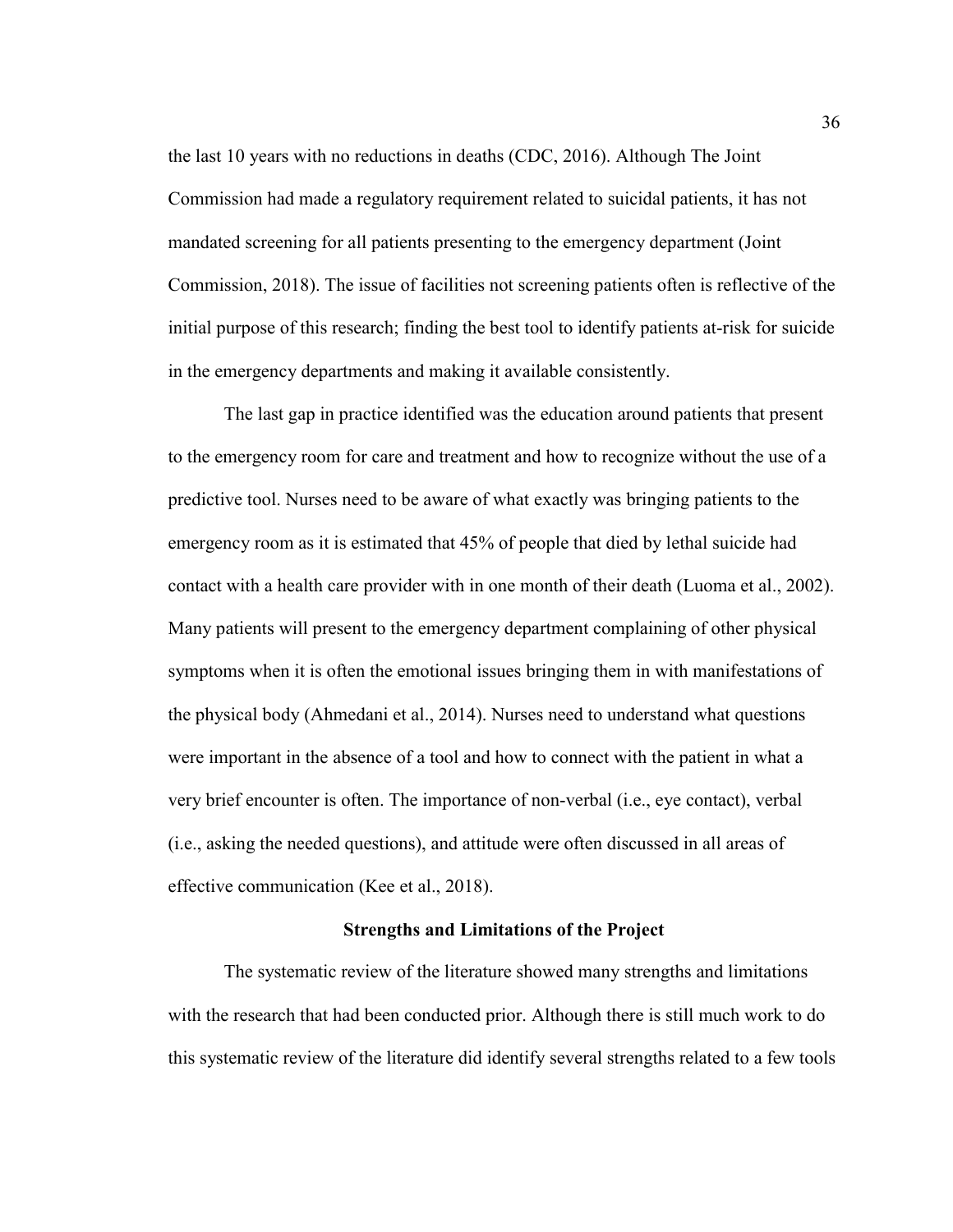that can be utilized in the emergency room. The first strength of the review was that the articles reviewed were peer-reviewed, written in English, and met the criteria for Melynk's Levels of Evidence (Melynk & Fineout- Overholt, 2015). The two highest levels of evidence reviewed Level 1 (a systematic review of the literature) and Level 2 (randomized control trials) identified two tools that had the most validated research using the highest level in the hierarchy: Columbia-Suicide Severity Rating Scale (Posner et al., 2014) and the Beck Scale for Suicide Ideation (Beck & Steer, 1991). Both tools had been tested and validated for use in the emergency department setting with several identified strengths: both had ease of use, simple to utilize and understand, had cross-cultural validation, and validated reliability that was consistent in several research studies.

Although the two prior tools had several strengths there were still many limitations in the research. Bowers et al., (2017) identified a tremendous gap in research being conducted specific to emergency department patients for assessments related to suicidal ideation and this author found the same concerns. There still was not an identified gold standard tool recommended for utilization in emergency departments nationally (Mills & Kroner, 2000) and the review did not identify any that would fit all circumstances (i.e., adult versus pediatric use). Additional limitations to the use of these two tools was the cost associated with the use and the tools were both currently in paper form and not electronic for ease of dissemination. Other general limitations noted in the research used for the systematic review of the literature were that several of the articles were in lower hierarchy levels of research. Many used expert opinions which were at the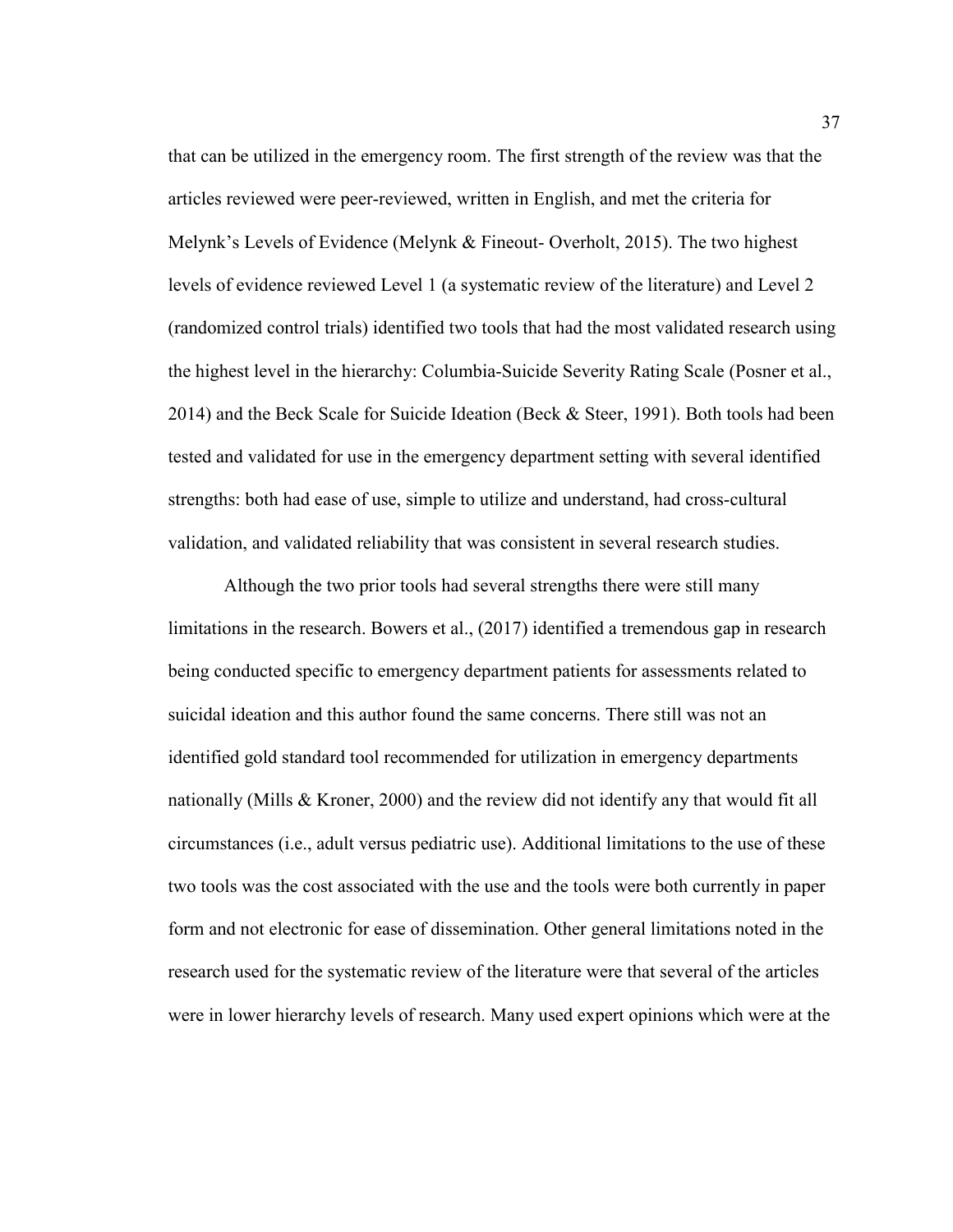lowest Level 7 and several others fell in Levels 5 & 6 making them also less valuable to the review (Melynk & Fineout- Overholt, 2015).

The recommendation from this DNP student is that the Columbia-Suicide Severity Rating Scale (C-SSRS) be utilized in the emergency room departments of the local organization. This would require additional research that meets all of the much needed criteria for ease of use, low cost, ease of dissemination, and highly reliable for a predictor of suicidal risk for patients presenting to the emergency department, and current research recommends 100% of screening for all emergency room patients (Boudreaux et al., 2014). Additional studies especially more systematic reviews of the literature and meta-analysis need to be completed.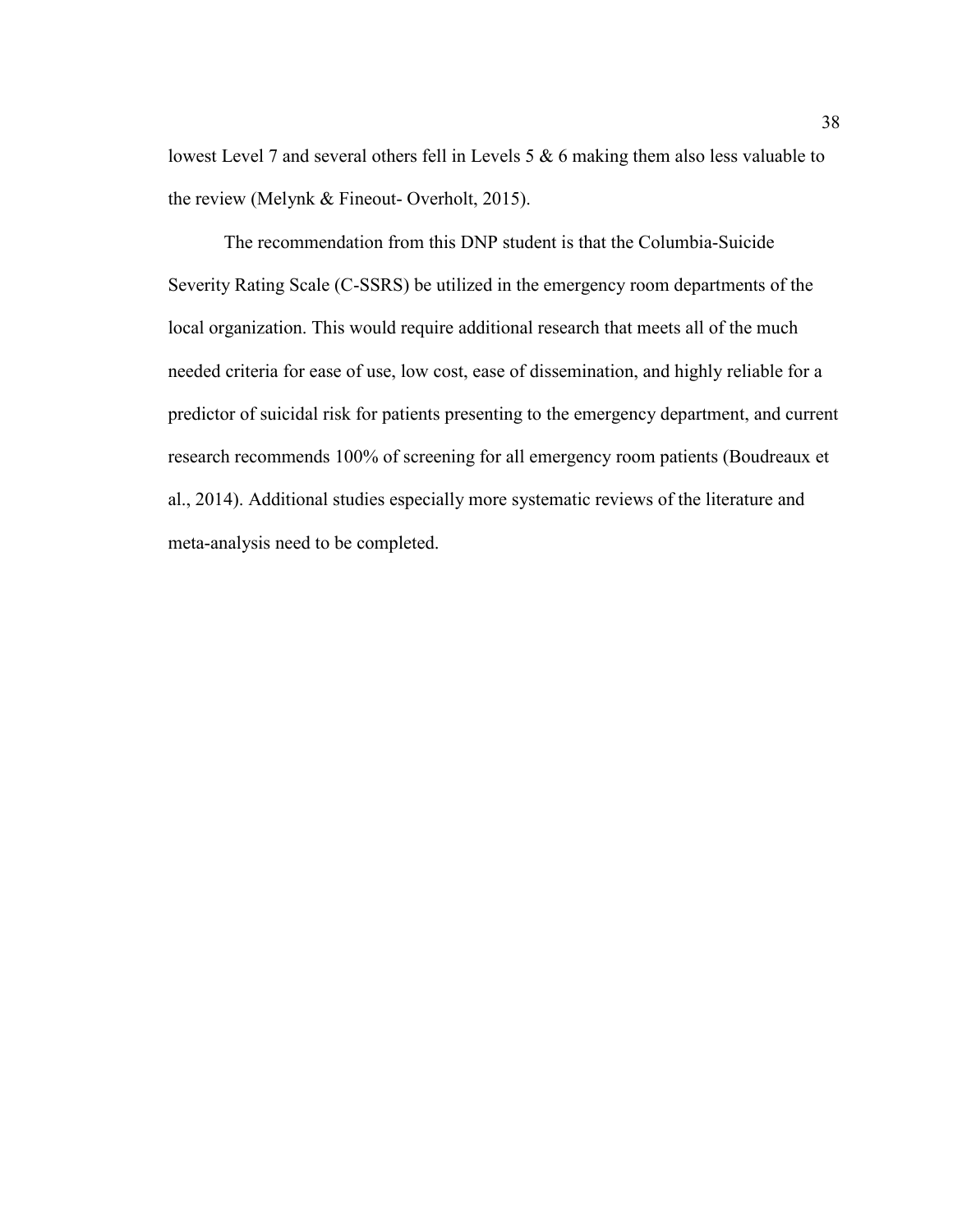#### Section 5: Dissemination Plan

The plan to disseminate this information will be to share with senior nursing leaders at the corporate level in order to drive the needed changes of education and resources. This is especially important for nurses currently on the frontlines of the emergency department throughout the United States where the organization operates emergency departments. Sharing of this literature review will drive the discussion and actions needed as this research has the potential to change patient outcomes for the better. These changes will be driven using evidence-based assessment requirements for all patients presenting to the emergency department. The identification of these patients is necessary to change the ever-rising numbers of patients committing suicide annually (CDC, 2018). Once approved, stakeholder meetings will be held to identify using a Gantt chart for the timelines and resources needed for effective rollouts. All use of the recommended tool will need to be properly vetted through the corporate legal team to ensure all licensing and copyright issues are addressed prior to the initial roll-out of the tool. In addition, the large volumes of patients who are cared for and treated in our emergency rooms will potentially allow for additional research to even further validate the tool on an larger scale.

#### **Analysis of Self**

The importance of the subject of at-risk patients for suicide who present to the emergency department for care and treatment was the driving factor for this systematic review of the literature. As a doctoral student learner, the importance of identifying a critical need to nursing practice was the foundation of this entire program. The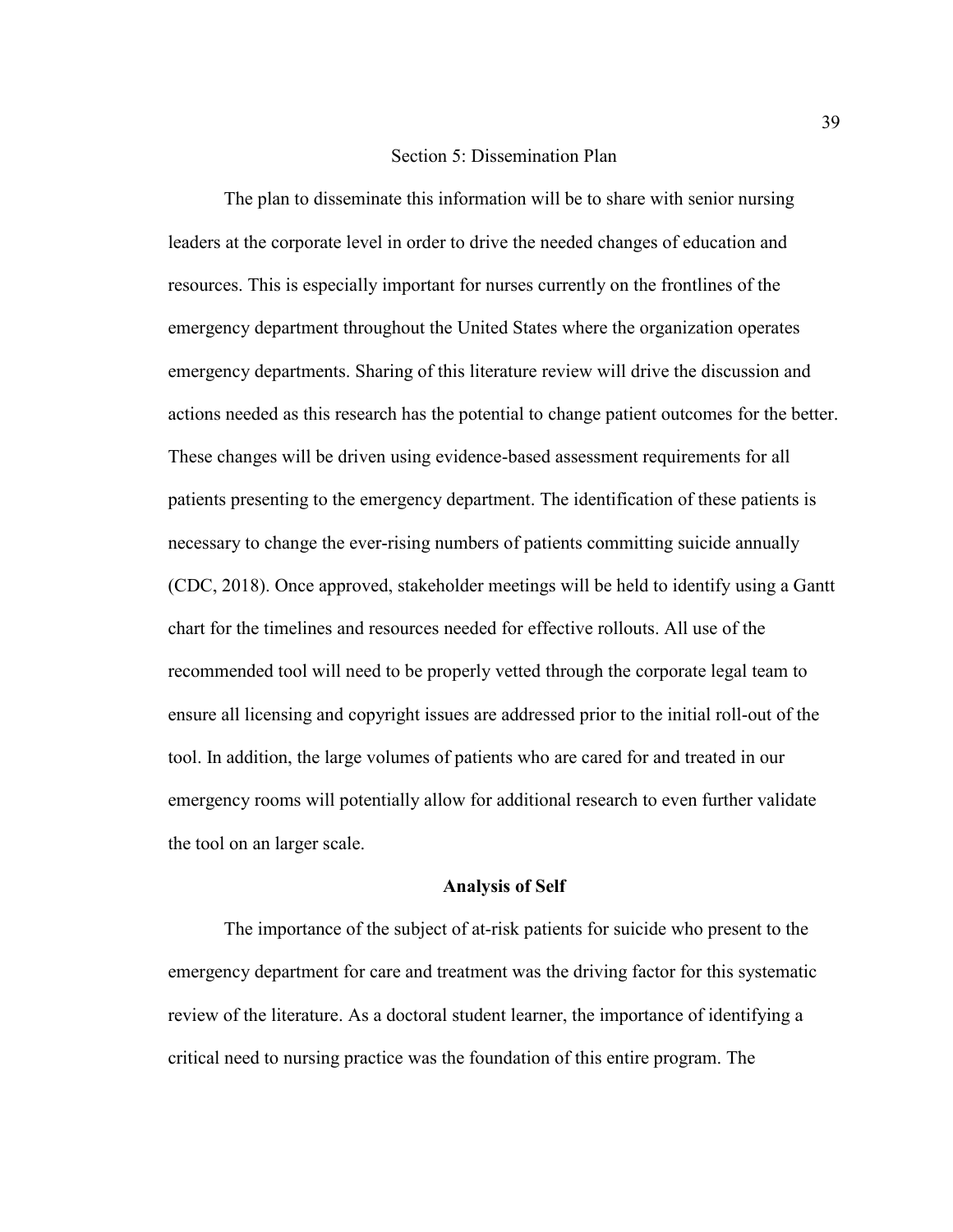identification of the practice problem, the methodical plan for change, and implementation was what has helped to create the terminal degree of the doctorally prepared nurse (American Association of Colleges of Nursing, 2006). As a doctoral candidate, I have worked to ensure full comprehension of the process and, most importantly, how to research and determine the question that needs to be answered. This program will effectively guide me in my work roles and process improvements for better patient outcomes and in promoting my long-term professional goals of excellence in the management and delivery of improved patient outcomes.

The completion of this project has challenged me in several areas. As an adult learner, the most needed characteristics are critical thinking and the ability to self-direct. The self-directed portion of my learning has often been challenged by the competing needs of my current role, but I have had to learn how to manage and multitask in the most effective of ways (i.e., blocking of time to study, forgoing immediate wants for long term goals, and, most importantly, challenging myself to meet timelines). The completion of this project has given me confidence to know that my ideas are backed up by the most relevant research and that I am valued enough to now require that "seat at the table" with other scholarly leaders in my organization.

#### **Summary**

The main goal of this systematic review of the literature was to find the answer to the project question: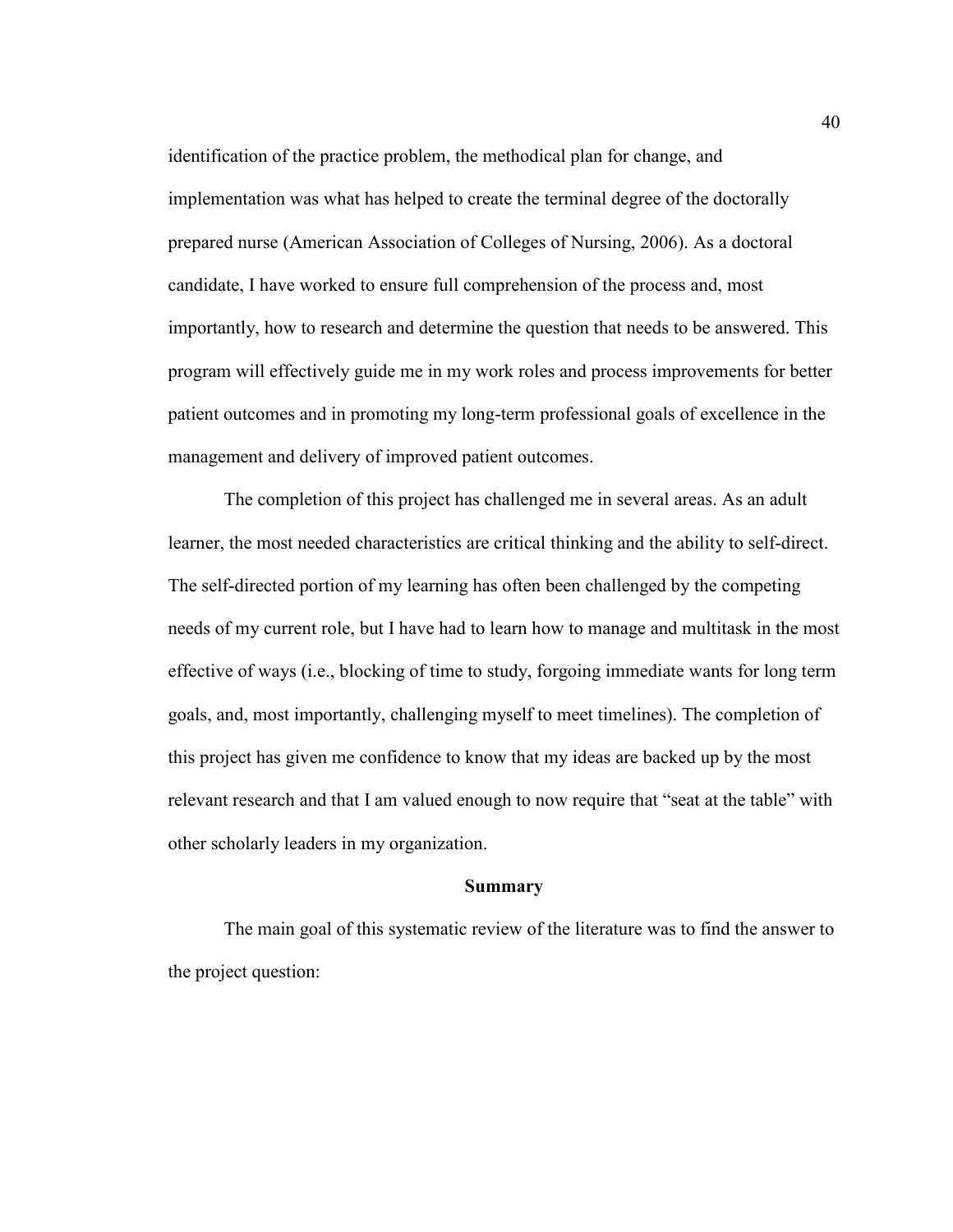PFQ: Which valid and reliable suicide assessment tools were considered in the current literature to be the best evidence-based instruments to identify emergency department patients who were at-risk for suicide?

In more than one study, the literature identified, the Columbia-Suicide Severity Screening Tool (Posner et al., 2014) as one of the more effective tools. This tool seems well-suited to meets the needs of the local healthcare system and will be recommended to leadership for inclusion in the organization's emergency departments. Suicide is a national epidemic, and recommend additional research, funding, and more national focus on this devastating public health concern.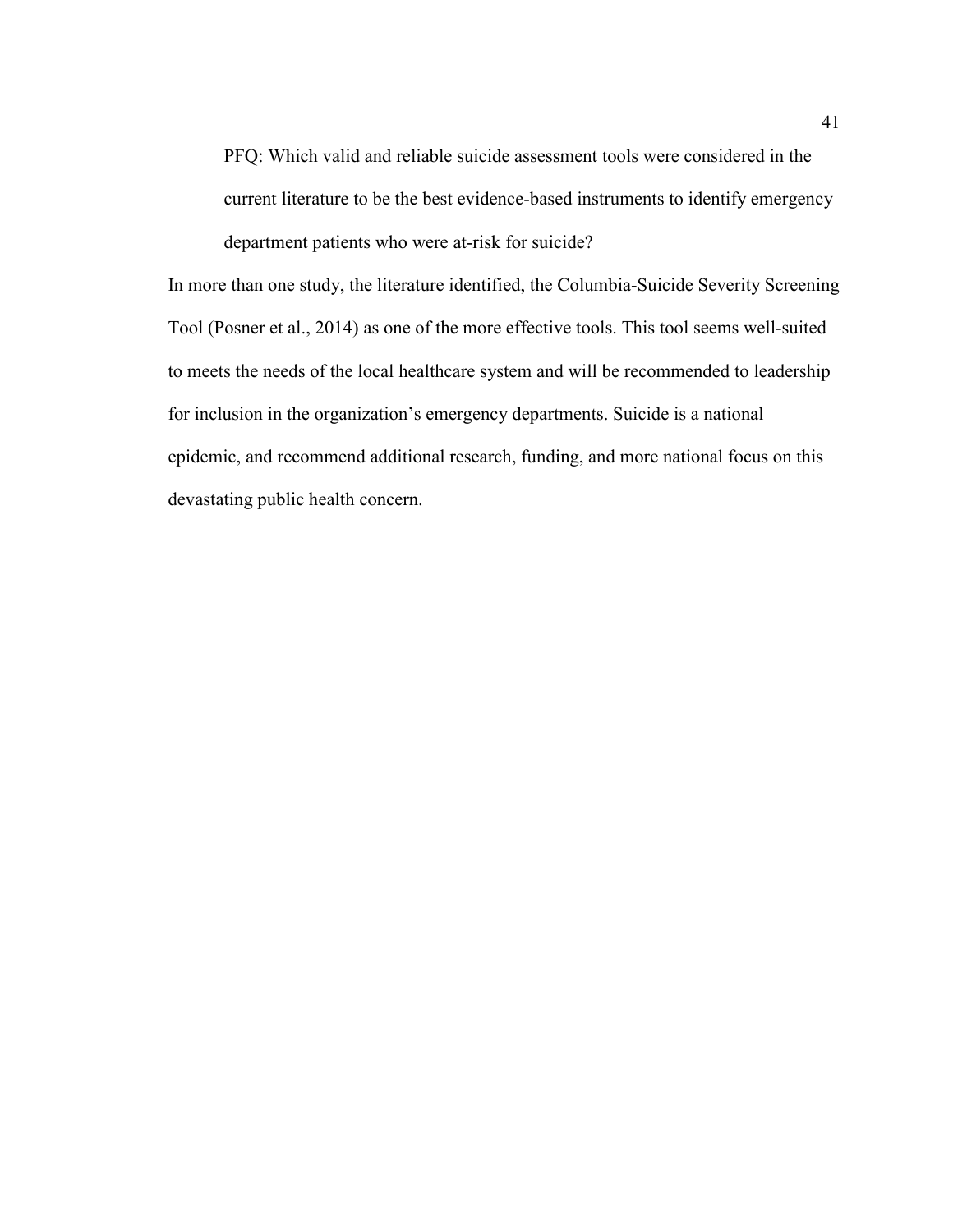#### References

- Ahmedani, B. K., Simon, G. E., Stewart, C., Beck, A., Waitzfelder, B. E., Rossom, R., & Solberg, L. I. (2014). Health care contacts in the year before suicide death. *Journal of General Internal Medicine*, *29*(6), 870-877. doi:10.1007/s11606-014-2767-3
- American Association of Colleges of Nursing. (2006). *The essentials of doctoral education for advanced practice nursing.* Washington, DC: Author. Retrieved from https://www.aacnnursing.org/Portals/42/Publications/DNPEssentials.pdf
- Batterham, P. J., Ftanou, M., Pirkis, J., Brewer, J., Mackinnon, A. J., Beautrais, A., ... Christensen, H., (2015). A systematic review and evaluation of measures for suicidal ideation and behaviors in population-based research. *Psychological Assessment, 27*(2), 501–512. doi:10.1037/pas0000053
- Beck, A. T., Brown, G. K., Steer, R. A., Dahlagaard, K. K., & Grisham, J. R. (1999). Suicide ideation at its worst point: A predictor of eventual suicide in psychiatric outpatients. *Suicide & Life - Threatening Behavior, 29*(1), 1-9.
- Beck, A. T., Ellis, T. E., & Rufino, K. A. (2015). Beck Hopelessness Scale. *Psychological Assessment*, *27*(1), 82–89.
- Beck, A.T., & Steer, R.A., (1991). *Manual for the Beck Scale for Suicide Ideation.* San Antonio, TX. Psychological Corporation.
- Beck, A. T., Allan, W. D., Kashani, J. H., Dahlmeier, J., Taghizadeh, P., & Reid, J. C. (1979). Beck Scale for Suicide Ideation. *Journal of Abnormal Child Psychology, 25,* 465–473.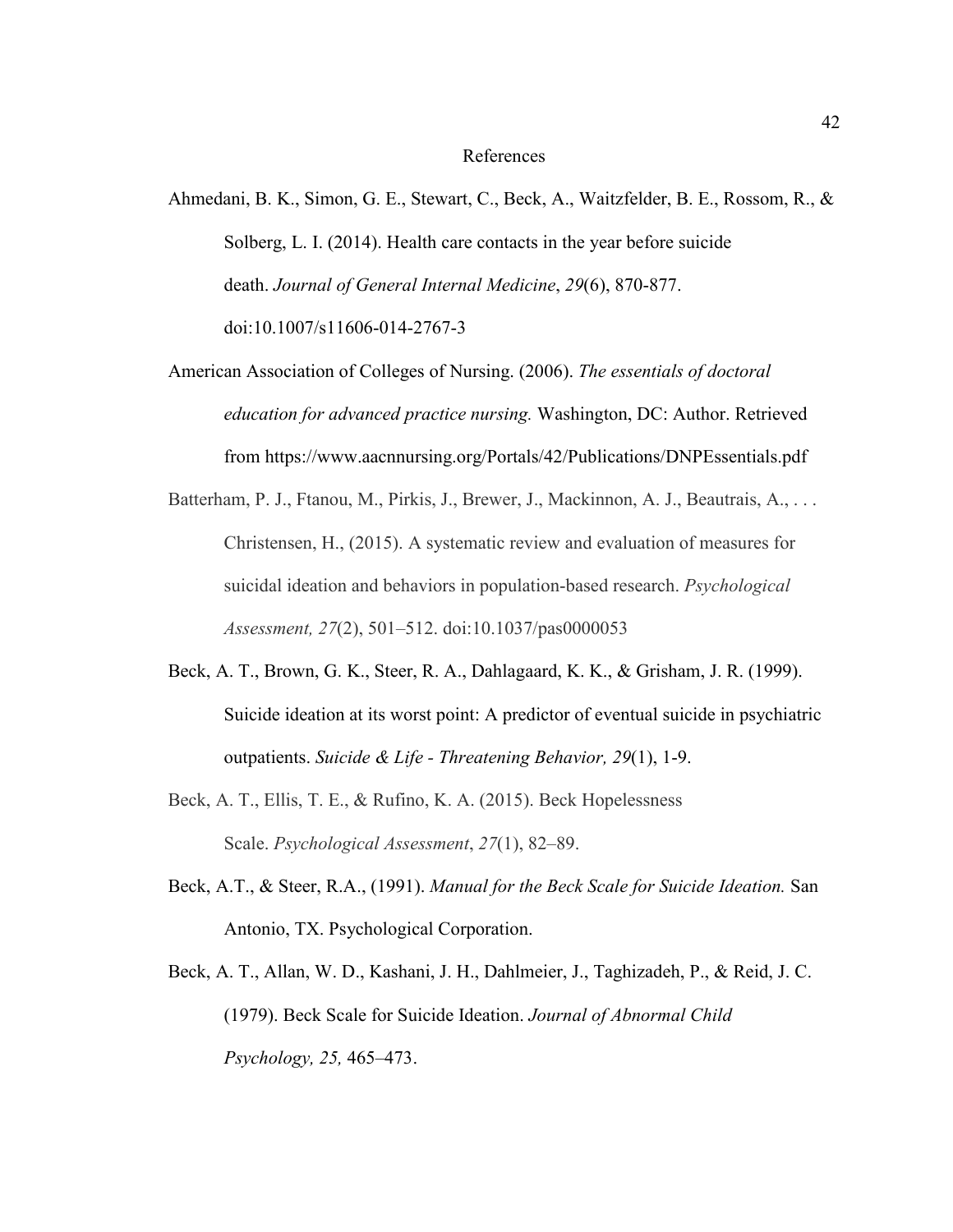- Biblarz, A., Brown, R. M., Biblarz, D. N., Pilgrim, M. P., & Baldree, B.F. (1991). Media influence on attitudes toward suicide. *Suicide Life Threat Behavior, 21,* 374-84.
- Boudreaux, E. D., Camargo, C. A., Jr, Arias, S. A., Sullivan, A. F., Allen, M. H., Goldstein, A. B., . . . Miller, I. W. (2016). Improving suicide risk screening and detection in the emergency department. *American Journal of Preventive Medicine*, *50*(4), 445–453. doi:10.1016/j.amepre.2015.09.029
- Centers for Disease Control and Prevention. (2016). *Ten leading causes of death and injury*. Retrieved from http://www.cdc.gov/injury/wisqars/Leading Causes.html
- Centers for Disease Control and Prevention. (2017). *Violence prevention: Suicide; Risk and Protective Factors*. Retrieved from

https://www.cdc.gov/violenceprevention/suicide/riskprotectivefactors.html

- Centers for Disease Control and Prevention. (2018). *Suicide rising across the US.*  Retrieved from https://www.cdc.gov/vitalsigns/suicide/index.html
- Cooper, J., Kapur, N., Dunning, J., Guthrie, E., Appleby, L., & Mackway-Jones, K. (2006). A clinical tool for assessing risk after self-harm. *Annals of Emergency Medicine*, *48*(4), 459–466. doi:10.1016/j.annemergmed.2006.07.944
- Cutcliffe, J. R., & Barker, P. (2004). The Nurses' Global Assessment of Suicide Risk (NGASR): Developing a tool for clinical practice. *Journal of Psychiatric and Mental Health Nursing. 11*(4), 393-400. doi:10.1111/j.1365-2850.2003.00721.x
- Cwik, J. C., Till, B., Bieda, A., Blackwell, S. E., Walter, C., & Teismann, T. (2017). Measuring attitudes towards suicide: Preliminary evaluation of an attitude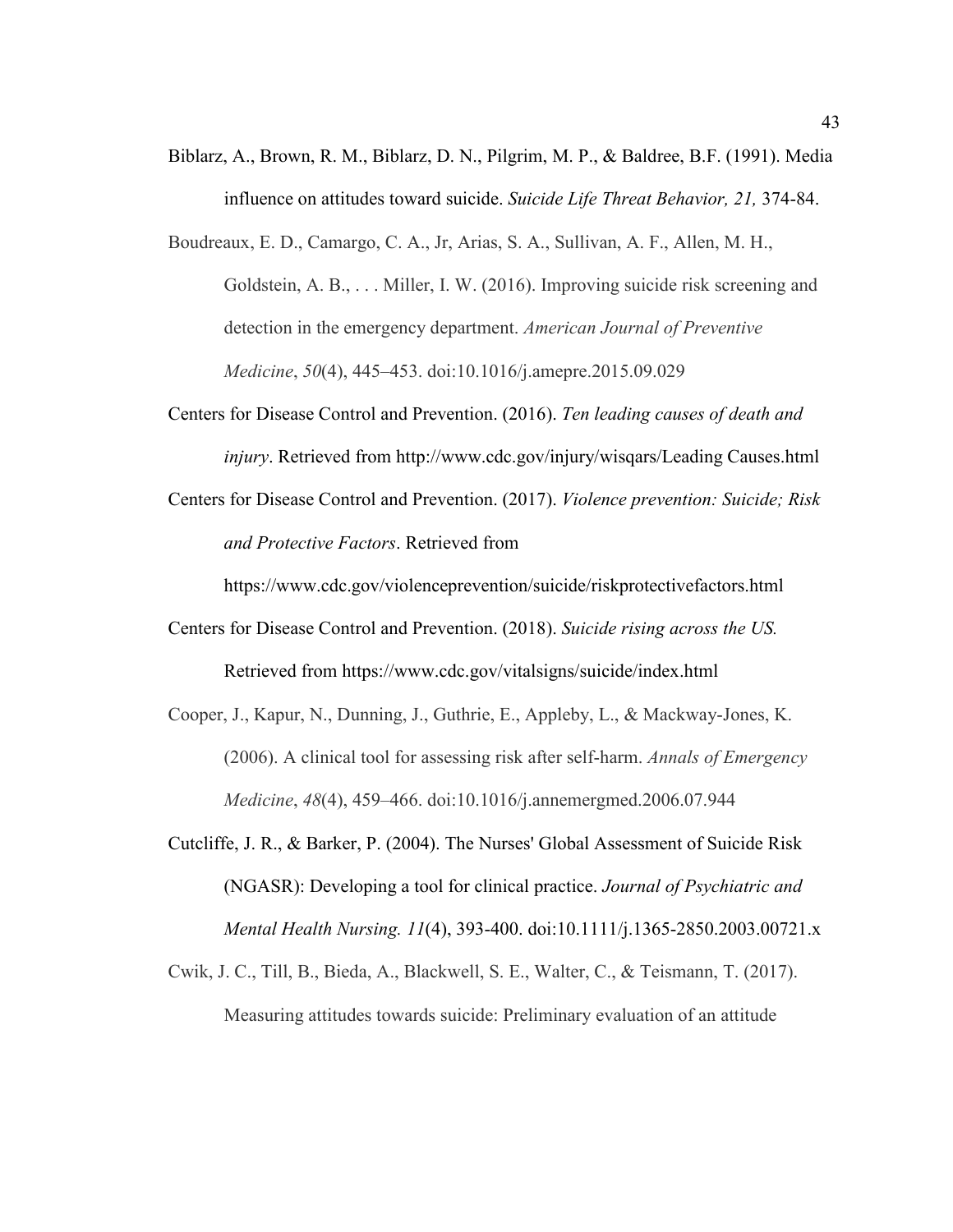towards suicide scale. *Comprehensive Psychiatry*, *72*, 56–65.

doi:10.1016/j.comppsych.2016.09.008

- Department of Veterans Affairs. (2012). *Suicide risk factors and risk assessment tools: A systematic review.* Washington, DC: Author. Retrieved from https://www.hsrd.research.va.gov/publications/esp/suicide-risk-REPORT.pdf
- Diamond, G. S., Herres, J. L., Krauthamer Ewing, E. S., Atte, T. O., Scott, S. W., Wintersteen, M. B., & Gallop, R. J. (2017). Comprehensive Screening for Suicide Risk in Primary Care. *American Journal of Preventive Medicine*, *53*(1), 48–54. doi:10.1016/j.amepre.2017.02.020
- Hawes, M., Yaseen, Z., Briggs, J., & Galynker, I. (2017). The Modular Assessment of Risk for Imminent Suicide (MARIS): A proof of concept for a multi-informant tool for evaluation of short-term suicide risk. *Comprehensive Psychiatry, 72,* 88– 96. doi:10.1016/j.comppsych.2016.10.002
- Hawton, K., Zahl, D., & Weatherall, R. (2003). Suicide following deliberate self-harm: long-term follow-up of patients who presented to a general hospital. *British Journal of Psychiatry, 182*(6), 537–542. doi:10.1192/bjp.182.6.537
- Higgins, J. P. T., Green, S. (Eds.). (2011). *Cochrane Handbook for Systematic Reviews of Interventions* (Version 5.1.0). London, United Kingdom: The Cochrane Collaboration. Available from http://handbook.cochrane.org
- Hockberger R. S., & Rothstein, R. J. (1988). Assessment of suicide potential by nonpsychiatrists using the SAD PERSONS score. *Journal of Emergency Medicine, 6,* 99-107.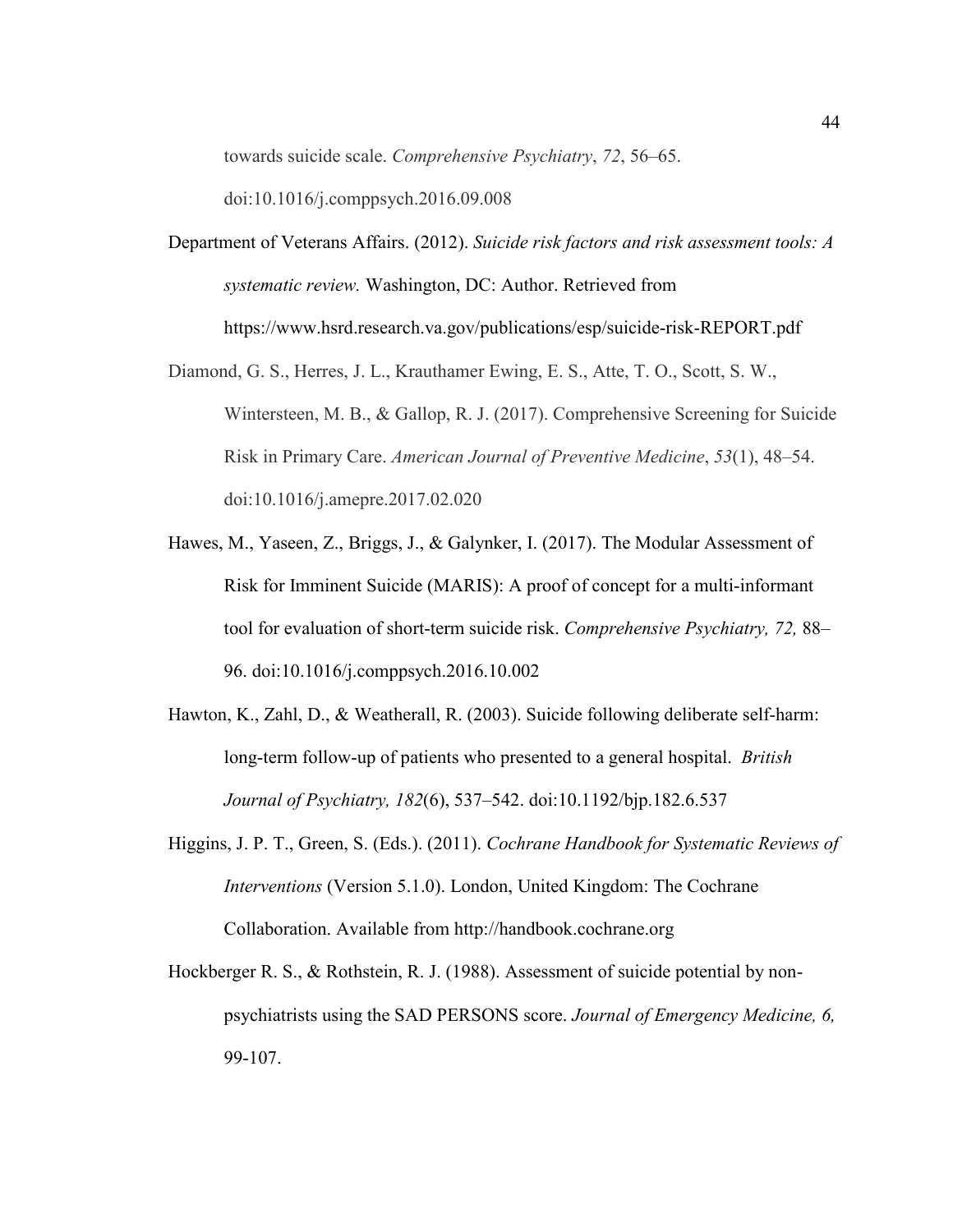- Horowitz, L. M., Bridge, J. A., Teach, S. J., Ballard, E., Klima, J., Rosenstein, D. L., . . .Pao, M. (2012). Ask Suicide-Screening Questions (ASQ): A brief instrument for the pediatric emergency department. *Archives of Pediatrics & Adolescent Medicine, 166*(12), 1170–1176. doi:10.1001/archpediatrics.2012.1276
- Inagaki M., Kawashima, Y., Yonemoto, N., & Yamada, M. (2019). Active contact and follow-up interventions to prevent repeat suicide attempts during high-risk periods among patients admitted to emergency departments for suicidal behavior: a systematic review and meta-analysis. *BMC Psychiatry, 19*(1), 44. doi:10.1186/s12888-019-2017-7
- Joint Commission. (2016). *Most commonly reviewed sentinel event types.* Retrieved from https://www.jointcommission.org/assets/1/18/Event\_type\_2Q\_2016.pdf
- Joint Commission. (2018). *National patient safety goals.* Retrieved from https://www.jointcommission.org/assets/1/6/2018 HAP\_NPSG\_goals\_final.pdf
- Kee, J. W. Y., Khoo, H. S., Lim, I., & Koh, M. Y. H. (2018). Communication skills in patient-doctor interactions: Learning from patient complaints. *Health Professions Education*, *4*(2), 97–106. doi:10.1016/j.hpe.2017.03.006
- Kerr, D. C. R., Gibson, B., Leve, L. D., & DeGarmo, D. S. (2014). Young adult followup of adolescent girls in juvenile justice using the Columbia suicide severity rating scale. *Suicide and Life-Threatening Behavior, 44*(2), 113–129. doi:10.1111/sltb.12072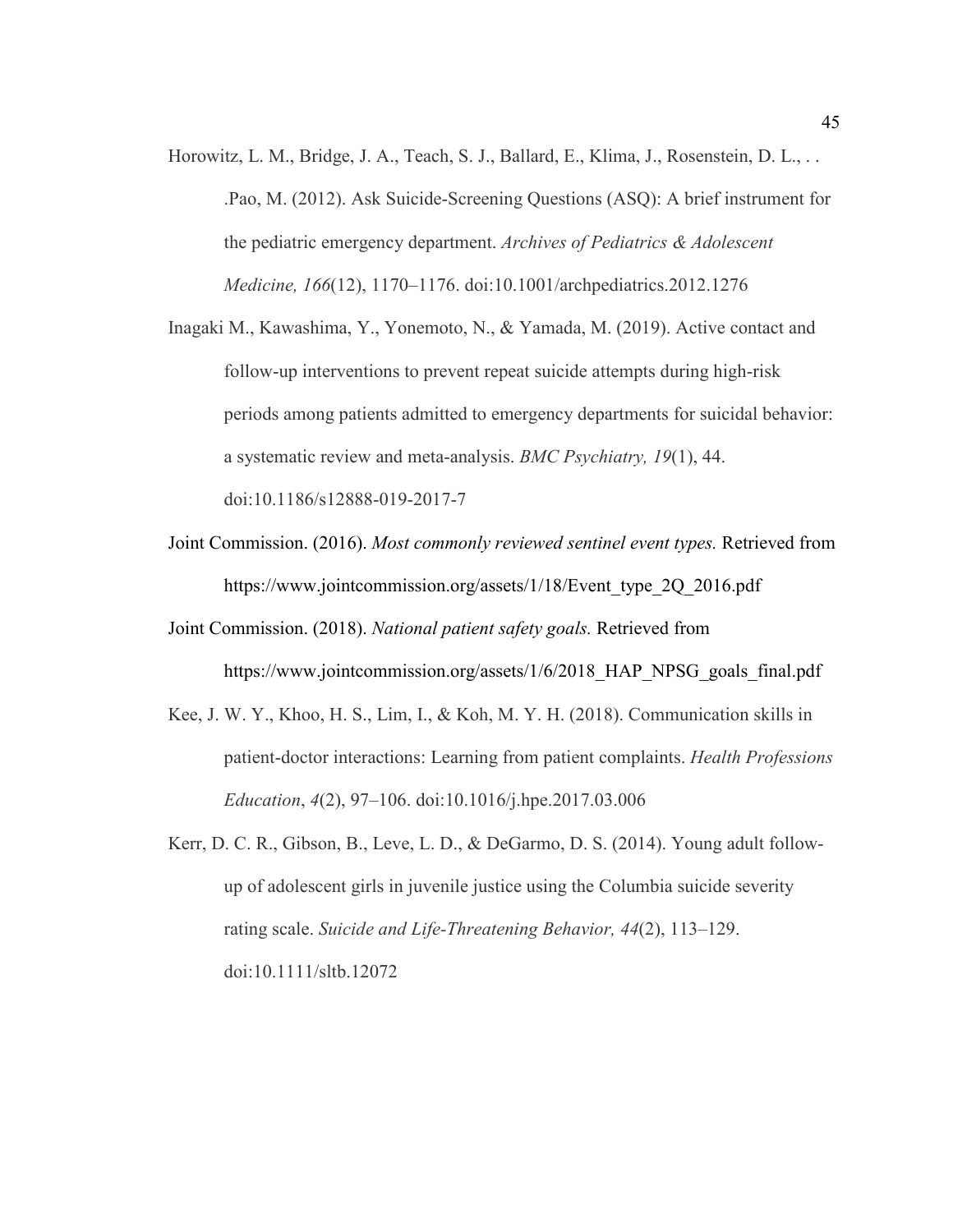- King, C. A., Horowitz, A., Czyz, E., & Lindsay, R. (2017). Suicide risk screenings in health care settings: Identifying males and females at risk. *Journal of Clinical Psychology*, *24*, 8-20. doi:10.1007/s10880-017-9486-y
- Kuebel, H. (2016). New mandatory continuing education on suicide prevention. Retrieved from https://www.wsna.org/news/2016/new-mandatory-continuingeducation-on-suicide-prevention
- Lento, R. M., Ellis, T. E., Hinnant, B. J., & Jobes, D. A. (2013). Using the suicide index score to predict treatment outcomes among psychiatric inpatients. *Suicide and Life-Threatening Behavior*, (5), 547. doi:10.1111/sltb.12038
- Leon, S. L., Cloutier, P., Polihronis, C., Zemek, R., Newton, A. S., Gray, C., & Cappelli, M. (2017). Child and adolescent mental health repeat visits to the emergency department: A systematic review. *Hospital Pediatrics*, *7*(3), 177. doi:10.1542/hpeds.2016-0120
- Louma, J. B., Martin, C. E., & Pearson, J. L. (2002). Contact with a mental health and primary care providers before suicide: A review of the evidence. *American Journal of Psychiatry, 159*(6), 909-916. doi:10.1176/appi.ajp.159.6.909
- Melynk, B. M., Fineout-Overholt, E. (2011). Making a case for evidence-based practice and cultivating a spirit of inquiry. In *Evidence-based practice in nursing and healthcare: A guide to best practices* (2nd ed.; pp. 3-23). Philadelphia, PA: Wolters Kluwer/Lippincott Williams & Wilkins.
- Melnyk, B.M. & Fineout-Overholt, E. (2015). Rating system for the hierarchy of evidence for intervention/treatment questions. In *Evidence-based practice in*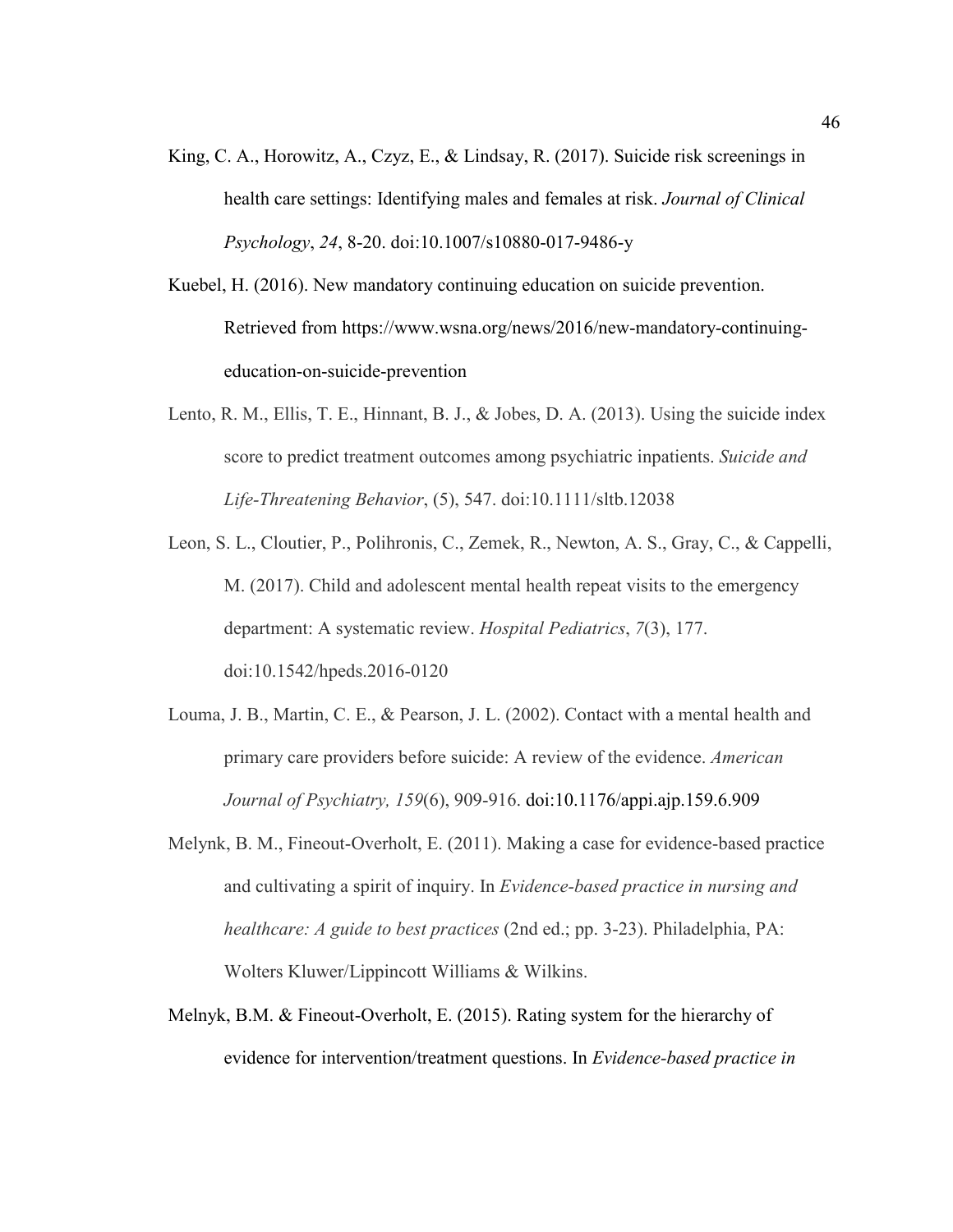*nursing & healthcare: A guide to best practice* (3rd ed.; p. 11). Philadelphia, PA: Wolters Kluwer Health.

- McEwen, M., & Willis, E. M. (2014). *Theoretical basis for nursing* (4th ed.). Philadelphia, PA: Wolters Kluwer Health.
- Mills, J. F., & Kroner, D. G. (2008). Predicting suicidal ideation with the Depression Hopelessness and Suicide Screening Form (DHS). *Journal of Offender Rehabilitation, 47*(1–2), 74–100. doi:10.1080/10509670801940680
- Moher D, Liberati A, Tetzlaff J, Altman DG, & The PRISMA Group (2009). Preferred reporting items for systematic reviews and meta-analyses: The PRISMA statement. *PLoS Medicine 6*(7): e1000097. doi:10.1371/journal.pmed1000097
- Morganti, K. G., Bauhoff, S., Blanchard, J. C., Abir, M., Iyer, N., Smith, A. C., ... Kellermann, A. L.. (2013). *The evolving role of emergency departments in the United States.* Santa Monica, CA: RAND Corporation. Retrieved from https://www.rand.org/content/dam/rand/pubs/research\_reports/RR200/RR280/RA ND\_RR280.pdf
- National Institute of Mental Health. (2013). *Emergency Department suicide screening tool accurately predicts at-risk youth*. Retrieved from https://www.nimh.nih.gov/archive/news/2013/emergency-department-suicidescreening-tool-accurately-predicts-at-risk-youth.shtml
- National Institute of Mental Health. (2017a). Ask suicide-screening questions. Retrieved from https://www.nimh.nih.gov/research/research-conducted-at-nimh/asq-toolkitmaterials/index.shtml#emergency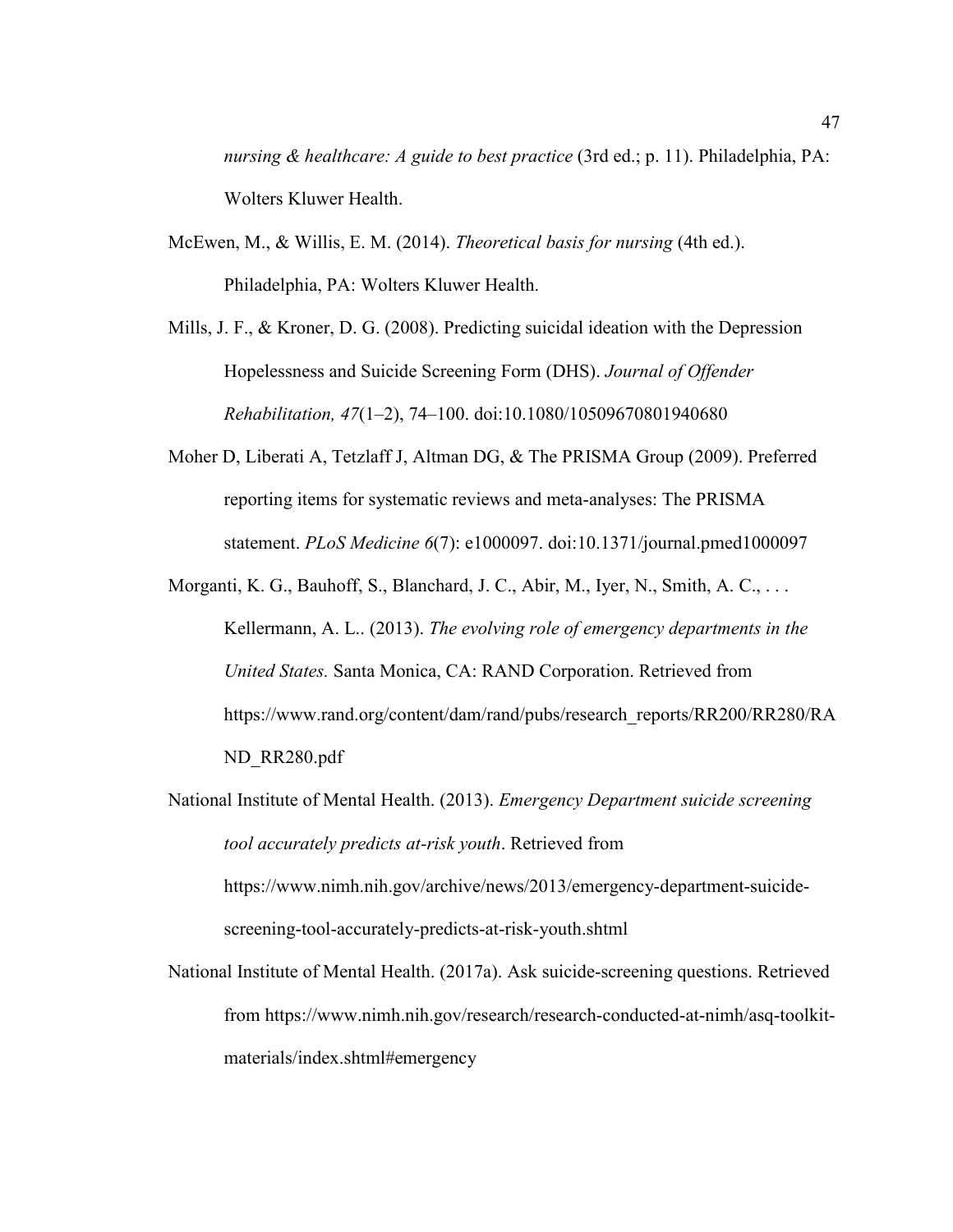- National Institute of Mental Health. (2017b). *State of suicide prevention in emergency care*. Retrieved from https://www.nimh.nih.gov/news/events/2017/state-ofsuicide-prevention-in-emergency-care.shtml
- Peplau, H. (1952). Interpersonal relations in nursing. *American Journal of Nursing, 52*(6) 765.
- Perry, A. E., Marandos, R., Coulton, S., & Johnson, M. (n.d.). Screening Tools Assessing Risk of Suicide and Self-Harm in Adult Offenders: A Systematic Review. *International Journal of Offender Therapy and Comparative Criminology 54*(5), 803–828. doi:10.1177/0306624X09359757
- Posner, K., Brown, G. K., Stanley, B., Brent, D. A., Yershova, K. V., Oquendo, M. A., . . . DeGarmo, D. S. (2014). Columbia-Suicide Severity Rating Scale. *Suicide and Life-Threatening Behavior, 44*(2), 113–129.
- Posner, K., Brown, G. K., Stanley, B., Brent, D. A., Yershova, K. V., Oquendo, M. A., . . . Mann, J. J. (2011). The Columbia-Suicide Severity Rating Scale: Initial validity and internal consistency findings from three multisite studies with adolescents and adults. *American Journal of Psychiatry, 168*(12), 1266-1277. Retrieved from http://dx.doi.org/10.1176/appi.ajp.2011.10111704
- Poznanski, E. O., Cook, S. C., Carroll, B. J., Allan, W. D., Kashani, J. H., Dahlmeier, J., . . . Reid, J. C. (1997). Children's Depression Rating Scale. *Journal of Abnormal Child Psychology, 25,* 465–473.
- Purdy, E. R., & Popan, E. M. (2016). Hildegard Peplau. In *Salem Press Biographical Encyclopedia*. Ipswich, MA: Salem Press.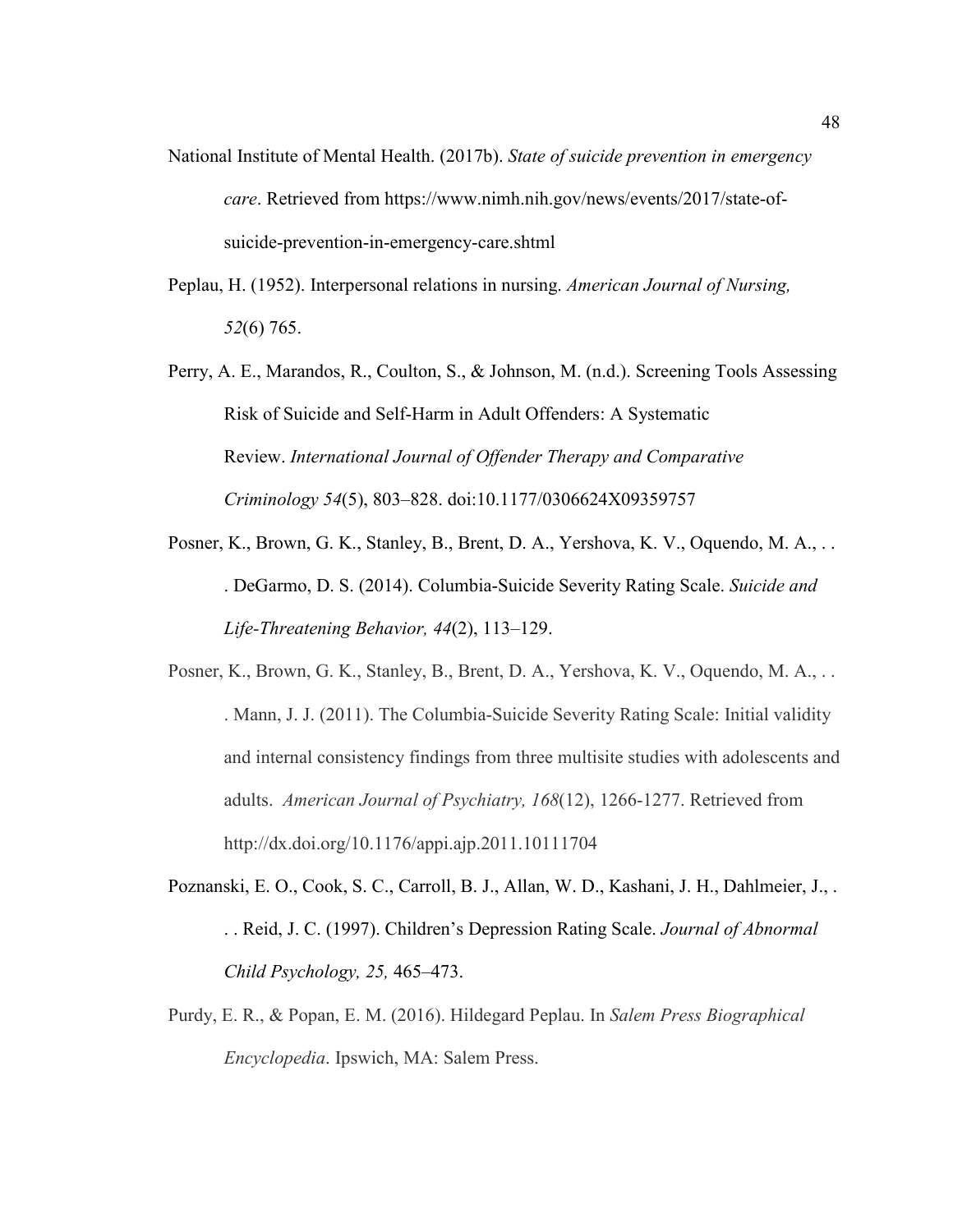- Range, L. (2004). The Family of Instruments That Assess Suicide Risk. Journal of Psychopathology & Behavioral Assessment, 27(2), 133–140. https://doiorg.ezp.waldenulibrary.org/10.1007/s10862-005-5387-8
- Reynolds, W. M., King, C. A., Klaus, N., Kramer, A., Venkataraman, S., Quinlan, P., & Gillespie, B. (2009). Suicidal Ideation Questionnaire--JR. *Journal of Consulting and Clinical Psychology, 77*(5), 880–893. Retrieved from https://searchebscohost-

com.ezp.waldenulibrary.org/login.aspx?direct=true&db=hpi&AN=HaPI-428192&site=eds-live&scope=site

- Rimkeviciene, J., Hawgood, J., O'Gorman, J., & De Leo, D. (2016). Assessment of acquired capability for suicide in clinical practice. *Psychology, Health & Medicine, 21*(8), 954. Retrieved from https://search-ebscohostcom.ezp.waldenulibrary.org/login.aspx?direct=true&db=edb&AN=118369638&s ite=eds-live&scope=site
- Rimkeviciene, J., O'Gorman, J., Hawgood, J., & De Leo, D. (2019). Development and validity of the Personal Suicide Stigma Questionnaire (PSSQ): A new tool to assess stigmatization among those who are suicidal. *Crisis: Journal of Crisis Intervention and Suicide Prevention.* doi:10.1027/0227-5910/a000567 (Supplemental)
- Ronquillo, L., Minassian, A., Vilke, G. M., & Wilson, M. P. (2012). Literature-based recommendations for suicide assessment in the emergency department: A review.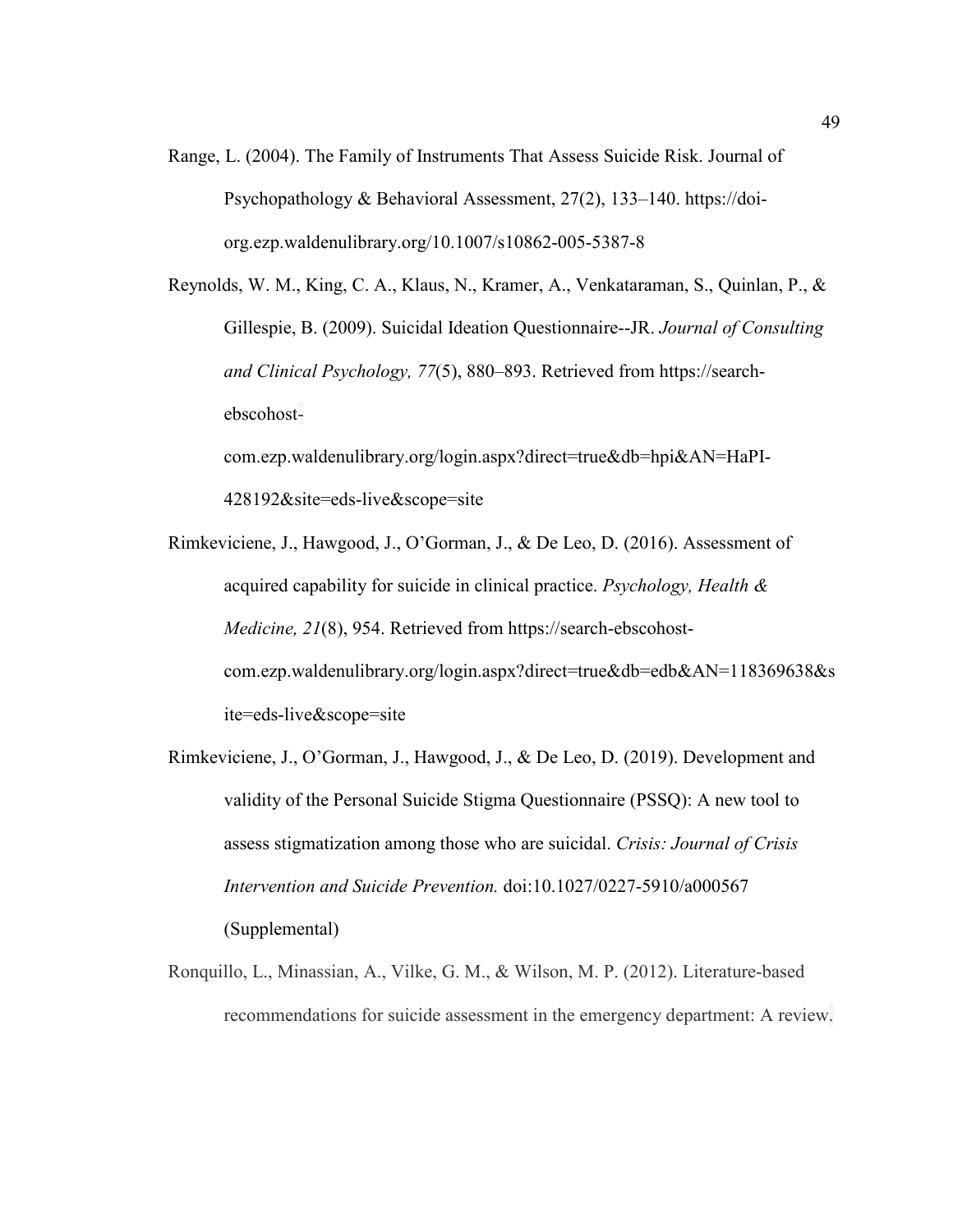*Journal of Emergency Medicine,* 43(5), 836-842.

doi.10.1016/j.jemermed.2012.08.015

- Senn, J. F. (2013). Peplau's theory of interpersonal relations: Application in the emergency and rural nursing. *Nursing Science Quarterly, 26*(1) 31-35. doi:10.1177/0894318412466744
- Suicide Prevention Resource Center. (2018). Screening for and assessing suicide risk. Retrieved from https://zerosuicide.sprc.org/toolkit/identify
- Tennessee Suicide Prevention Network. (2018). Executive summary. Retrieved from http://tspn.org/wp-content/uploads/2014/01/TPN-Status-of-Suicide-2018.pdf
- Vedana, K. G. G., Magrini, D. F., Miasso, A. I., Zanetti, A. C. G., de Souza, J., & Borges, T. L. (2017). Emergency Nursing Experiences in Assisting People with suicidal behavior: a grounded theory study. *Archives of Psychiatric Nursing, 31*(4), 345– 351. doi:10.1016/j.apnu.2017.04.003
- Walden University. (2017). *Manual for systematic review: Doctor of nursing practice (DNP) scholarly project.* Minneapolis, MN: Author. Retrieved from https://academicguides.waldenu.edu/ld.php?content\_id=32773133
- World Health Organization. (2018). *Suicide.* Retrieved from http://www.who.int/newsroom/fact-sheets/detail/suicide